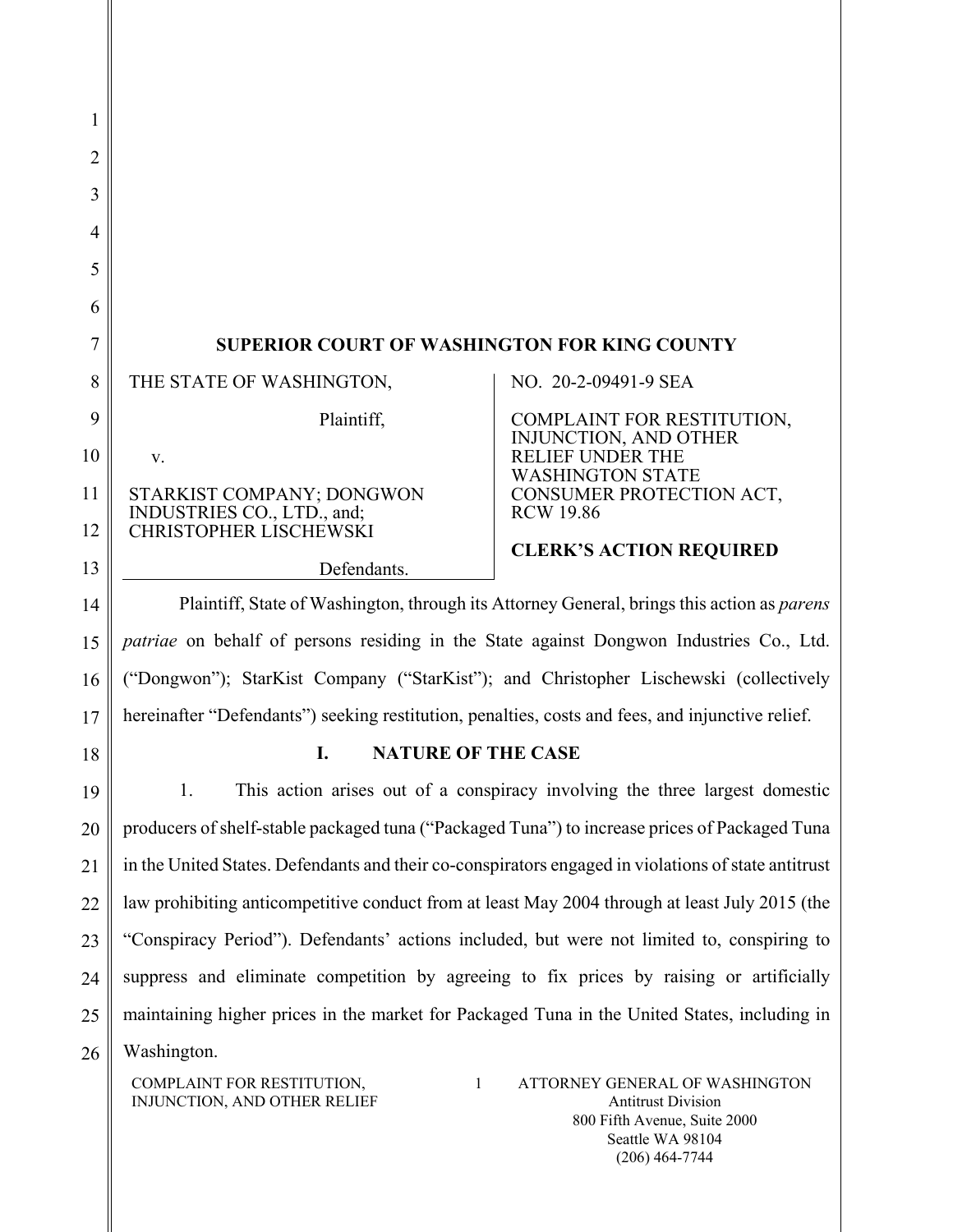1 2 3 4 5 2. Defendants StarKist, Dongwon, and Lischewski together with Bumble Bee Foods LLC ("Bumble Bee"); Del Monte Corporation ("Del Monte"); Thai Union Group Public Company Limited ("Thai Union"); and Tri-Union Seafoods LLC d/b/a Chicken of the Sea International ("Tri-Union" or "COSI") have conspired to raise, fix, stabilize, or maintain prices of and restrict capacity within the market for Packaged Tuna during the Conspiracy Period.

6 7 8 9 3. Defendants and their co-conspirators include the largest producers of packaged seafood products in the United States. Together, StarKist, Bumble Bee, and COSI produced upwards of 80 percent of all Packaged Tuna sold in the United States during the Conspiracy Period.

10 11 12 13 14 15 16 17 4. With slowing and stagnating growth and margins in the United States Packaged Tuna industry, beginning in or about in 2004, Defendants and their co-conspirators directly coordinated: (1) can and pouch sizes for Packaged Tuna; (2) pricing of Packaged Tuna; (3) promotional activity for Packaged Tuna; and (4) refraining from marketing "FAD-Free" labeling for Packaged Tuna under their major brands. As part of this coordination, Defendants and their co-conspirators agreed and conspired to artificially increase prices for Packaged Tuna to record highs in spite of reduced consumer interest and falling demand. The impacts of Defendants' unlawful and anticompetitive conduct are ongoing and continue to this day.

18

19

5. The conspiracy between Defendants and their co-conspirators affected hundreds of millions of dollars in United States commerce.

20 21 22 23 6. The conspiracy was the subject of a criminal antitrust investigation by the United States Department of Justice ("DOJ") that resulted in guilty pleas by StarKist, Bumble Bee, and senior executives at all three companies; cooperation in the DOJ investigation by COSI; and the criminal conviction of Bumble Bee President and CEO Lischewski.

24 25 26 7. The State of Washington, through its Attorney General, brings this action as *parens patriae* on behalf of persons residing in the State of Washington during the Conspiracy Period pursuant to RCW 19.86, the Consumer Protection Act.

COMPLAINT FOR RESTITUTION, INJUNCTION, AND OTHER RELIEF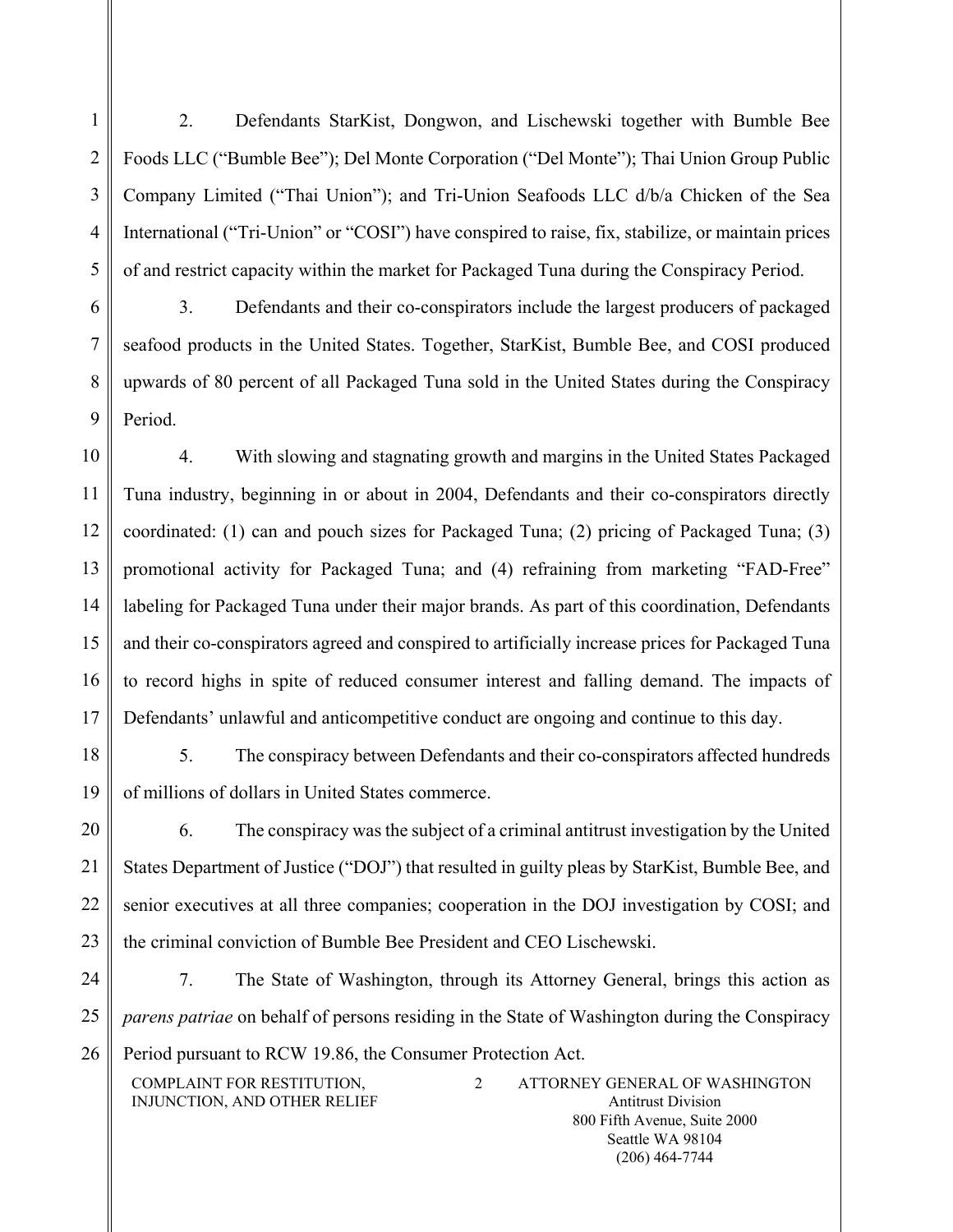# **II. JURISDICTION AND VENUE**

8. This action alleges violations of the Consumer Protection Act, RCW 19.86. Jurisdiction exists pursuant to RCW 19.86.160. Defendants and their co-conspirators' activities were intended to, and did have, a substantial and foreseeable effect on Washington State trade and commerce, the conspiracy affected the price of Packaged Tuna purchased in Washington, and Defendants knew their Packaged Tuna products would be sold in Washington.

7 8 9 10 11 12 9. This Court has personal jurisdiction over Defendants because Defendants are authorized to do business in Washington, have sufficient minimum contacts in Washington, and offer and/or sell Packaged Tuna products to citizens of Washington. Defendants transacted a substantial volume of sales in Washington as part of the regular flow of commerce, and each Defendant has intentionally availed themselves of this jurisdiction by marketing and selling products and processing payments for those products within Washington.

13 14 15 16 17 18 19 20 10. Defendants are subject to the personal jurisdiction of this Court because each transacts business in, has continuous or systemic contacts with, or has sufficient minimum contacts in Washington State, and engaged in the business of producing, distributing, advertising, and/or selling Packaged Tuna throughout the United States, including in Washington State. They each belonged to the conspiracy alleged in this Complaint and one or more of them performed unlawful acts in furtherance of the conspiracy in Washington State including, without limitation, selling Packaged Tuna to Washington State residents at artificially inflated prices.

21 22 23 24 25 26 COMPLAINT FOR RESTITUTION, INJUNCTION, AND OTHER RELIEF 3 ATTORNEY GENERAL OF WASHINGTON 11. Venue is proper in King County because the State of Washington has a business presence in King County, and a significant portion of the harm giving rise to this action occurred in King County; the Defendants' and their co-conspirators' activities were intended to, and did have, a substantial and foreseeable effect on Washington State trade and commerce; the conspiracy affected the price of Packaged Tuna purchased in Washington; and all Defendants knew or expected that their Packaged Tuna would be sold in the U.S. and in Washington.

1

2

3

4

5

6

Antitrust Division 800 Fifth Avenue, Suite 2000 Seattle WA 98104 (206) 464-7744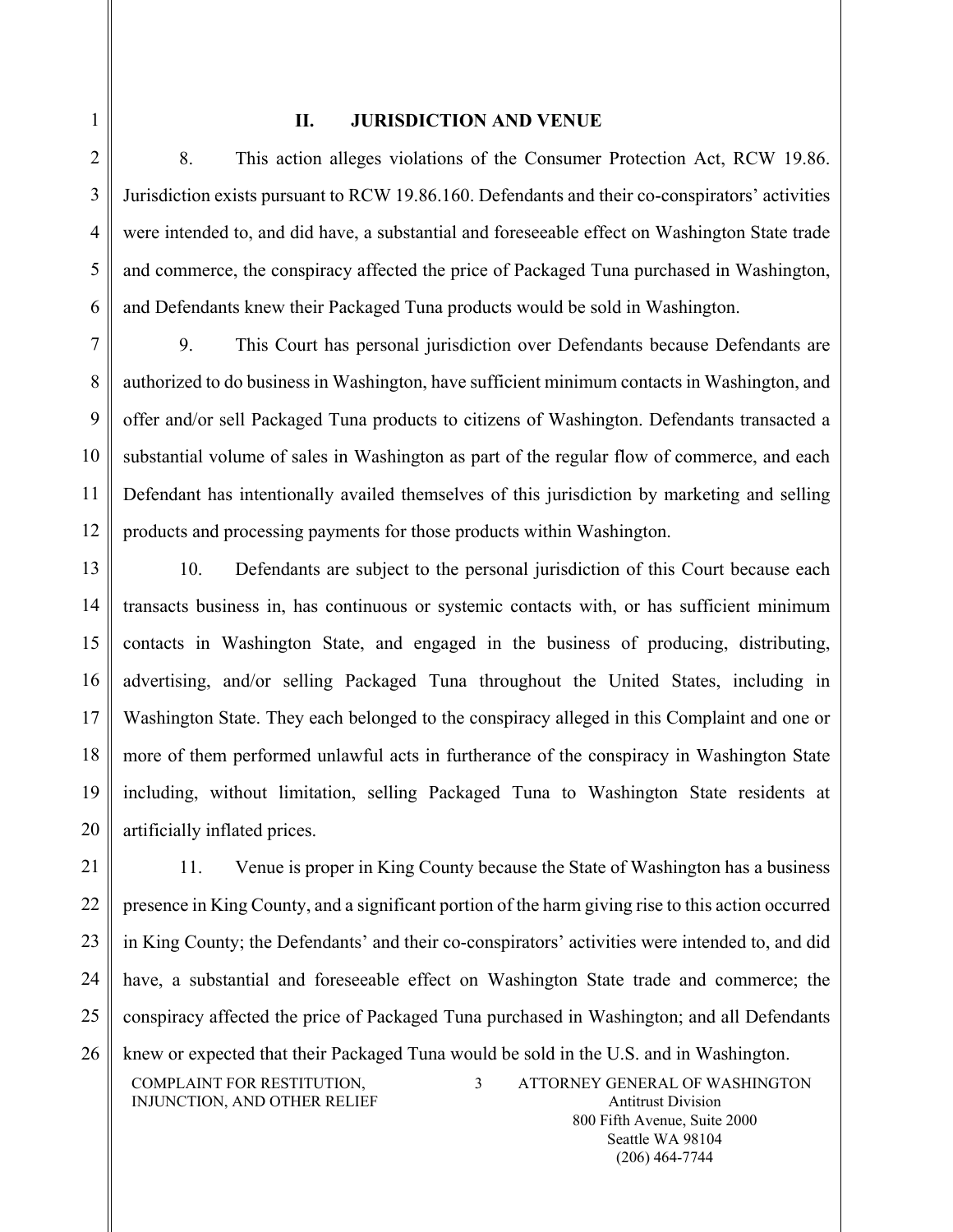# **III. THE PARTIES**

# **A. Plaintiff**

1

2

3

4

5

6

7

8

12. The Plaintiff is the State of Washington as *parens patriae* on behalf of residents of the State of Washington during the Conspiracy Period, by and through its Attorney General.

13. The State of Washington has an interest in maintaining the integrity of markets operating within its boundaries, protecting its citizens from anticompetitive and unlawful practices, and supporting the general welfare of its residents and its economy.

# **B. Defendants**

9 10 11 12 13 14 15 16 17 18 19 20 21 22 23 14. Defendant StarKist Company is a Delaware corporation with its principal place of business at 225 North Shore Drive, Suite 400, Pittsburgh, PA 15212. Although StarKist's annual revenue is not publicly reported, the Pittsburgh Post-Gazette reported in early 2010 that StarKist's annual revenue was between \$650 and \$670 million. That figure likely grew to approximately \$1 billion in 2014. In 2008, Dongwon purchased StarKist for approximately \$363 million and thereafter, including during the Conspiracy Period, StarKist operated as a wholly-owned and controlled subsidiary of Dongwon. During the Conspiracy Period, StarKist manufactured, marketed, sold and/or distributed Packaged Tuna, directly or indirectly through its subsidiaries or affiliates, to customers throughout the United States and Washington. StarKist directly participated in the conspiracy alleged in this Complaint and purposefully directed this conduct at the United States and Washington State; produced and sold Packaged Tuna in the United States and its territories, including Washington State; intentionally sold price-fixed Packaged Tuna to consumers in the United States and Washington State; conspired with the other Defendants' and their co-conspirators; and engaged in the unlawful conduct alleged in this Complaint in violation of RCW 19.86, the Consumer Protection Act.

24 25 26 COMPLAINT FOR RESTITUTION, INJUNCTION, AND OTHER RELIEF 4 ATTORNEY GENERAL OF WASHINGTON Antitrust Division 800 Fifth Avenue, Suite 2000 15. Defendant Dongwon Industries Co. Ltd. is a corporation organized and doing business under the laws of South Korea, with its headquarters located at Dongwon Industries Building 7th Floor, Mabang-ro 68 (Yangjae-dong), Seochogu, Seoul, South Korea. Dongwon

> Seattle WA 98104 (206) 464-7744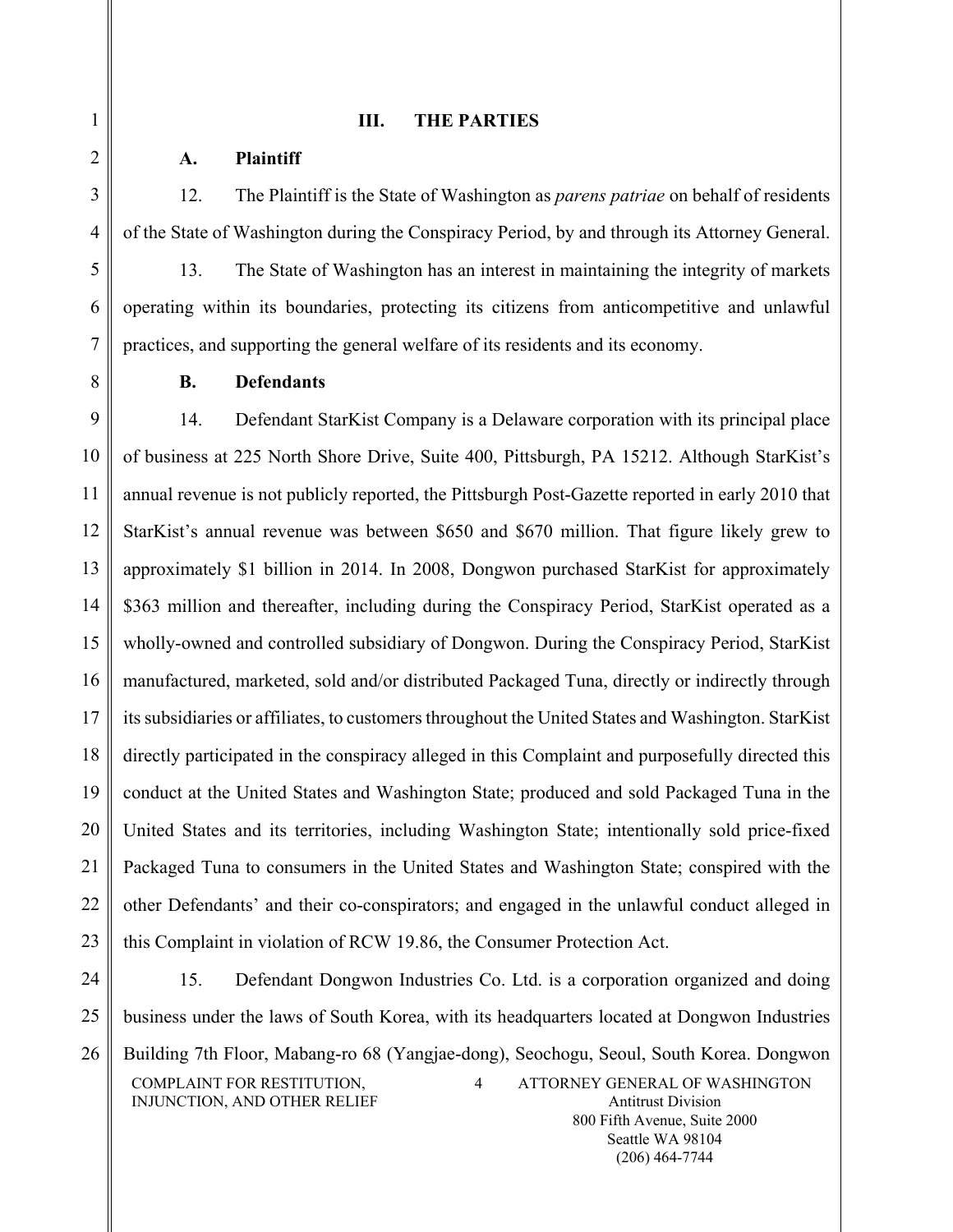1  $\overline{2}$ 3 4 5 6 7 8 9 10 11 12 13 is a publicly traded company listed on the Korean Stock Exchange. It is the largest producer of Packaged Tuna in South Korea. Dongwon is part of the conglomerate Dongwon Group, which has annual Packed Tuna revenue of approximately \$1.4 billion. Dongwon is a vertically integrated fishing conglomerate that owns the world's largest fishing fleet. Dongwon has an ownership stake in U.S. businesses besides StarKist, including a 12.5 percent stake in Silver Bay Seafoods, LLC (a fishery in Sitka, Alaska) and a 50 percent majority interest in DW Global, Inc. (a shipping and import/export company located in Commerce, California). In 2008, Dongwon bought StarKist, and Dongwon is StarKist's parent. Dongwon sells a substantial volume of Packaged Tuna (and other shelf-stable packaged seafood products) in the United States, and according to its quarterly and annual reports, it typically derives more than 50 percent of its global revenue from the United States. During the Conspiracy Period, Dongwon manufactured, marketed, sold and/or distributed Packaged Tuna, directly or indirectly through its subsidiaries or affiliates, to customers throughout the United States and Washington.

14 15 16 17 18 19 20 21 22 23 24 25 16. Dongwon Industries is a closely-knit business group based in South Korea under the control of a single family or extended family, with key flagship firms that are used as the instruments of control of other firms within the group. It has four key features of similar closelyknit business groups: (1) the governance structure of the group involves family or extended family control; (2) the formal organizational structure involves a group headquarters, located in an actual or de facto holding company, sometimes known as a "flagship" company, which controls a network of subsidiaries, which fall under the control of the family, the group as a whole, and of flagship firms within the group; (3) the business structure of the firm encompasses a number of discrete products and services, some of which are wholly unrelated and others that are effectively vertically integrated; and (4) these groups are characterized by strong internal cultures of hierarchy, familism and loyalty, with family members of the founder or his cohorts also occupying key managerial positions within the group.

26

#### COMPLAINT FOR RESTITUTION, INJUNCTION, AND OTHER RELIEF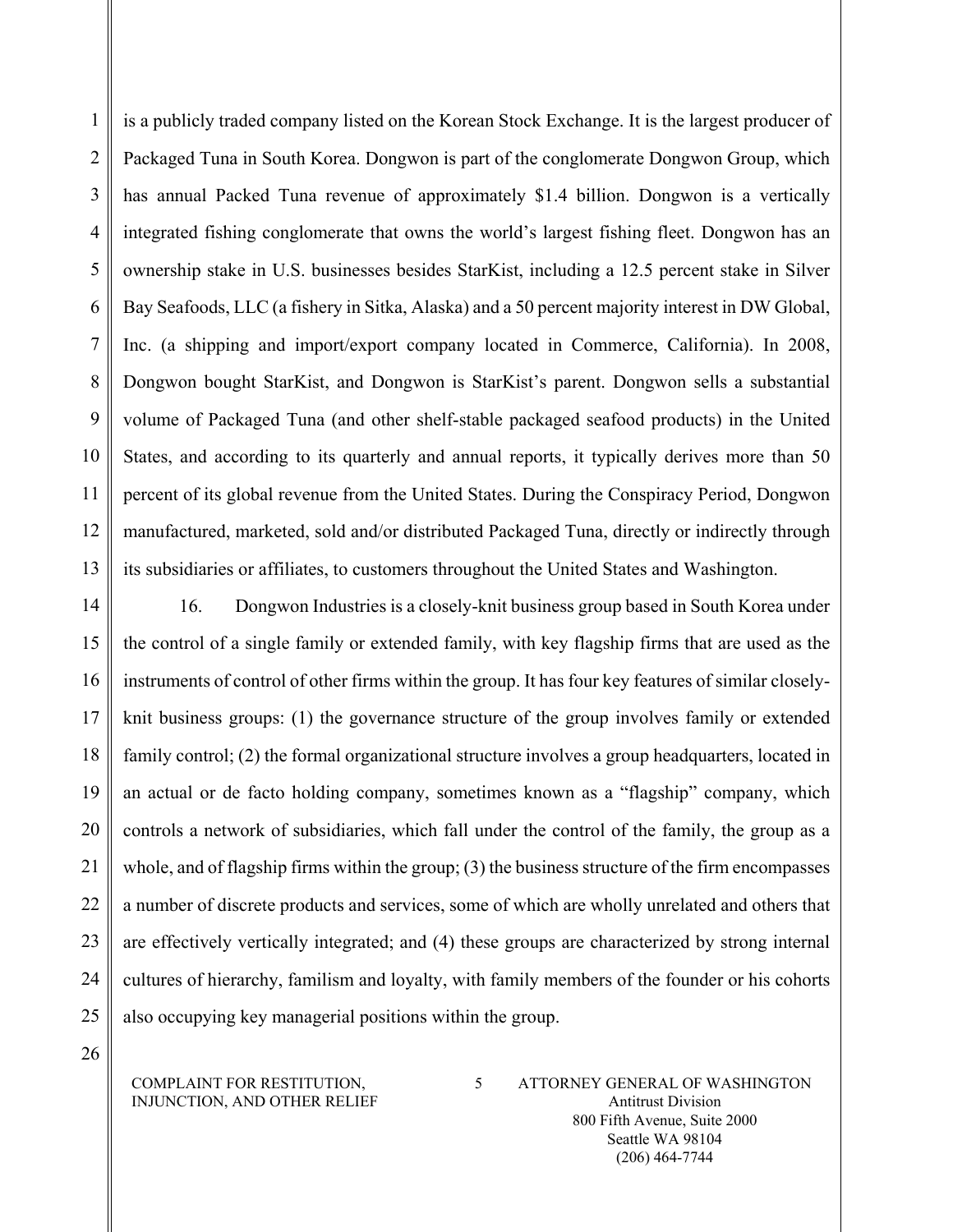1 2 3 4 5 6 7 8 9 10 11 12 13 14 15 16 17 18 19 20 21 17. The Dongwon family of companies was founded in 1969 and is dominated by Chairman Jae-chul Kim ("Chairman Kim") and members of his family, as described in more detail below. The group headquarters is in Seoul, South Korea, where its holding company, Dongwon Enterprises, is located. Through its subsidiaries, Dongwon operates in a number of business sectors including marine products, other food products, feed products and pet food, packing materials, and aluminum foil products. Defendants Dongwon and StarKist exhibit an internal culture of hierarchy and familism, with members of Chairman Kim's family being put in key positions in both companies and executives at Dongwon, Dongwon Enterprises, and various other Dongwon subsidiaries being routinely seconded to StarKist to fill managerial roles. Dongwon, run by Chairman Kim, is the parent entity for StarKist, but his control over the Dongwon family of companies was such that under his broad authority, he could (and in fact did) command executives of the holding company or from sister subsidiary companies to either oversee the business of StarKist from South Korea or relocate in the United States and help run StarKist. This was done without regard for which Dongwon subsidiary the individual worked for, and for the purposes of involvement in StarKist's management, all Dongwon personnel were functionally Dongwon Industries personnel subject to the direct control of Chairman Kim. In other words, Dongwon does not follow the principles of corporate separateness that are expected of companies incorporated in the United States and instead acts as a single integrated enterprise. Accordingly, acts taken by employees of Dongwon's corporate affiliates in furtherance of the conspiracy, as alleged in detail below, were taken on behalf of the interests of Dongwon and under the control of Dongwon.

22 23 24 25 26 COMPLAINT FOR RESTITUTION, INJUNCTION, AND OTHER RELIEF 6 ATTORNEY GENERAL OF WASHINGTON Antitrust Division 18. Dongwon directly participated in the conspiracy alleged in this Complaint and purposefully directed this conduct at the United States and Washington State; produced and sold canned tuna in the United States and its territories, including Washington State; intentionally sold price-fixed Packaged Tuna to consumers in the United States and Washington State; used its dominance or control of StarKist's raw material purchasing and tuna business to

800 Fifth Avenue, Suite 2000 Seattle WA 98104 (206) 464-7744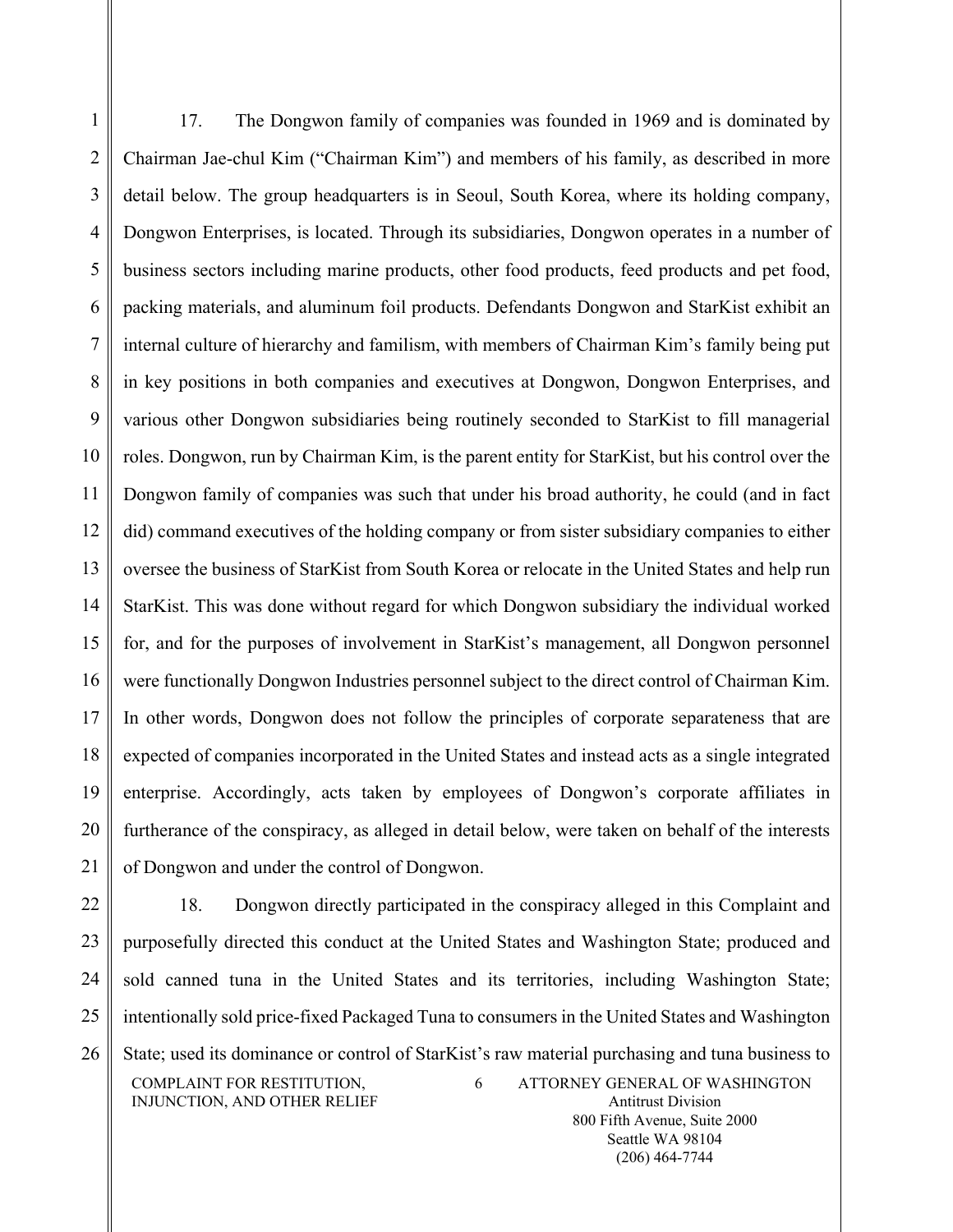conspire with the other Defendants' and their co-conspirators; and engaged in the unlawful conduct alleged in this Complaint in violation of RCW 19.86, the Consumer Protection Act.

19. Dongwon and co-conspirators had (1) telephone conversations through their senior executives and sales personnel to announce collusive price increases, (2) a teleconference during which it agreed with the plan not to launch FAD-free Packaged Tuna products in the United States, and (3) telephone and email conversations wherein the competitors' senior executives and sales personnel assured one another they would not compete regarding the price of Packaged Tuna sold to customers.

9 10 11 12 13 14 15 16 20. After Dongwon acquired StarKist from Del Monte in 2008, a Dongwon Executive told Bumble Bee's President and CEO Lischewski that "we must cooperate as an industry to overcome those challenges we face." Lischewski in turn internally circulated the communication with executives at Bumble Bee and expressed his hopes that Dongwon was a company that will work with us to bring about a turnaround in the negative category trends we face. Later in 2008, Dongwon sought assurances from Del Monte that all customers were charged the price increases agreed upon by the conspirator and Del Monte employees assured Dongwon that there were no exceptions.

17 18 19 20 21 22 23 24 25 21. Alternatively, during the Conspiracy Period following its purchase of StarKist, Dongwon participated in the conspiracy by and through StarKist, which acted as Dongwon's alter ego or agent. Dongwon dominated or controlled StarKist's Packaged Tuna business as reflected by, among other actions, Dongwon's domination or control of StarKist's production, pricing, hiring, budgeting, capitalization and/or marketing of Packaged Tuna. During this time period, Dongwon effectively controlled and took over performance of the day-to-day operations of StarKist's Packaged Tuna business, and there was such unity of interest and ownership between Dongwon and StarKist that the individuality or separateness of the two companies ceased with respect to StarKist's Packaged Tuna business.

26

1

2

3

4

5

6

7

8

#### COMPLAINT FOR RESTITUTION, INJUNCTION, AND OTHER RELIEF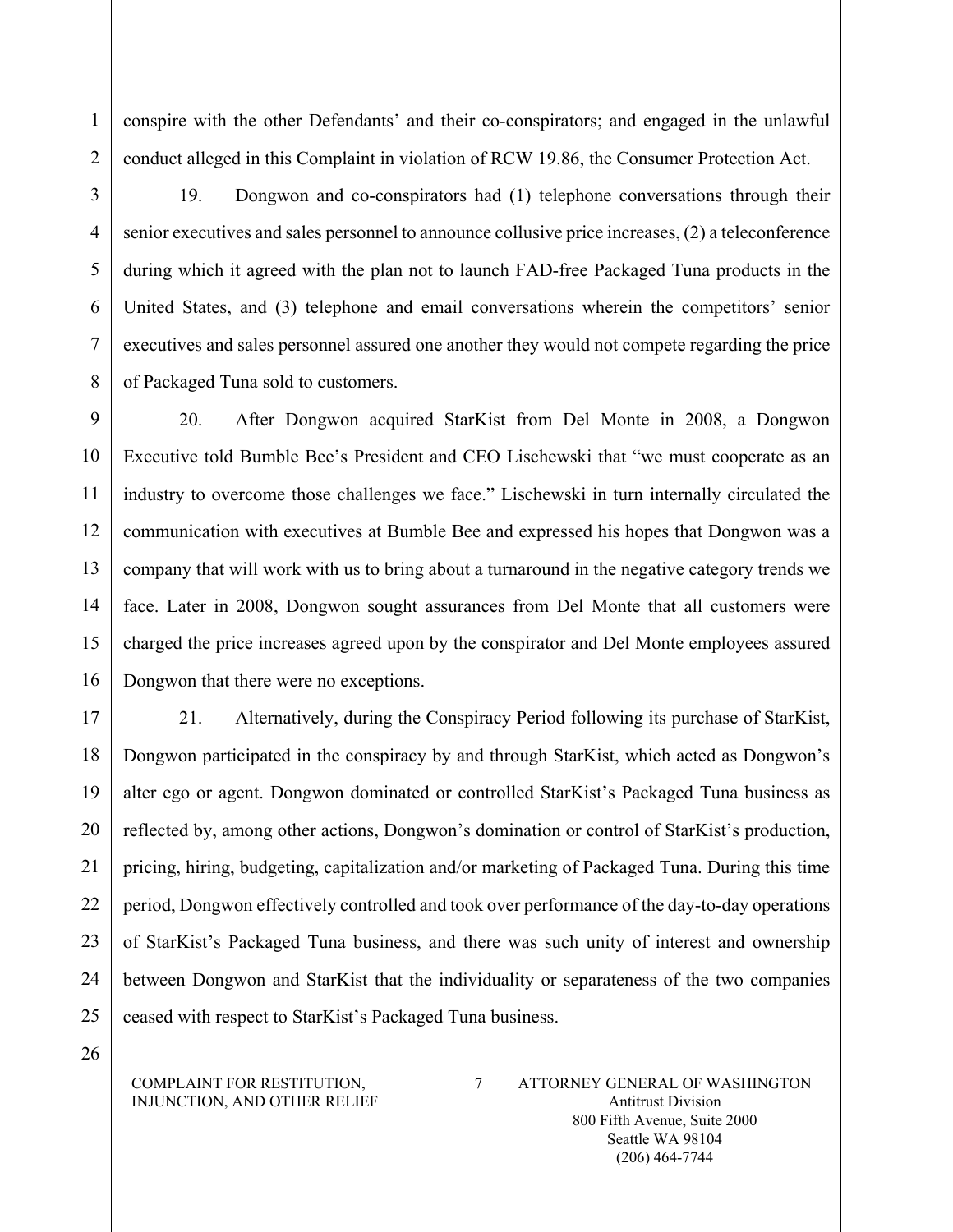22. StarKist's status as the alter ego or agent of Dongwon is evidenced by, among other facts, one or more of the facts alleged below that occurred during the Conspiracy Period.

1

2

3 4 5 6 7 8 9 10 11 23. Dongwon used StarKist as a mere shell, instrumentality, or conduit for a single venture involving the sale of price-fixed Packaged Tuna in the United States caught, processed, and/or packaged by Dongwon in South Korea and Thailand for the ultimate benefit of Dongwon. Dongwon used StarKist to market Dongwon's product. StarKist enabled Dongwon to be vertically integrated with respect to the U.S. operations. As a result of this vertical integration, Dongwon and StarKist effectively functioned as a single entity for purposes of the conspiracy. With respect to the Packaged Tuna produced by Dongwon in South Korea and Thailand and sold in the United States, StarKist merely acted as Dongwon's marketing conduit to sell Dongwon's Packaged Tuna under the Dongwon-owned StarKist label.

12 13 14 15 16 17 18 19 20 21 22 24. Dongwon dominated or controlled StarKist's marketing of Packaged Tuna in the United States. For example, and without limitation, Dongwon's website states: "StarKist is an iconic tuna brand in the United States, and has been controlled by Dongwon Group since 2008, accompanying Dongwon Group on its journey to globalization . . . . Through the acquisition of StarKist, Dongwon Group has secured an opportunity to take off as the world's biggest tuna company, and will become de facto a globalized enterprise." Dongwon and StarKist presented themselves as a single, vertically integrated entity. StarKist's website states that "Dongwon Industries is one of the world's largest tuna catching companies with a fleet of 36 boats. Dongwon's world class fish procurement and processing capacity builds on StarKist's national brand recognition and distribution networks in the United States to bring world-class seafood to customers worldwide."

23

25. Dongwon and StarKist used the same offices and locations in the United States. Dongwon's website lists StarKist's U.S. office as one of its global branch offices.

25

26

24

COMPLAINT FOR RESTITUTION, INJUNCTION, AND OTHER RELIEF 8 ATTORNEY GENERAL OF WASHINGTON Antitrust Division 800 Fifth Avenue, Suite 2000 26. Dongwon and StarKist had overlapping Board Members and key executives who dominated or controlled StarKist. For example, and without limitation, in about September

> Seattle WA 98104 (206) 464-7744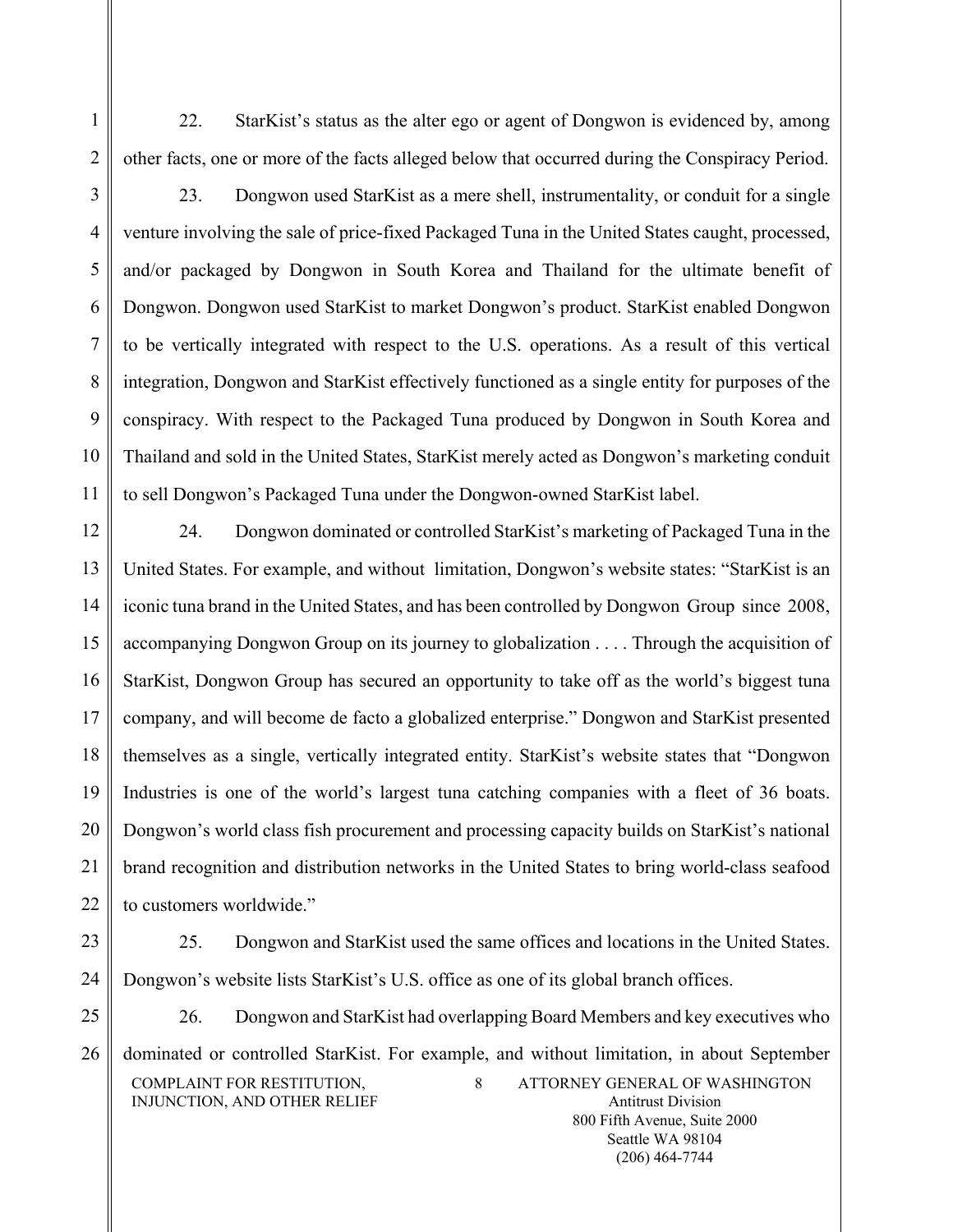1 2 3 4 5 6 7 8 9 10 11 12 13 14 15 16 17 18 19 20 21 22 23 24 2014, Andrew Choe ("A. Cho") became the President and CEO of StarKist. A. Choe was seconded to StarKist in April 2012 as the Senior Vice-President of its supply chain. Previously, A. Choe had held an executive position at Dongwon as Director of Strategic Planning. Nam-Jung Kim ("NJ Kim"), son of Chairman Kim, served as the COO of StarKist from about 2012 until October 2014, when he was promoted to Vice Chairman of StarKist. He currently serves on the board of directors for StarKist and Dongwon. Before being sent to join StarKist, NJ Kim was Vice-President of Dongwon F&B (a Dongwon subsidiary) and Dongwon Enterprise Co. (the Kim family's holding company that owns Dongwon Industries). Since 2008, NJ Kim has served as the Head of the Finance and Planning Department at Dongwon Systems and served as Vice President of its construction unit. Additionally, according to Forbes, in preparation for Chairman Kim's succession, "the founder has been transferring ownership of the private family holding company, Dongwon Enterprise Co., which owns stakes in [Dongwon and other affiliates], to Nam-Jung. Jae-Chul holds a 24.5% stake and Nam-Jung, 68%." Accordingly, NJ Kim owned a controlling interest in Dongwon while serving as StarKist's COO and Vice Chairman. The position of COO was created specifically for him, so that he could lead the "continued growth and expansion of Dongwon-StarKist global business." Also, Hyung-Joo Kim, CFO of Dongwon F&B, was seconded to StarKist in 2012 to serve as CFO. In-Gu Park ("IG Park"), the Chairman of the Board of StarKist, also served as its Acting President from November 2010 to March 2011. IG Park serves as CEO of Dongwon Precision Machinery Company, and has also served as CEO and Vice Chairman at Dongwon F&B and Dongwon Enterprise. During the Conspiracy Period, IG Park chaired StarKist's board of directors while simultaneously sitting on the board or serving as an officer (or both) of other Dongwon companies. Additionally, StarKist's board meetings were often held in South Korea so that Dongwon executives could easily attend them.

25

26

COMPLAINT FOR RESTITUTION, INJUNCTION, AND OTHER RELIEF 9 ATTORNEY GENERAL OF WASHINGTON Antitrust Division 800 Fifth Avenue, Suite 2000 27. Dongwon appointed people who were involved in the day-to-day operations of StarKist including people who participated in the conspiracy as Dongwon intended. For

> Seattle WA 98104 (206) 464-7744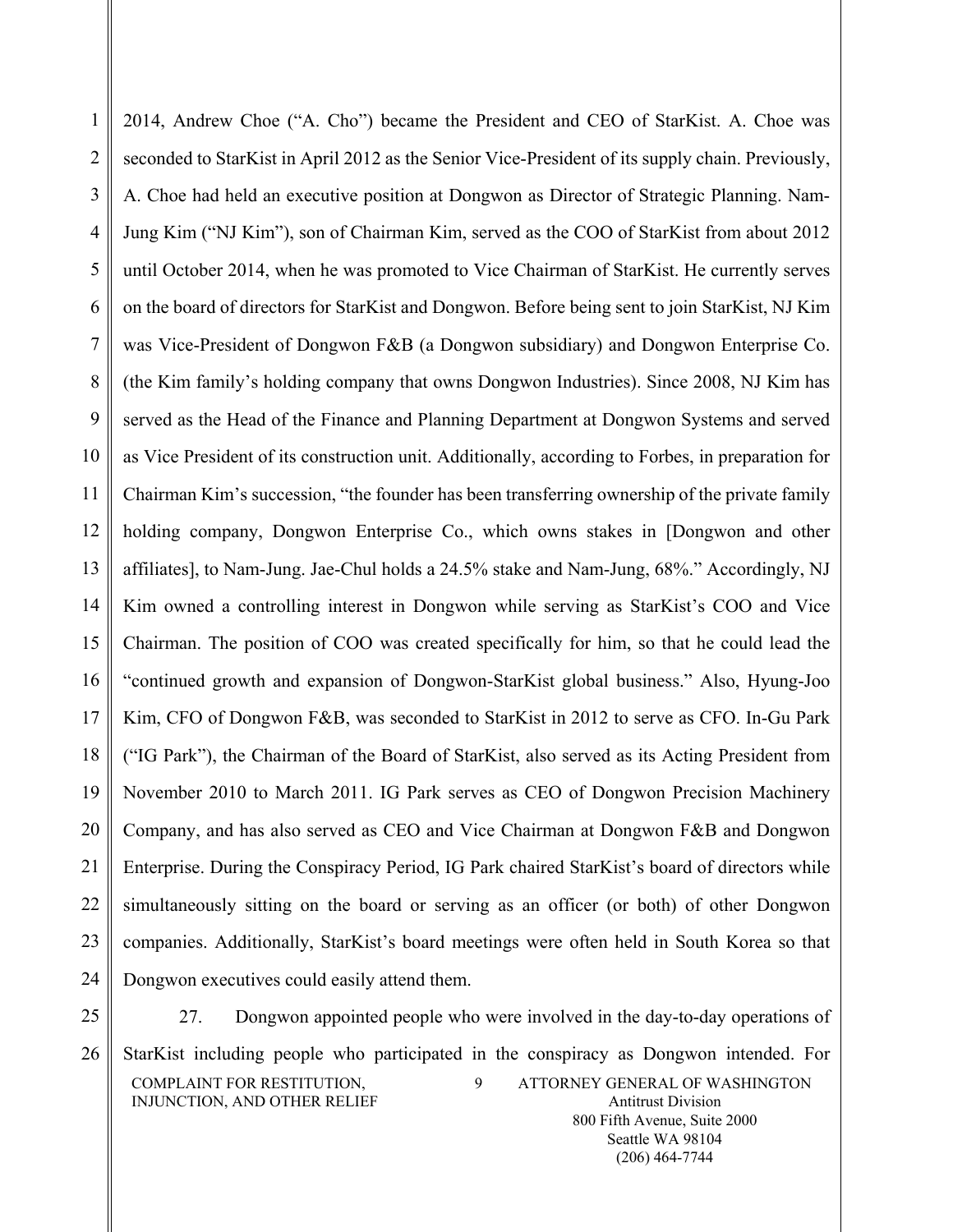1  $\overline{2}$ 3 4 5 6 7 8 9 instance, and without limitation, Dongwon appointed senior executives at StarKist—including at least In-Soo Cho (IS Cho), A. Choe, and Sam Lee. Additionally, Dongwon dismissed several StarKist executives in 2012 and replaced them with employees from within the Dongwon corporate family, including Hyung-Joo Kim as CFO. After Dongwon's acquisition of StarKist, American executives at StarKist Company began to leave-voluntarily and involuntarily. One report indicated that a "plethora of executives from Dongwon Industries' Seoul headquarterscomplete with translators" had "descend[ed] on Pittsburgh to sort out the 'challenges' the company is going through." One source stated that "there's so much American management leaving and probably even more so after this announcement."

10 11 12 13 28. Dongwon micromanaged StarKist's affairs and disregarded principles of corporate separateness with respect to StarKist. While serving as Dongwon's Director of Strategic Planning (a position he held through March 2012), A. Choe also micromanaged the day-to-day affairs of StarKist and monitored StarKist's collusive efforts.

14 15 29. Dongwon as the parent, owned StarKist, the wholly owned subsidiary of Dongwon. Dongwon purchased 100 percent of StarKist in 2008.

16 17 18 19 20 21 22 23 24 25 30. Due to the unlawful conduct alleged in this Complaint, StarKist earned profits in excess of what it would have earned in a competitive market. StarKist transferred this illgotten gain to its parent, Dongwon, by paying out the unlawfully obtained profits and other conspiracy proceeds to Dongwon in the form of dividends and other transfer payments. Dongwon knowingly profited from StarKist's participation in the conspiracy and knowingly accepted the proceeds of the conspiracy and has been unjustly enriched. As a result of these facts, considered alone or in combination with one or more of the foregoing other facts, adherence to the fiction of the separate existence of Dongwon and StarKist would sanction a fraud or promote an injustice, and an inequitable result or an injustice would occur if the corporate form were elevated over substance.

26

### COMPLAINT FOR RESTITUTION, INJUNCTION, AND OTHER RELIEF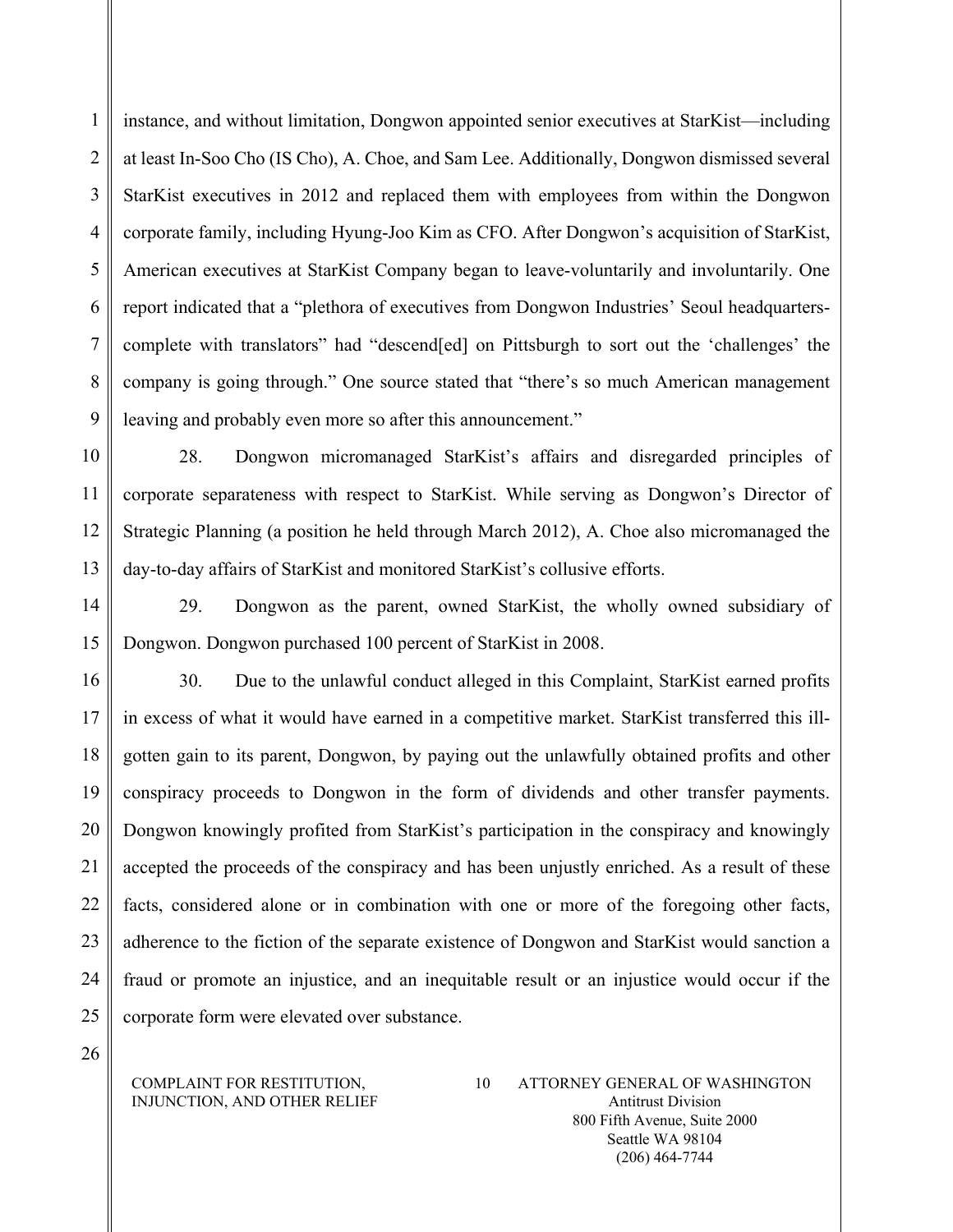31. Defendant Christopher D. Lischewski was Bumble Bee's CEO and President from 1999 through the entirety of the Conspiracy Period. He is a resident of San Diego County, California. Plaintiff sues Lischewski for his participation in the conspiracy between at least 2004 and 2015.

5 6 7 8 9 10 11 32. Lischewski was a primary participant in the price-fixing conspiracy. Lischewski ensured that customers paid more for Packaged Tuna by personally directing and engaging in the illegal price-fixing conspiracy alleged herein. Lischewski directed and supervised the sales, manufacturing, marketing, advertising, and distribution of Bumble Bee's price-fixed Packaged Tuna products that were purchased in Washington State. He had control of, and direct participation in the illegal activities, and was one of the moving forces behind the price fixing conspiracy.

12 13 14 15 16 17 18 19 33. During Lischewski's four-week trial in the U.S. District Court for the Northern District of California, the government asserted Lischewski was the mastermind behind the price-fixing conspiracy. The trial featured hundreds of exhibits and testimony from ten witnesses including senior executives at each of the three packaged-seafood companies, including former COSI CEO Shue Wing Chan and Renato Curto, the former president and CEO of Bumble Bee tuna supplier Tri Marine, as well as Lischewski's former employees, Kenneth Worsham and Scott Cameron, who all testified Lischewski had directed and/or personally participated in the conspiracy.

20 21 22 23 34. The jury returned its guilty verdict after just 30 minutes of deliberations. In denying Lischewski's post-verdict motion for acquittal, the trial judge said there was "ample evidence on which the jury could have found a conspiracy between Bumble Bee and StarKist and/or Chicken of the Sea," calling the evidence "legion."

24 25 35. Lischewski directly participated in the conspiracy and intentionally sold pricefixed Packaged Tuna to consumers in the United States and Washington State, conspired with

COMPLAINT FOR RESTITUTION, INJUNCTION, AND OTHER RELIEF

1

2

3

4

26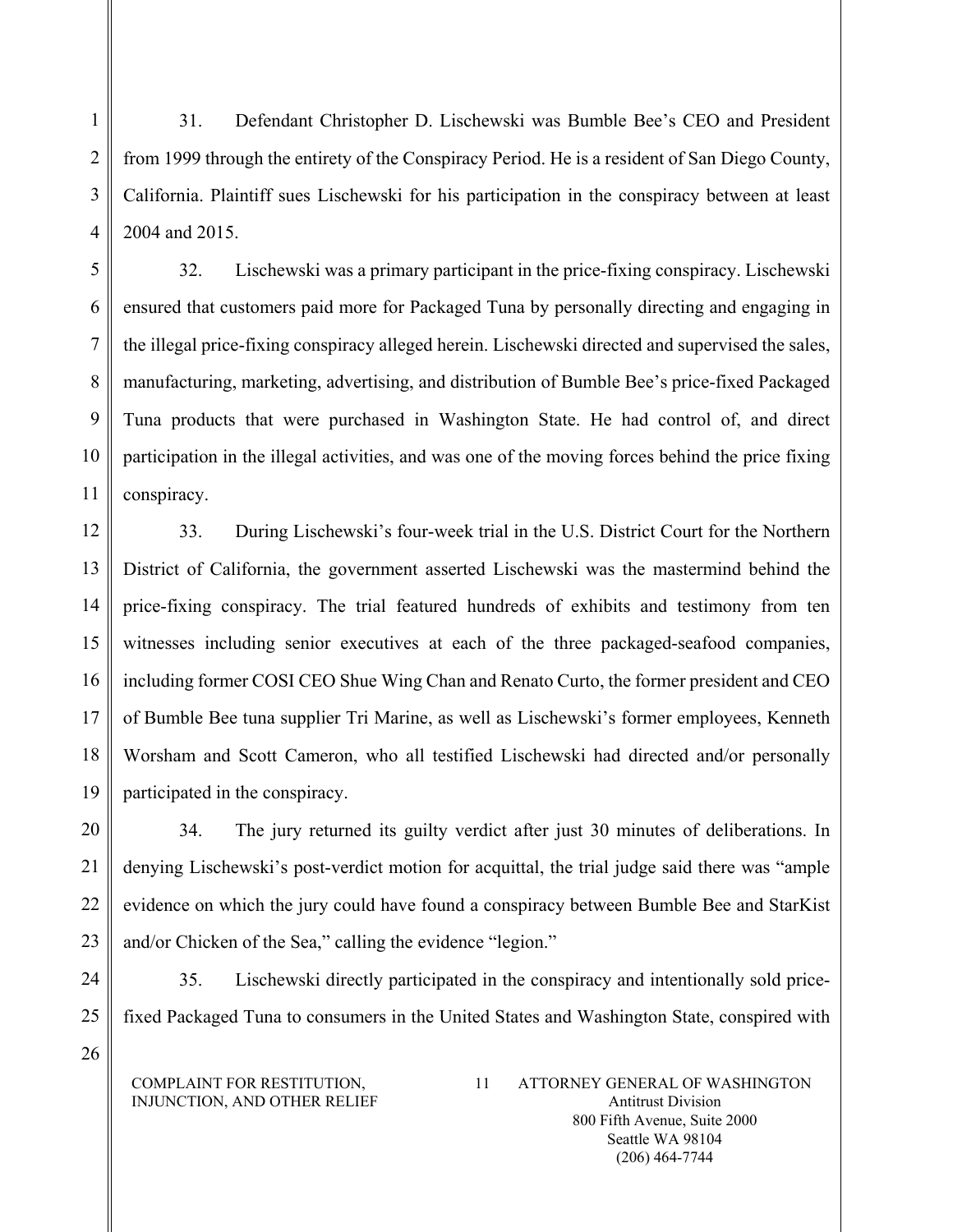the other Defendants' and their co-conspirators, and he personally engaged in the unlawful conduct alleged in this Complaint in violation of RCW 19.86, the Consumer Protection Act.

1

2

3

4

5

6

7

8

# **IV. CO-CONSPIRATORS AND AGENTS**

36. On information and belief, various other persons, corporations, partnerships, or business entities unknown to Plaintiff at present, conspired with the Defendants in violation of the laws alleged in this complaint and are co-conspirators with Defendants in their unlawful restraint of trade. These co-conspirators engaged in conduct and made statements in furtherance of the conspiracy alleged herein.

9 10 37. Defendants' co-conspirators include but are not limited to Bumble Bee; Del Monte; Thai Union; and COSI.

11 12 13 38. Any reference herein to any action, transaction, or statement by a corporation means that that corporation engaged in such activity through its officers, directors, employees, agents, or representatives while representing the corporation.

14 15 39. Defendants are also liable for acts committed by companies acquired through merger, acquisition, or otherwise, in furtherance of the alleged conspiracy.

- 16
- 17

# **V. THE TUNA INDUSTRY**

# **A. Production of Packaged Tuna**

18 19 20 21 22 23 24 25 26 COMPLAINT FOR RESTITUTION, INJUNCTION, AND OTHER RELIEF 12 ATTORNEY GENERAL OF WASHINGTON Antitrust Division 40. There are several levels in the production of Packaged Tuna. Initially, the tuna is caught by fishing vessels, which operate in the Pacific, Atlantic, and Indian Oceans with the majority of tuna coming from the Pacific Ocean. After it is caught, the fish is frozen or refrigerated. Both Dongwon and Thai Union control extensive tuna fishing fleets used, at least in part, to supply fish to StarKist and COSI, respectively. In addition to the fleets controlled by Dongwon and Thai Union, tuna trading companies buy the fish from fishing vessels and coordinate transshipment of catches to processors, including Defendants. During the Conspiracy Period, the major trading companies were: the Tri-Marine Group, a foreign organization that does business in the United States through Tri-Marine International, Inc., Tri-

800 Fifth Avenue, Suite 2000 Seattle WA 98104 (206) 464-7744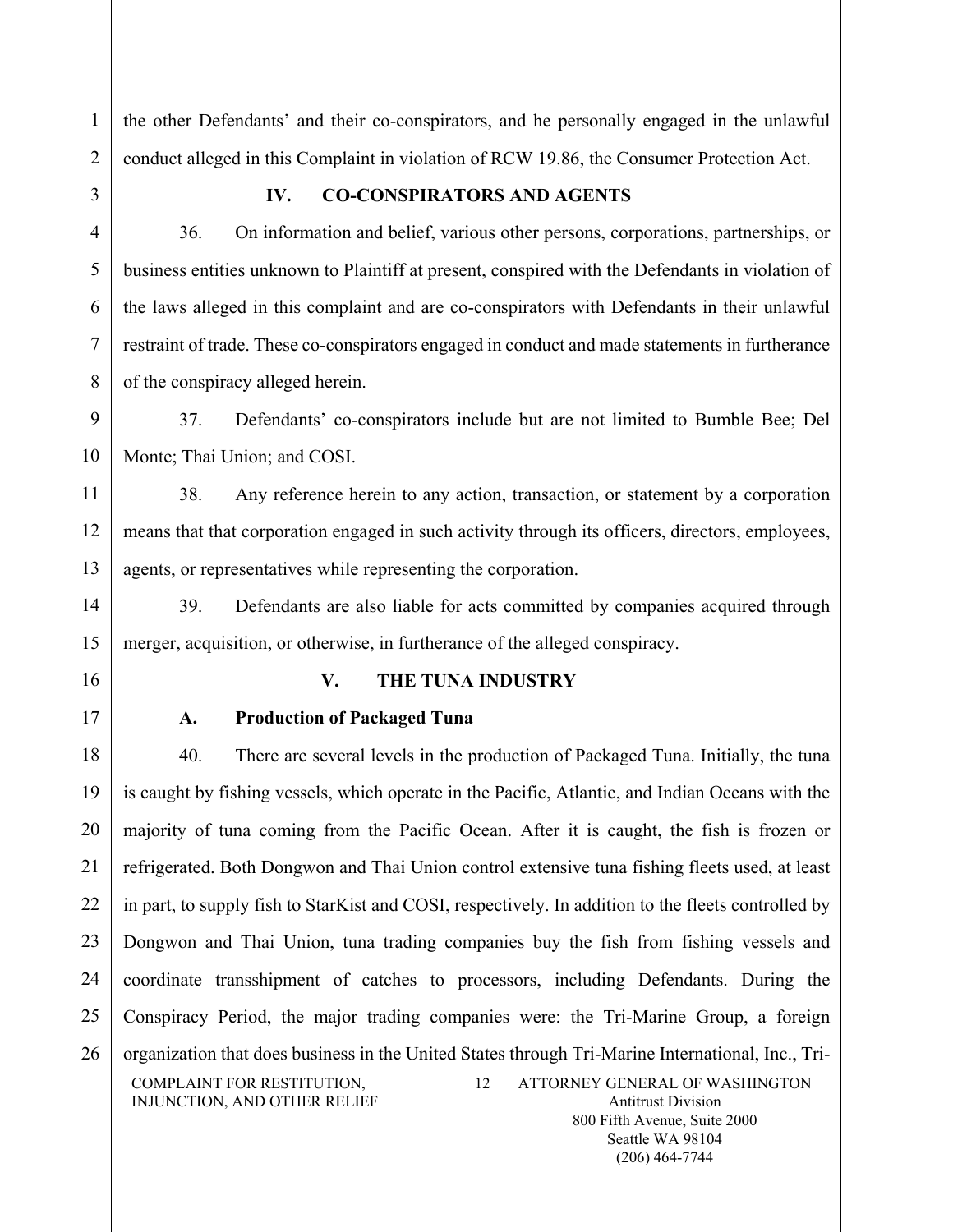Marine Management Company, LLC, Tri Marine Fishing Management LLC, Tri Marine Fish Company, and The Tuna Store, LLC; Itochu Corporation, a Japanese company in the fishing business through its Food Company, which it owns and controls; and Fong Cherng Fishery Company Ltd. ("FCF"), a privately-held Taiwanese company.

5 6

7

1

2

3

4

41. After fish trading companies buy the fish or Dongwon-controlled or TUGcontrolled vessels catch the tuna, they arrange its delivery to a processing plant where it is cooked (usually by steaming), cleaned, filleted, and prepared for canning or packaging.

8 9 10 11 12 13 14 15 16 42. Because the tuna are generally caught far out at sea, raw tuna is usually delivered to canneries or processing facilities in a frozen or refrigerated state. Upon delivery to a processing plant, an initial quality control inspection is performed. Tuna of acceptable quality is transferred to large ovens for "pre-cooking." Following pre-cooking and cleaning, tuna is transmitted into a filling machine which processes the tuna into cans or pouches in pre-set amounts. The containers are then closed and sealed in sealing machines. Each package has a code that identifies the plant, product, date, batch, and other identifying information. Filled and sealed packages are then cooked under pressure to make the products commercially sterile and so that they will have a long shelf life.

17 18 19 20 21 22 43. Packaged Tuna is largely sold in the original packaging, directly to wholesale distributors, who, in turn, re-sell, also in the original packaging, to grocery stores, restaurants, school districts, and other outlets. Additionally, Packaged Tuna is sold both directly and indirectly, in the original packaging, to club warehouses, retail groceries, grocery cooperatives, mass merchandisers, and drug stores, among others, who resell Packaged Tuna to end-user consumers in the original packaging. Packaged Tuna is a commodity product.

23

# **B. Tuna Supply Substantially Increased While Demand Decreased**

24 25 26 COMPLAINT FOR RESTITUTION, INJUNCTION, AND OTHER RELIEF 13 ATTORNEY GENERAL OF WASHINGTON Antitrust Division 800 Fifth Avenue, Suite 2000 44. Technological advances in fishing over the last several decades, due largely to the advent of purse seine fishing for tuna (a method involving use of large nets to catch entire schools of fish) and the use of Fishing Aggregation Devices ("FADs") (man-made objects such

> Seattle WA 98104 (206) 464-7744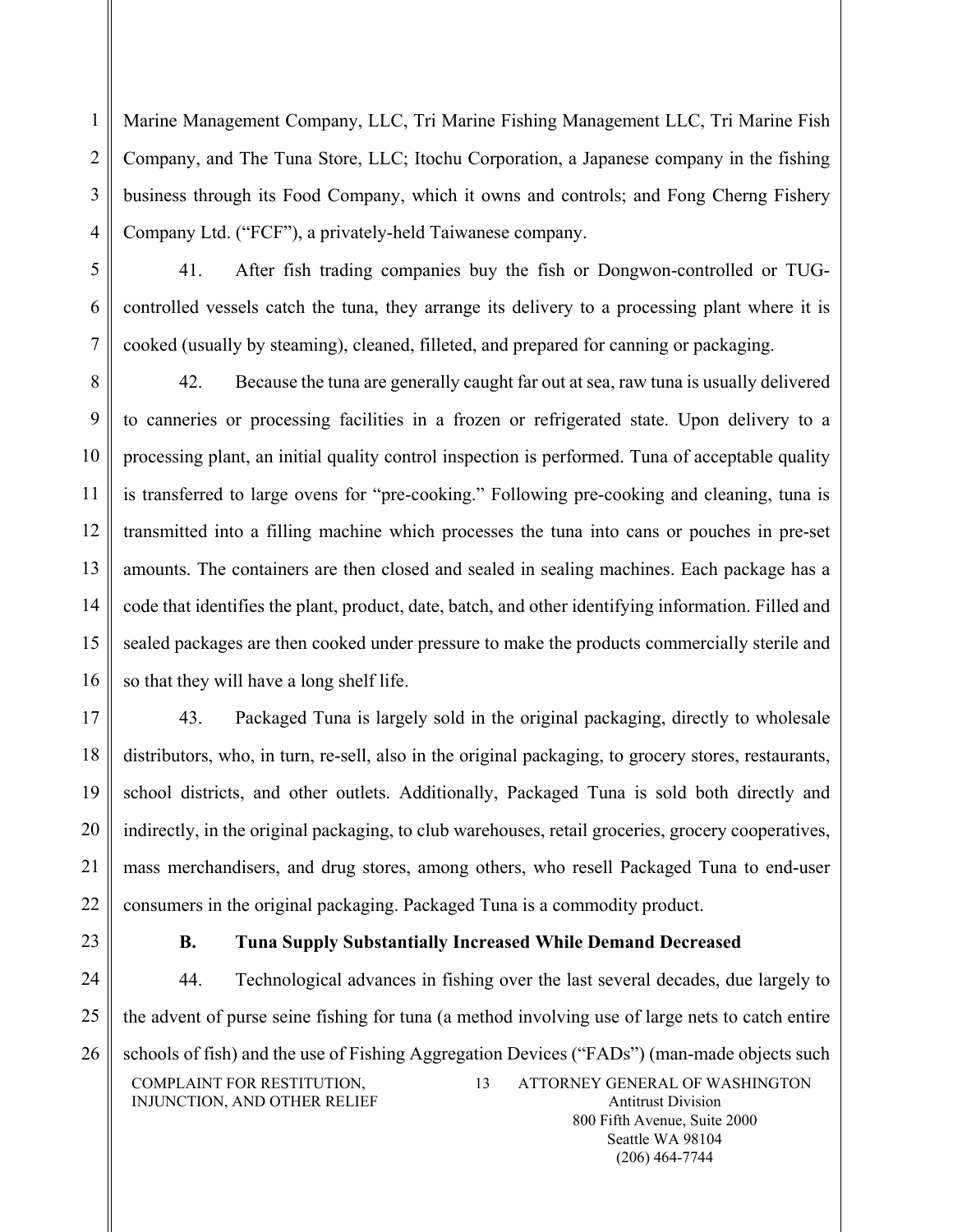as floats or buoys used to attract schools of fish) have increased the volume of skipjack and albacore caught annually. Compared to 1975 when purse seining accounted for a negligible share of the global tuna catch, the method is now responsible for approximately 65 percent of the 4.9-million-metric-ton global tuna catch.

45. The following chart demonstrates the proliferation of purse seining in the Western and Central Pacific Ocean (which sources approximately 60 percent of the world's tuna) relative to other methods of tuna fishing, such as longline and pole fishing methods:



46. The advances in fishing technology and increased efficiency substantially lowered the cost of commercial tuna fishing. According to the Pacific Islands Forum Fisheries Agency ("FFA"), between 1986 and 2007, the average catch per tuna fishing vessel roughly doubled, from 3,750 metric tons to 7,100 metric tons per year. This, in turn, has spurred substantial recent investment in fishing vessels. Between approximately 2007 and 2011, the number of tuna fishing vessels increased by more than 25 percent.

22 23

24

25

1

2

3

4

5

6

7

8

9

10

11

12

13

14

15

16

17

18

19

20

21

47. The combination of increased investment in fishing vessels and increased efficiency resulted in dramatic increases in the volume of canning-grade tuna caught annually. As depicted in the chart below, the volume of skipjack tuna caught annually between 1984 and

26 2014 nearly tripled.

> COMPLAINT FOR RESTITUTION, INJUNCTION, AND OTHER RELIEF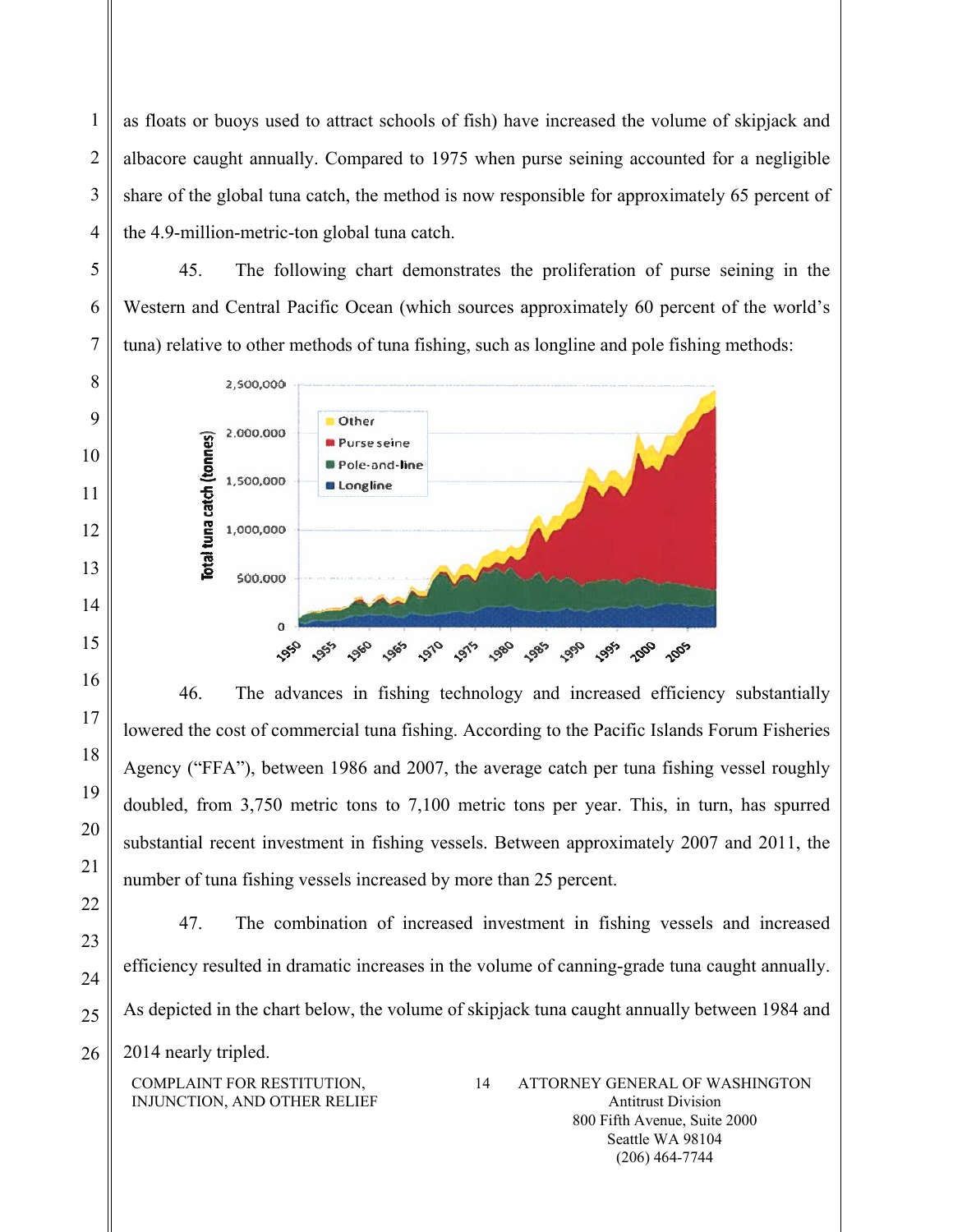

48. While supply dramatically increased, demand for and consumption of Packaged Tuna has declined substantially over the last three decades. Publically available information indicates consumption of Packaged Tuna in the United States peaked at nearly four pounds per person in the early l990s, and then began to fall, to 3.4 pounds per capita in 2003, 3.1 pounds in 2005, approximately 2.5 pounds in 2009, and falling to 2.3 pounds in per capita in 2013, with consumption and demand continuing to decline thereafter. An article in the Washington Post graphically represented this decline by measuring United States annual per capita consumption from 1930 to 2010:

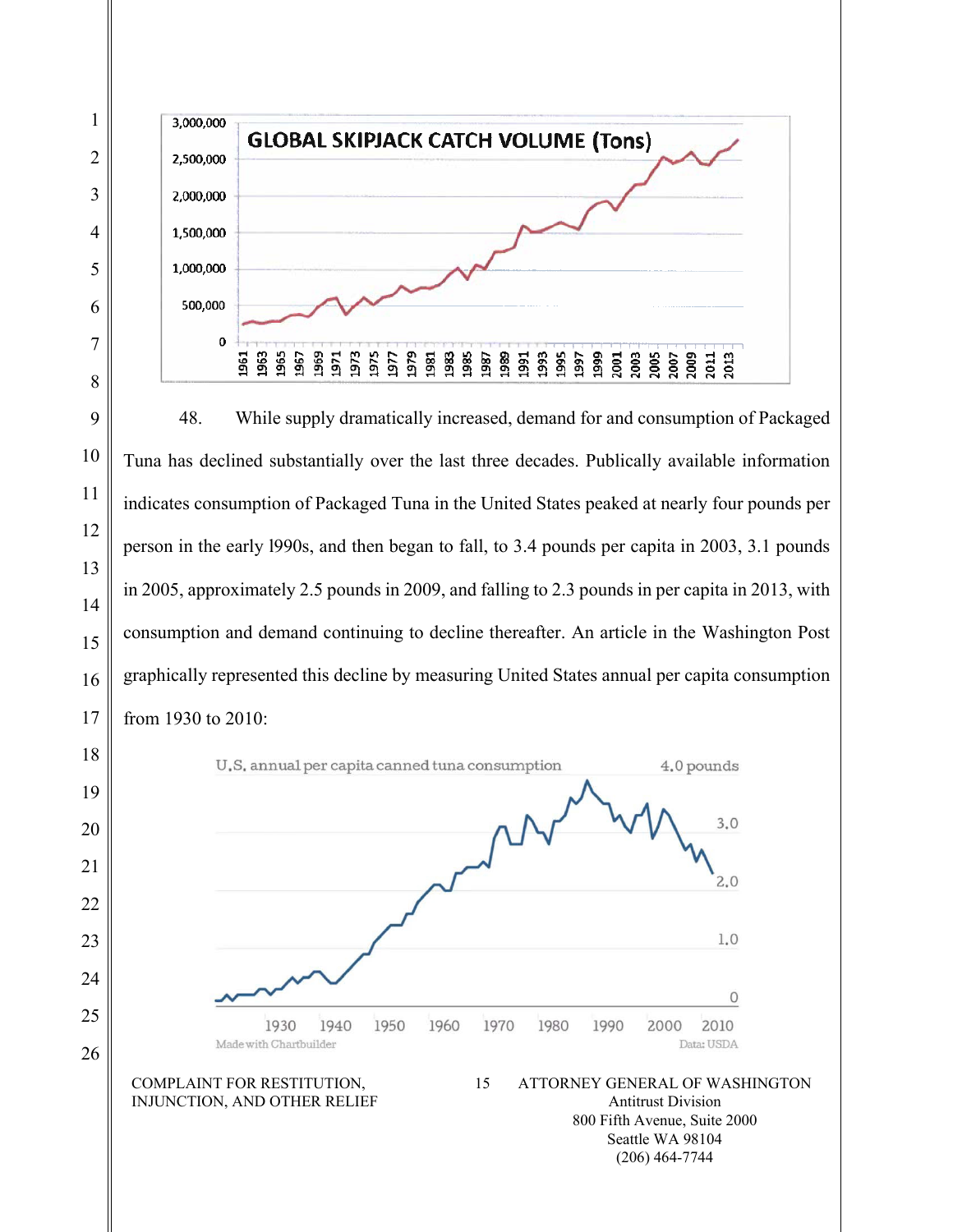1 2 3 4 5 6 7 8 9 49. Demand for Packaged Tuna in other countries has also declined per capita. In Japan, consumption of Packaged Tuna declined by approximately 20 percent from 1995 to 2007, while overall consumption in Western Europe remained stagnant between 2000 and 2010. Notwithstanding this trend of declining demand, the United States, Western Europe and Japan accounted for more than 50 percent of all global Packaged Tuna consumption in 2008 according to the FFA. Further, the United States remained the largest consumer of Packaged Tuna in the world, accounting for approximately 28 percent of global consumption in 2010. **VI. ANTICOMPETATIVE CONDUCT A. Background**

10 11 12 13 14 15 16 17 18 19 50. As the result of several mergers and acquisitions, by the early 2000s, the shelfstable packaged seafood industry operated as an oligopoly dominated by its three name-brands, StarKist, Bumble Bee, and COSI. While Defendants and their co-conspirators attempted to market their products as though they were differentiated, consumers freely substitute between the different brands of Packaged Tuna in response to price changes. Packaged Tuna possesses the economic characteristics of a commodity-like product with no close substitutes. Defendants and their co-conspirators openly recognized that if any individual brand were priced above the competitors, then the high-priced company would quickly lose market share to the lower-priced competitors. As a result, no company could profit, or sustainably profit, by unilaterally increasing its prices in the United States.

20 21 22 23 24 25 51. At the same time, national demand for Packaged Tuna was on the decline. Between 2000 and 2014, the average per person annual tuna consumption decreased by more than 31 percent, from approximately 3.5 pounds per person per year to 2.4 pounds per person per year. The drop in consumer demand showed no signs of abating, falling to just over 2 pounds per capita by 2016. As a result of this decline, Defendants and their co-conspirators controlled production capacity that substantially exceeded the demand for Packaged Tuna in the United

26

States.

COMPLAINT FOR RESTITUTION, INJUNCTION, AND OTHER RELIEF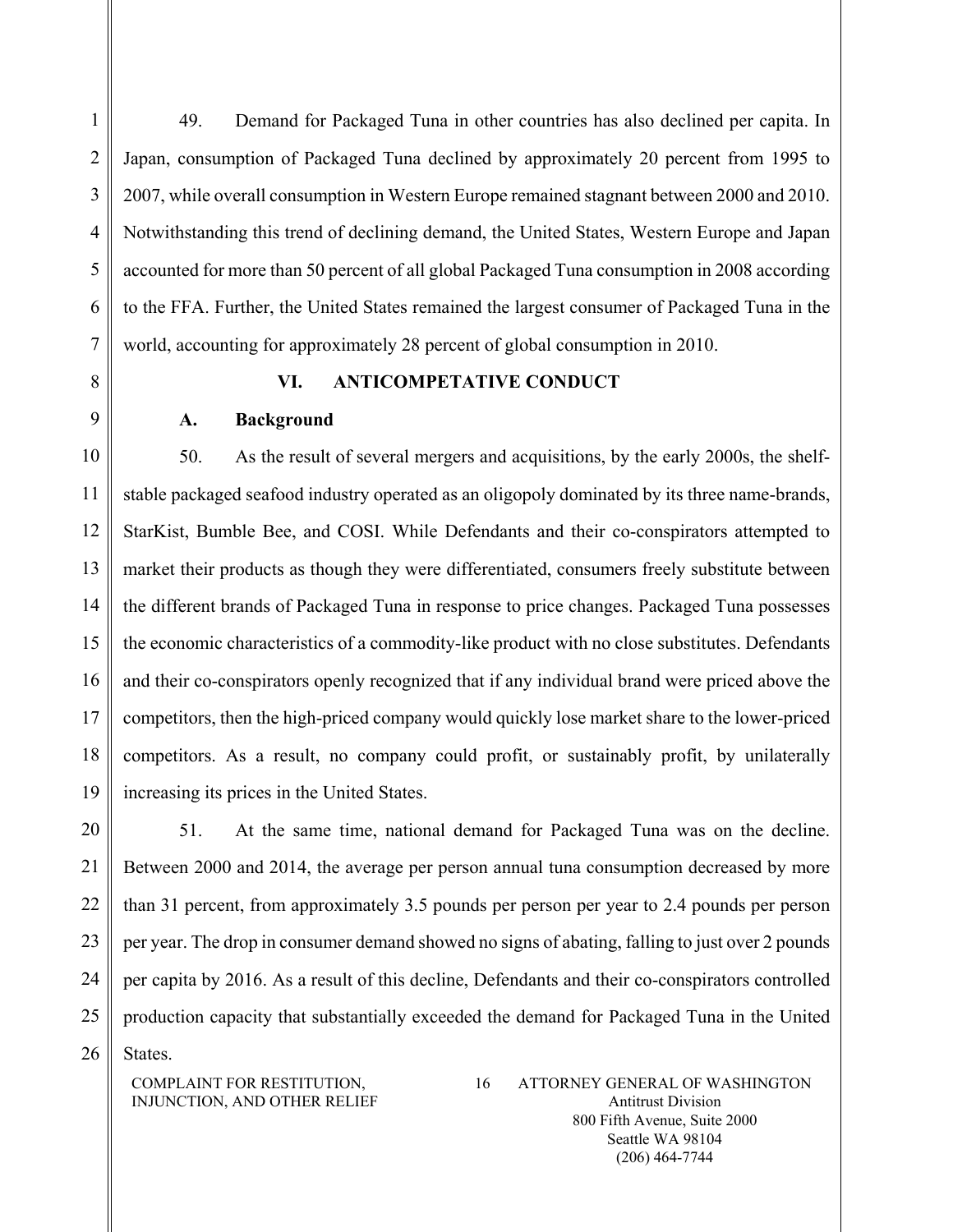$\overline{2}$ 3 4 5 6 7 52. Defendants and their co-conspirators recognized the challenges posed by market conditions. Bumble Bee CEO Christopher Lischewski sounded an early warning at an industry conference in 1999, upbraiding industry leaders for a relentless battle for market share that had discounted prices by as much as 31 percent. "Rather than focus on innovation and growth," he said, "the three major brands have fought an 'unwinnable' war to steal shares from one another." Lischewski estimated the profit loss at \$200 million a year due to their competition for market share.

8 9 10 11 12 53. The solution, embraced by Defendants and their co-conspirators in 2004, was to enter into an unlawful agreement to increase prices of Packaged Tuna sold in the United States by, among other conduct, coordinating price increase announcements and pricing terms, secretly and collusively exchanging prospective pricing information and business plans, and collectively reducing quantity and restraining output.

13 14 15 16 54. Defendants and their co-conspirators implemented their conspiracy over a number of years through repeated meetings among high-level executives at industry conferences, meetings at restaurants, emails, telephone calls, and other frequent communication.

17 18 19 20 21 55. During the early years of the conspiracy, between 2004 and 2006, Defendants and their co-conspirators developed a common agreement or understanding that they would follow the price increases that each issued. In furtherance of this common agreement or understanding, they exchanged information on their future pricing plans via telephone, email, and other channels.

22 23 24 56. As a result of these and other collusive price information exchanges, Defendants and their co-conspirators were able to and did collusively increase prices of Packaged Tuna in the United States at least twice in 2004 and again in 2006.

25 26

1

COMPLAINT FOR RESTITUTION, INJUNCTION, AND OTHER RELIEF 17 ATTORNEY GENERAL OF WASHINGTON Antitrust Division 57. By 2007, Defendants and their co-conspirators were exploring additional forms of collusive conduct. Del Monte—which owned StarKist until it was sold to Dongwon in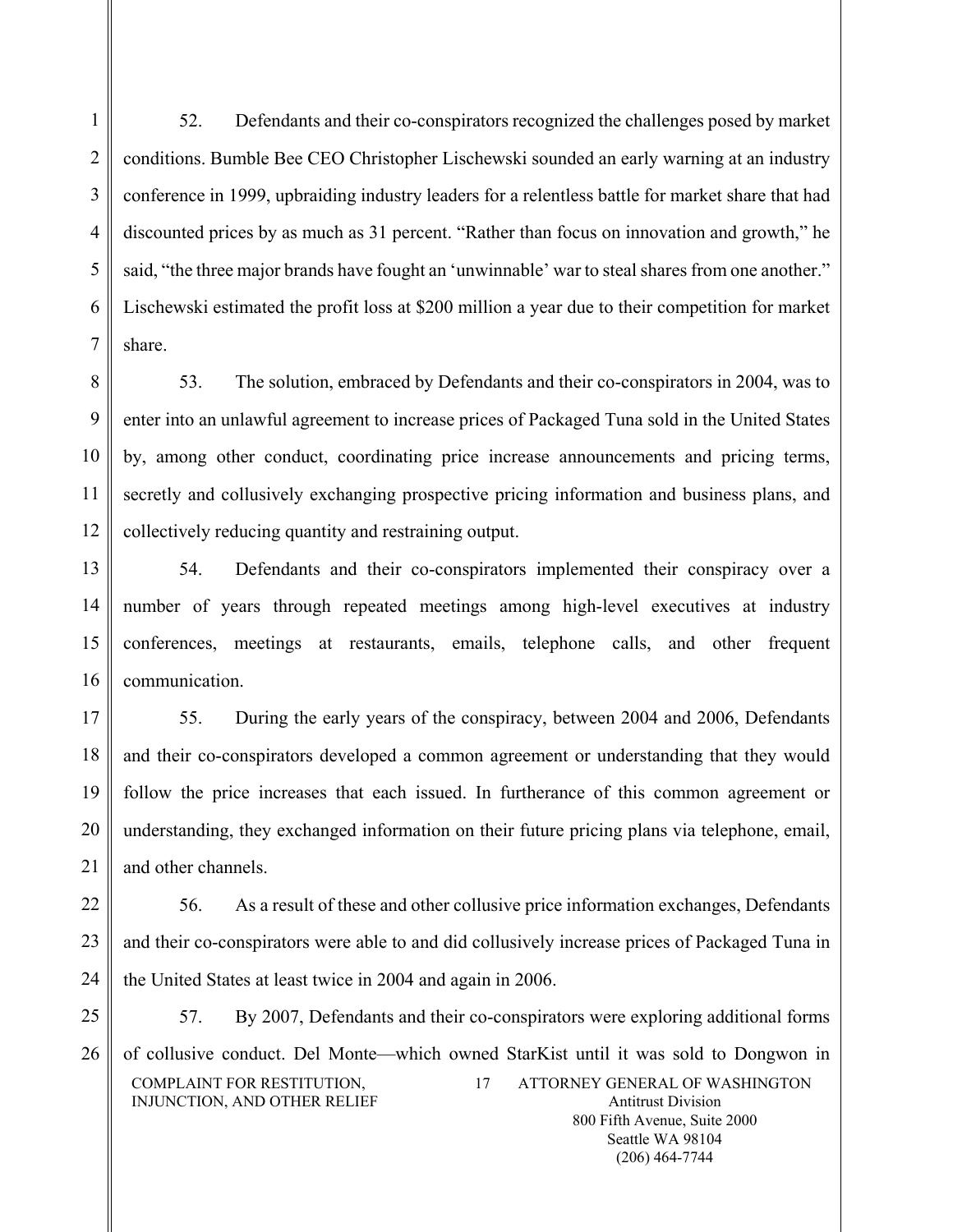2008—recognized that all three brands could dramatically increase profits if each reduced its tuna can sizes from six ounces to five. Subsequently, in accordance with their unlawful agreement, StarKist, Bumble Bee, and COSI collusively downsized their six-ounce tuna cans to five ounces. This concerted action to reduce quantity itself constitutes price fixing but it also constitutes a conspiratorial price increase, as they not only shrank the can without a commensurate price reduction, they also colluded to raise prices on the newly downsized cans.

7 8 9 10 11 12 13 14 15 16 58. Other collusive Packaged Tuna price increases followed. In furtherance of their continuing unlawful agreement or understanding not to compete on price, Defendants and their co-conspirators implemented collusive price increases on Packaged Tuna in 2008, 2010, 2011, and 2012. Additionally, in at least 2011, 2012 and 2013, they agreed to refrain from aggressive discounting and other promotional practices that would lower the price of Packaged Tuna sold. Further, in 2012, Defendants and their co-conspirators collectively agreed to restrict competition by agreeing not to market Packaged Tuna labeled as "FAD-Free" under their name brands, despite environmental and sustainability concerns regarding the use of FADs and increasing market demand for FAD-Free tuna. Upon information and belief, this agreement remained in effect at least until July 2015.

17 18 19 20 21 22 23 24 59. As explained below, the conspiracy was facilitated in part by the fact that during the Conspiracy Period, a number of senior sales and marketing executives and other employees left the employ of one tuna company to go work for another. This familiarity helped cultivate a culture of collusion in the Packaged Tuna industry and resulted in frequent communication by telephone between these senior sales and marketing executives for competitor companies. A select number of industry trade associations also facilitated the conspiracy by providing a pretext for executives and officers of the competitor companies to meet and conduct conspiracy business.

25 26

1

 $\overline{2}$ 

3

4

5

6

### COMPLAINT FOR RESTITUTION, INJUNCTION, AND OTHER RELIEF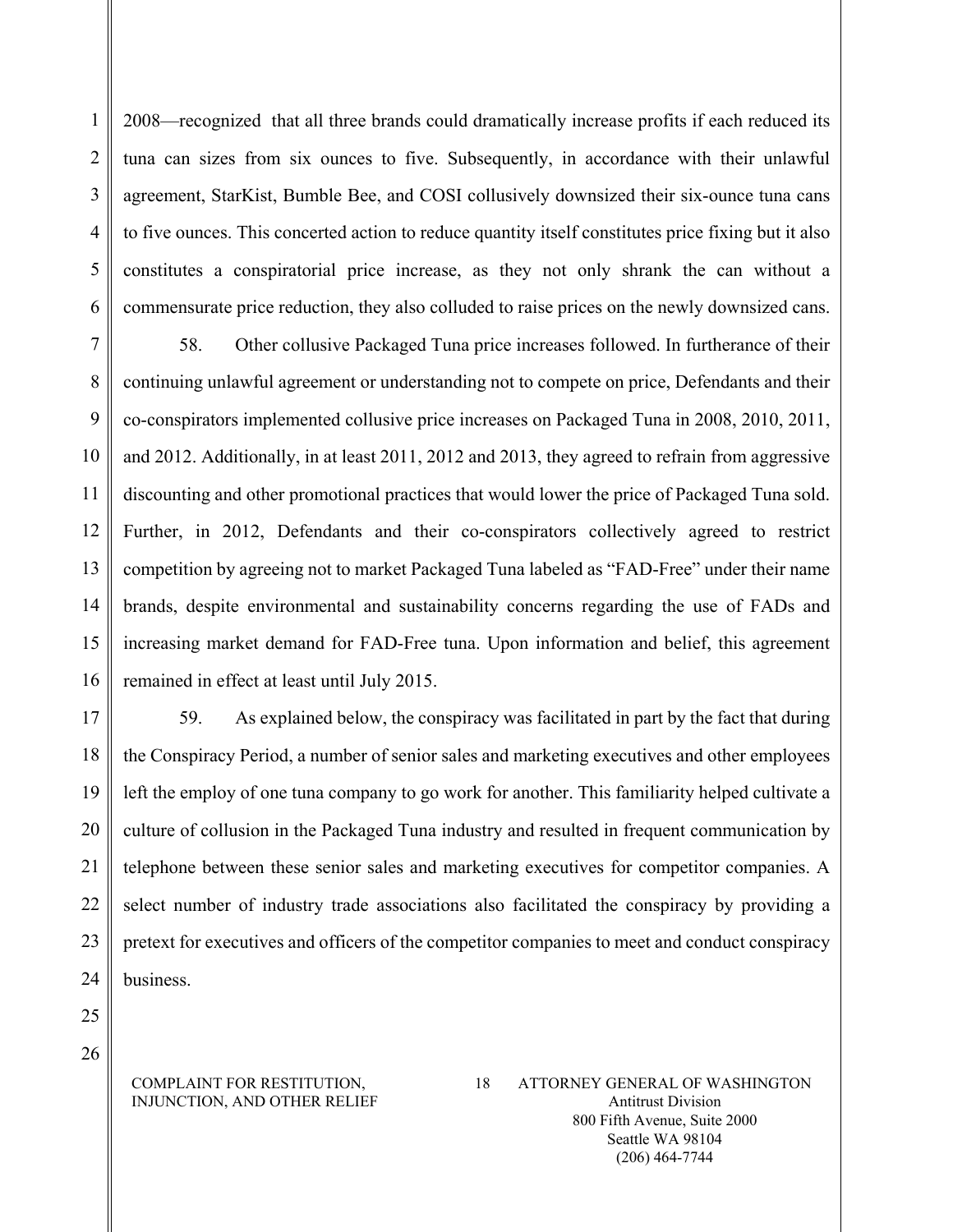60. Additionally, the use of a common vendor by StarKist, Bumble Bee, and COSI for their cans, Impress, and a co-packing arrangement between Bumble Bee and COSI also facilitated their collusion and enforcement of their cartel.

1

2

3

4

5

6

7

8

9

61. As far back as 2004, Defendants and their co-conspirators affirmatively and fraudulently concealed their unlawful conduct and coordinated their messaging to their customers in order to create pretextual justifications for their collusive price increases. These pretextual explanations for their Packaged Tuna price increases were intended to create the illusion the market for the pricing and sale of Packaged Tuna in the United States was competitive when it was not.

10 11 12 13 14 15 62. The conspiracy and collusion in the Packaged Tuna industry did not come to light until July 2015, when COSI's parent company, Thai Union, admitted publicly that the DOJ was investigating the packaged seafood industry in the United States. A criminal antitrust investigation into Defendants' price-fixing conspiracy appears to have grown out of the DOJ's routine merger review following Thai Union's announcement in 2014 of its bid to acquire Bumble Bee for \$1.5 billion.

16 17 18 19 63. On July 23, 2015, Bumble Bee acknowledged receipt of a grand jury subpoena, stating, "The Company did receive a grand jury subpoena related to a US Department of Justice investigation into potential antitrust violations in the packaged seafood industry. The Company is cooperating fully with the investigation."

20 21 22 23 24 25 64. On December 3, 2015, Thai Union and Bumble Bee announced that they had abandoned their proposed merger in the face of DOJ's criminal investigation. In a statement that same day, then assistant attorney general in charge of the DOJ's Antitrust Division, William Baer stated, "Our investigation convinced us—and the parties knew or should have known from the get go—that the market is not functioning competitively today, and further consolidation would only make things worse."

26

### COMPLAINT FOR RESTITUTION, INJUNCTION, AND OTHER RELIEF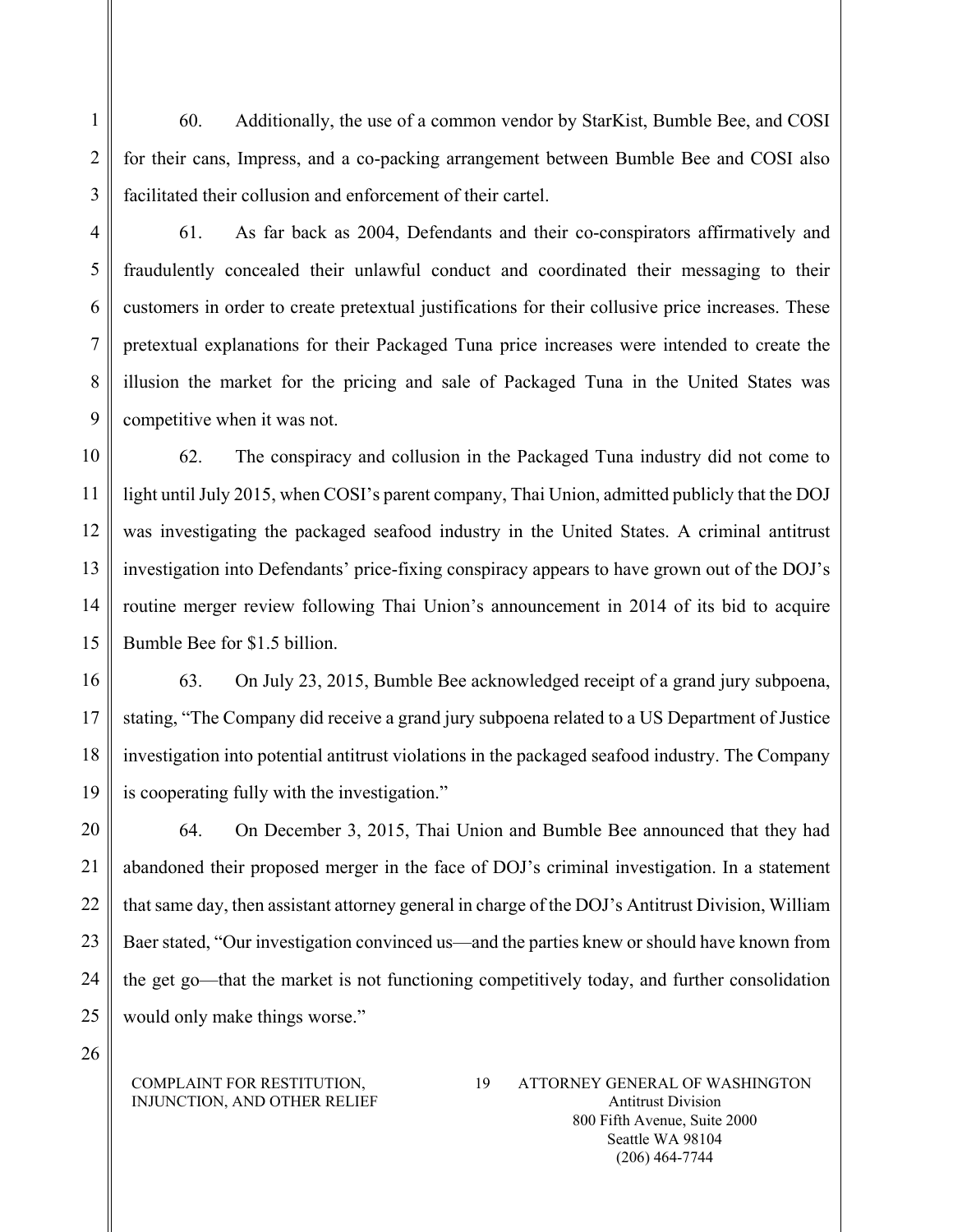1 2 3 65. The DOJ's criminal investigation resulted in numerous guilty pleas for violations of federal antitrust laws and, in the case a Lischewski, a criminal conviction following a jury trial.

4 5 6 66. On December 7, 2016, the DOJ filed a criminal information against Walter Scott Cameron, a Senior Vice President of Sales for Bumble Bee, and he pled guilty to the pricefixing charge on January 25, 2017.

7 8 9 67. On December 21, 2016, the DOJ filed a criminal information against Kenneth Worsham, a Senior Vice President of Trade Marketing for Bumble Bee, and he pled guilty to the price-fixing charge on March 15, 2017.

10 11 12 68. On May 30, 2017, the DOJ filed a criminal information against Stephen L. Hodge, a Senior Vice President for Sales for StarKist, and he pled guilty to the price-fixing charge on June 28, 2017.

13 14 15 69. On May 8, 2017, Bumble Bee pled guilty pursuant to a plea agreement to the price-fixing conspiracy and judgment was entered on August 2, 2017. Bumble Bee agreed to a criminal fine of at least \$25 million.

16 17 18 70. On November 14, 2018, StarKist pled guilty pursuant to a plea agreement to the price fixing conspiracy and judgment was entered on September 11, 2019. StarKist was ordered to pay a criminal fine of \$100 million—the statutory maximum.

19 20 21 22 23 71. On May 16, 2018, Lischewski was indicted by a federal grand jury for knowingly entering into and engaging in a conspiracy to suppress and eliminate competition by fixing the prices for Packaged Tuna sold in the United States in violation of Section 1 of the Sherman Act. His case went to trial in November 2019, and following a four week trial on December 3, 2019, Lischewski was convicted for his participation in the conspiracy.

24 25 26 72. Thus, many of the participants in the price-fixing conspiracy have admitted guilt and, in the case of Lischewski, been found guilty of participation in the conspiracy, confirming the existence of the conspiracy between Defendants and their co-conspirators.

COMPLAINT FOR RESTITUTION, INJUNCTION, AND OTHER RELIEF 20 ATTORNEY GENERAL OF WASHINGTON

Antitrust Division 800 Fifth Avenue, Suite 2000 Seattle WA 98104 (206) 464-7744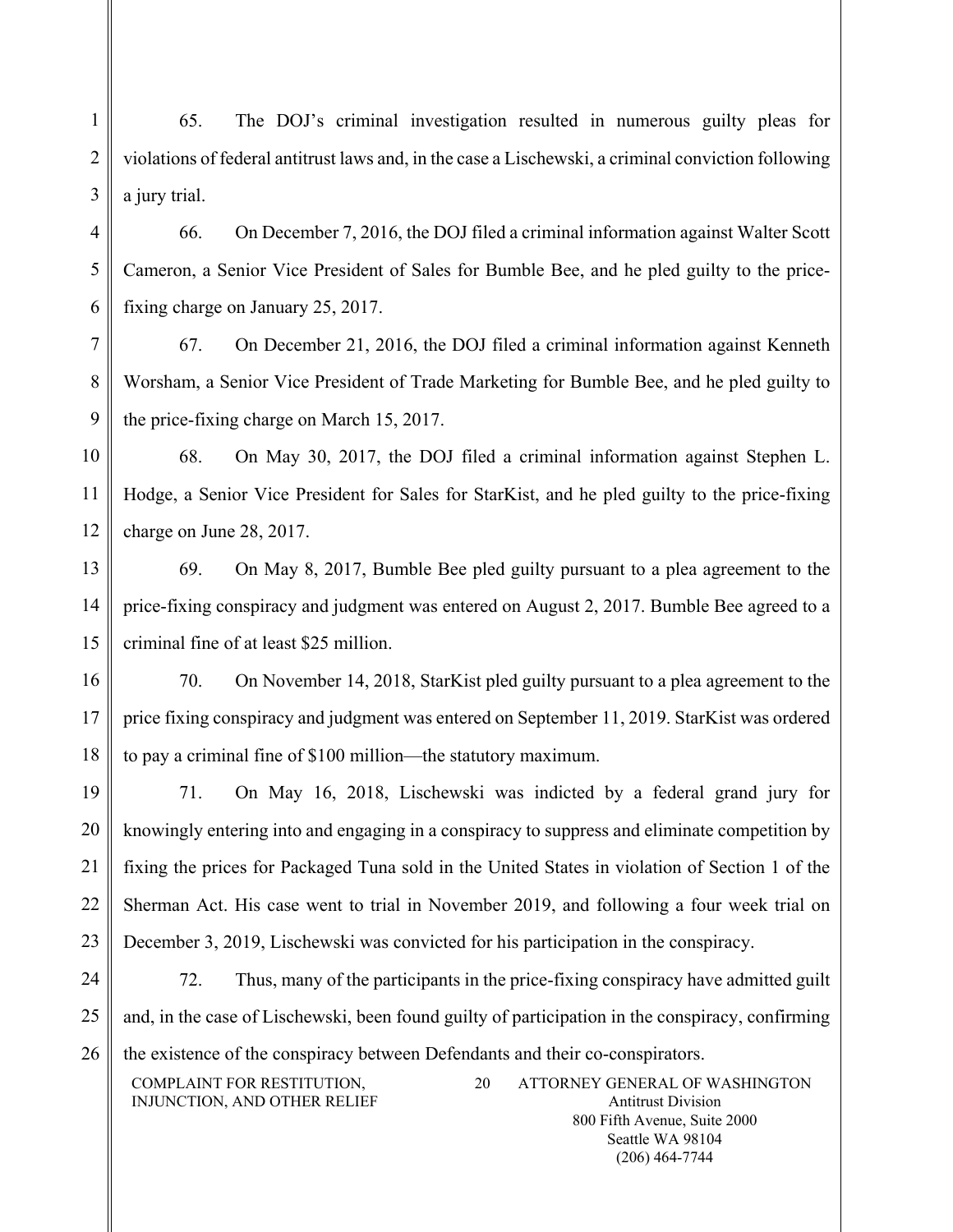1 2 3

# **B. Overt Acts of Collusion**

4 5 6 7 8 9 10 11 73. Defendants and their co-conspirators carried out their continuing conspiracy regarding Packaged Tuna through in-person meetings and frequent communication. StarKist, Bumble Bee, and COSI participated together in anticompetitive communications, including telephone calls (sometimes multiple times a day), text messages, emails (often using private email accounts to avoid detection), and frequent face-to-face meetings at pre-arranged locations such as hotels and restaurants. In these meetings, emails, text messages and telephone calls, Defendants and their co-conspirators shared sensitive business and bid information, and entered into agreements to fix, raise, stabilize, and maintain prices of Packaged Tuna sold in the United States. Among other things, they agreed not to charge below a certain price, to coordinate price increases and announcements of increases, and increase prices by comparable amounts.

12

# **C. Packaged Tuna Prices Increased as a Result of the Conspiracy**

13 14 15 16 17 74. Given the declining demand in the United States for Packaged Tuna and the increasingly abundant supply of canning-grade tuna, market forces should have put substantial pressure on Defendants to attain greater market share and increase production so as to garner economies of scale that would reduce the price of Packaged Tuna sold in the United States. Instead, because of the conspiracy, the opposite occurred.

18 19 20 21 22 23 24 25 75. During the Conspiracy Period, and as a result of the conspiracy, prices for Packaged Tuna sold to U.S. retailers increased or were otherwise above competitive levels while the tuna catch increased and U.S. demand for Packaged Tuna declined. Although per capita U.S. tuna consumption continued to decline after approximately 2004, the dollar amount spent on Packaged Tuna and other packaged seafood in the United States actually increased (Packaged Tuna accounts for approximately 75 percent of all canned seafood spending). The below chart illustrates the increased prices paid for lower quantities of canned seafood (expanding the analysis beyond tuna) by American purchasers:

26

#### COMPLAINT FOR RESTITUTION, INJUNCTION, AND OTHER RELIEF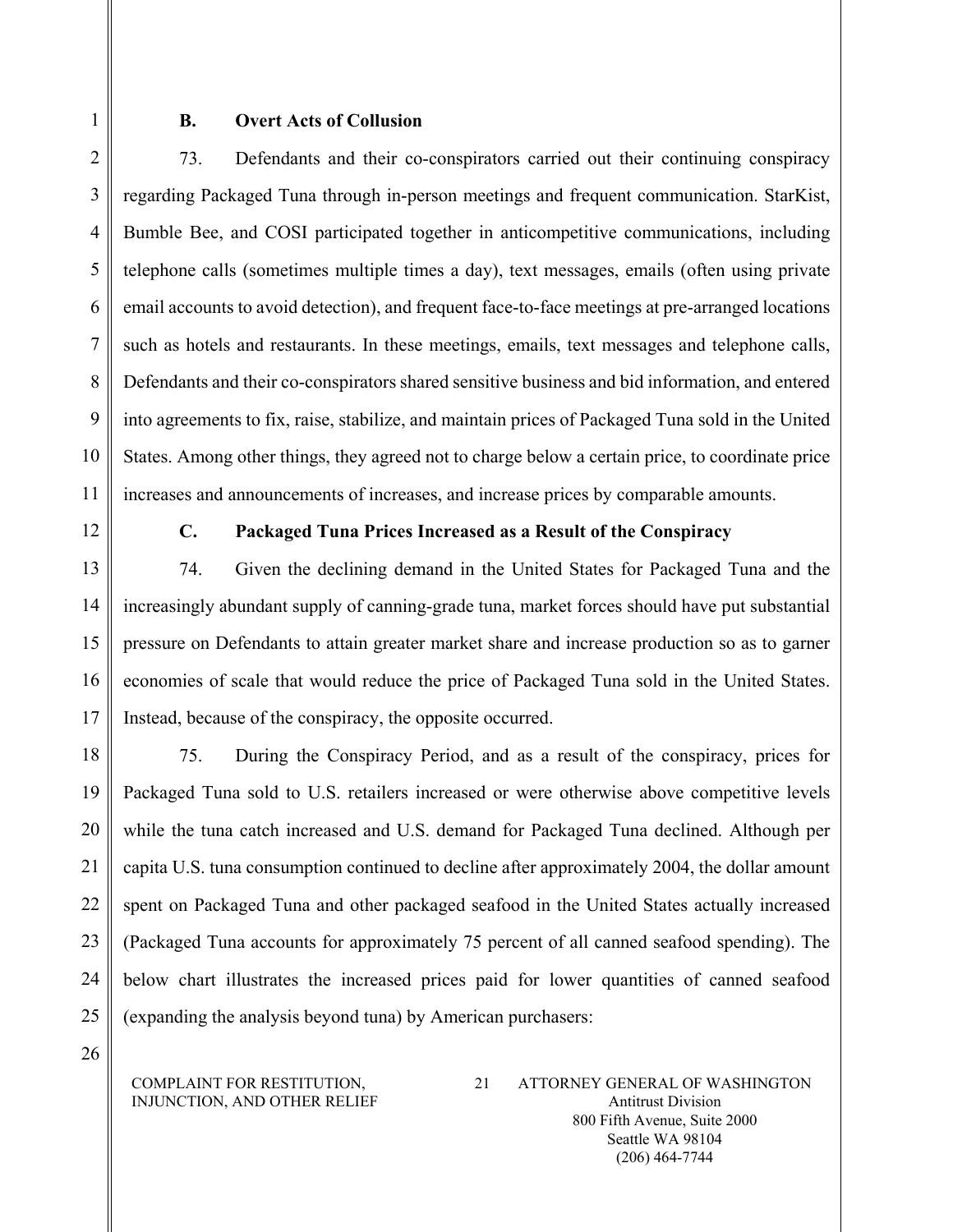

76. Defendants and their co-conspirators' pricing of Packaged Tuna sold in the United States is not consistent with expected pricing given the excess supply and production capacity coupled with declining U.S demand. To the contrary, during the Conspiracy Period, the prevailing market conditions in the U.S. Packaged Tuna industry would predict decreasing prices. Instead, as a result of the conspiracy, the prices paid by consumers for Packaged Tuna continued to increase.

77. The higher Packaged Tuna prices resulted in substantial profits for Defendants and their co-conspirators. Thai Union saw its net profit increase from \$61 million in 2008 to \$140 million in 2014. The following year, in its 2014 Annual Report issued in February 2015, Thai Union explained that "[d]espite minimal sales growth in the US, competitive inventory cost and reasonable market conditions helped lift the margin of our US brand." While Thai Union attributed the increase to "more rational U.S. market competition," the 'more rational' competition was not competition at all; it was collusion.

24 25 26 78. Bumble Bee has been similarly profitable due to the conspiracy. Lion Capital purchased Bumble Bee for \$980 million in 2010, and reached an agreement to sell it to Thai Union in 2014 for \$1.51 billion. In announcing the sale, Lion Capital noted that Bumble Bee's

COMPLAINT FOR RESTITUTION, INJUNCTION, AND OTHER RELIEF 22 ATTORNEY GENERAL OF WASHINGTON Antitrust Division 800 Fifth Avenue, Suite 2000 Seattle WA 98104

(206) 464-7744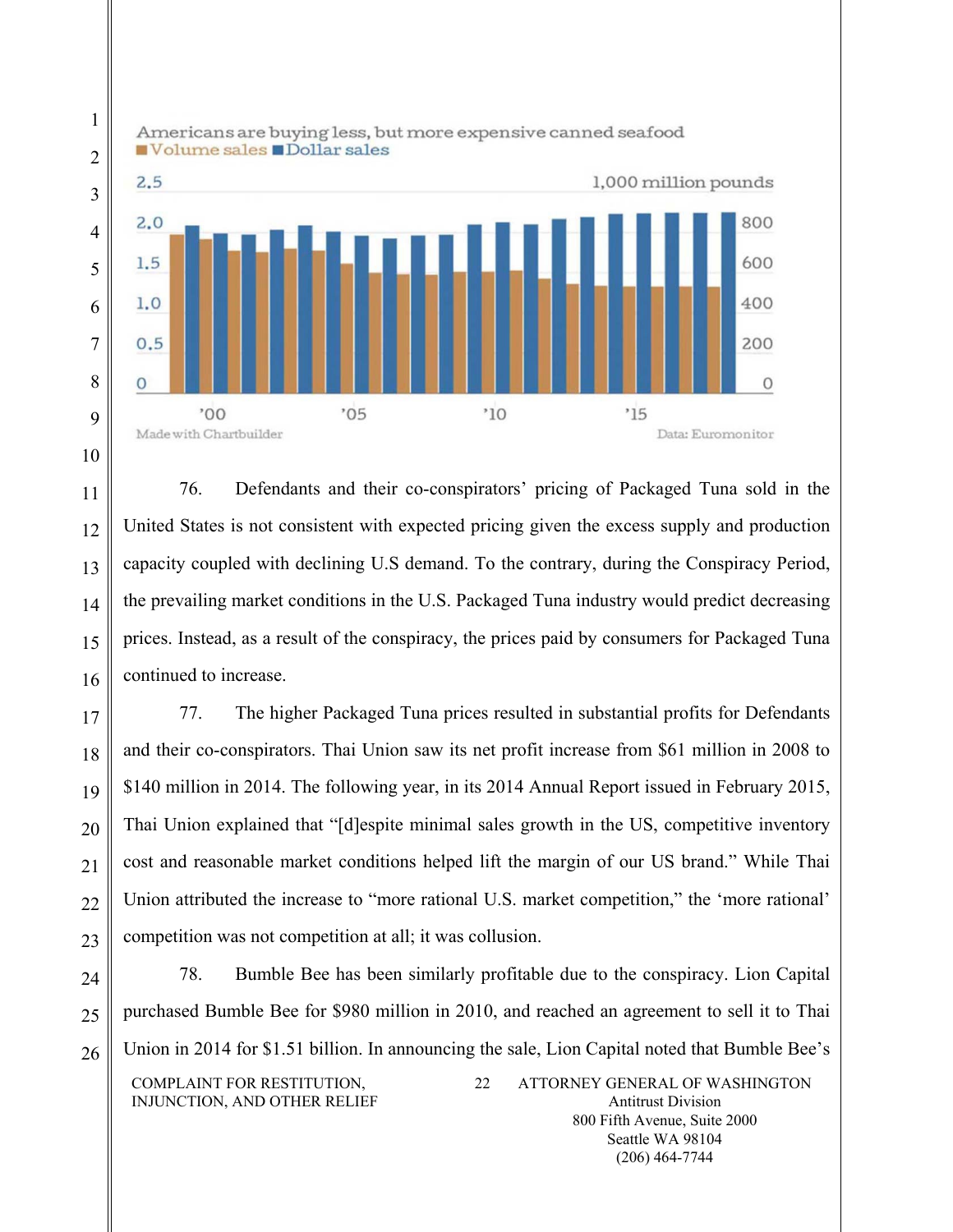EBITDA in 2014 was a record breaking \$150 million, on revenue of \$1 billion. Kelly Mayer, in a memo to her partners at Lion Capital, attributed Bumble Bee's record year to the growth of "gross margins through disciplined pricing actions."

79. StarKist has the largest U.S. market share and thus Dongwon registered substantial additional income as a result of the price-fixing conspiracy and received the proceeds of the conspiracy from StarKist knowing the ill-gotten nature of funds.

7 8 9 10 11 12 80. In a Korean-language publication, Dongwon stated that "[t]he canned tuna market in the U.S. is approximately a \$1,700,000,000 USD market, but it is a mature market where growth has stopped, and it maintains an oligopolistic system with StarKist (40%), Bumble Bee (25%), and COSI (15%), and represents a structure in which the price of tuna cannot be efficiently reflected in the sales price of products." Instead, during the Conspiracy Period, the price of Packaged Tuna reflected the conspiracy price.

13

1

2

3

4

5

6

# **D. Collusive Price Increases in 2004-2006**

14 15 16 81. From 2001 through 2003, Packaged Tuna prices declined as did profit margins. Prices for Packaged Tuna in the U.S. were below the level needed to deliver the profits sought by Defendants and their co-conspirators.

17 18 19 20 21 82. During May 2004, COSI President Dennis Mussell was in close contact with Lischewski and with StarKist President and CEO, Don Binotto, as they worked together on presentations for a trade event, the Infofish World Tuna Conference, regarding the state of the U.S. tuna market. The Tuna Conference is a global industry event held every two years in Bangkok, Thailand attended by industry players and stakeholders from across the globe.

22 23 24 25 83. These executives also communicated regularly in 2004 about their planned reactions to new country-of-origin regulations that were soon to go into effect. The communications offered the competitors opportunities to discuss cooperation and collusion on Packaged Tuna pricing.

26

### COMPLAINT FOR RESTITUTION, INJUNCTION, AND OTHER RELIEF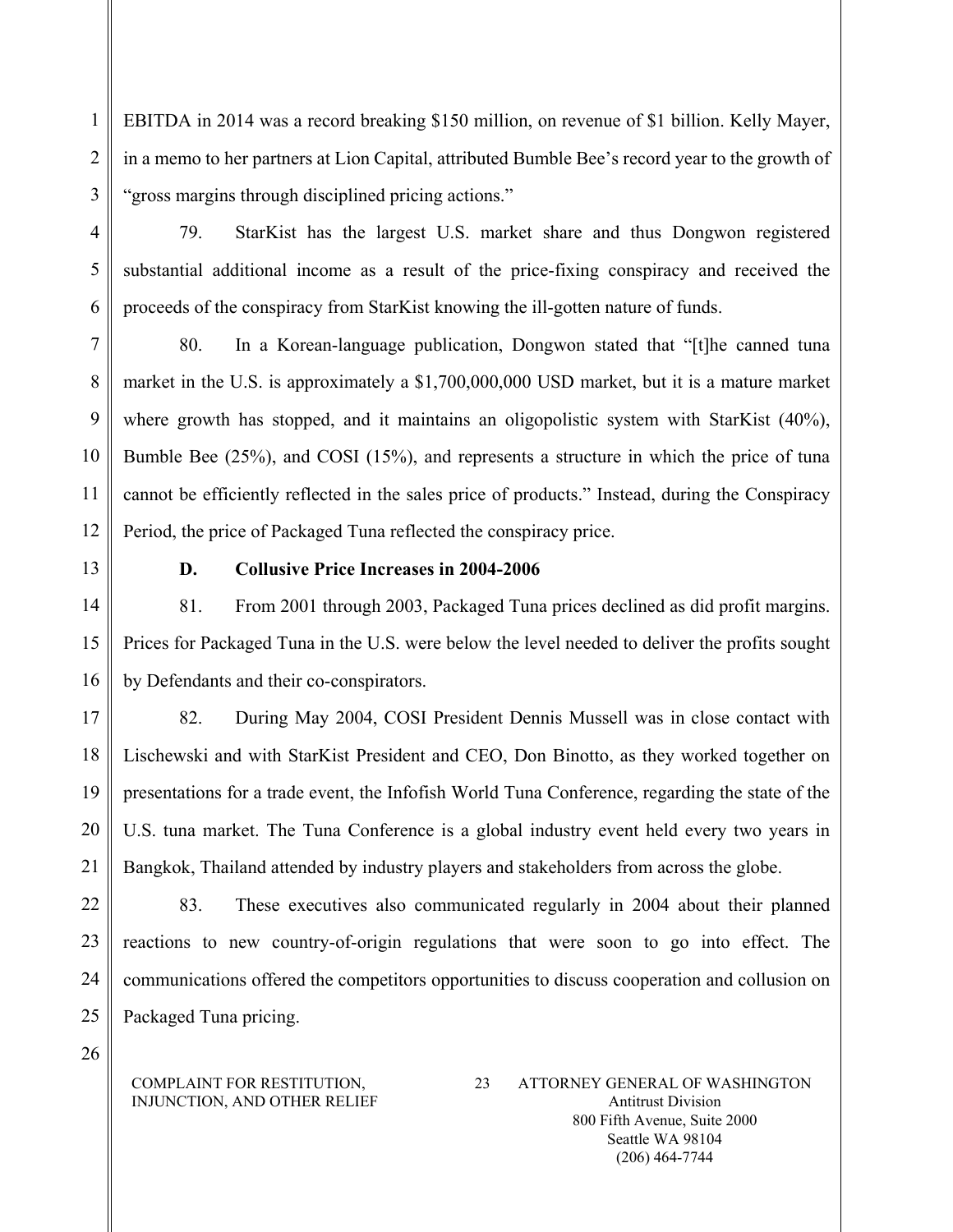1 2 3 84. In May 2004, COSI's CEO instructed his sales team to put out feelers to Bumble Bee and StarKist to determine whether there was support for a joint price increase on Packaged Tuna.

85. Subsequently, Bumble Bee received a COSI internal price list. Bumble Bee's Vice President of Sales, Cameron, asked for a copy of the list by email or fax. Lischewski, who had the document, instead instructed his assistant to overnight the list to Cameron, stating "no faxes or emails" to which Cameron replied, "PARANOID!!!!"

8 9 10 86. Defendants and their co-conspirators reached an agreement on a price increase and on June 1, 2004, in accordance with their unlawful agreement, StarKist announced a 10 percent price increase on Packaged Tuna.

11 12 13 14 15 16 87. Consistent with their agreement, COSI followed and on June 11, 2004, announced a net price increase effective in July 2004. Within days, Bumble Bee announced its own Packaged Tuna price increase as well, also effective in July 2004. These price increases delivered the first portion of the approximately 10 percent price increase on Packaged Tuna by StarKist, Bumble Bee, and COSI. For example, each company raised its net price for a case of light meat tuna above \$22.00.

17 18 19 20 21 88. All three brands followed the net price increases with list price increases in late August or early September 2004. By September 2, 2004, StarKist, Bumble Bee, and COSI had collectively raised prices on light meat tuna by an additional \$2.00 per case. These price increases together established uniform pricing on both light meat and white meat tuna across all three brands.

22 23 24 89. Defendants' 2004 collusive price increases were intended to and did increase U.S. Packaged Tuna prices, and these prices remained at supracompetitive levels throughout the Conspiracy Period.

26

25

4

5

6

7

### COMPLAINT FOR RESTITUTION, INJUNCTION, AND OTHER RELIEF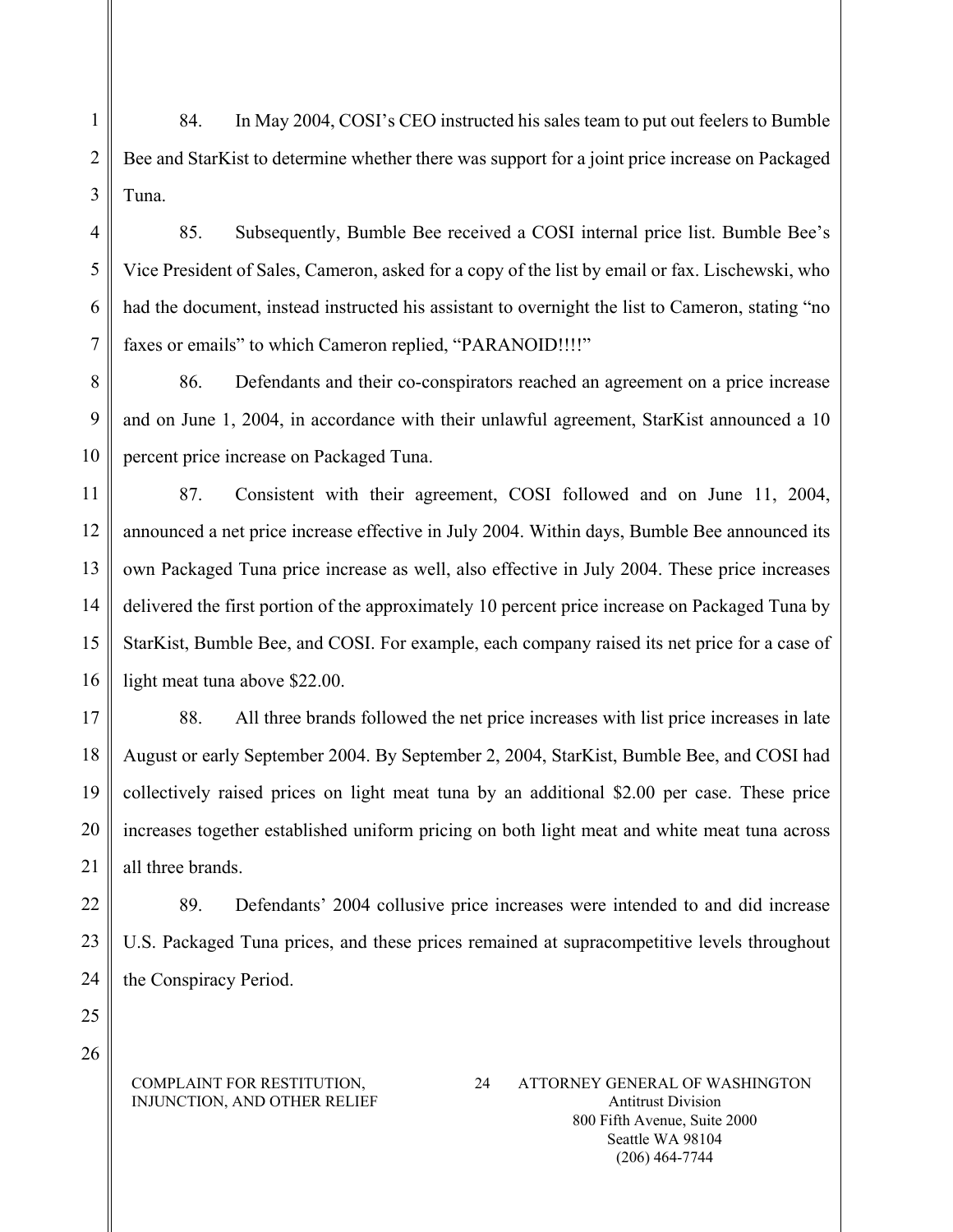90. In or about January 2006, Defendants and their co-conspirators reached agreement to execute another round of collusive price increases when rising albacore costs threatened to erode their supracompetitive profit margins.

91. StarKist again moved first, on January 30, 2006, with a six percent price increase on white meat (albacore) Packaged Tuna effective on May 1, 2006. However, StarKist needed Bumble Bee and COSI to go along with the price increase for it to hold.

7 8 9 10 92. On March 6, 2006, COSI followed suit and announced a price increase of approximately six percent on white meat Packaged Tuna. COSI raised prices on cases of solid white tuna in water to \$58.08 and on 24-packs of solid white tuna in oil to \$29.04, exactly matching the prices announced by StarKist.

11 12 13 14 93. On April 17, 2006, Bumble Bee in turn announced a price increase on white meat Packaged Tuna that matched the conspiratorial prices already announced by StarKist and COSI. The Bumble Bee and the COSI price increases both went into effect in the first week of July 2006.

15 16 17 18 19 94. As a result of the conspiracy, six-ounce chunk light tuna, at the time, one of the most popular Packaged Tuna products, which had gone as low as \$0.54 per can in the beginning of 2004, rose to \$0.58 by late 2004 and \$0.62 by August 2006. The 2004 and 2006 increases set a template for the ongoing exchange of non-public information and collusive, coordinated price increases.

20

1

 $\overline{2}$ 

3

4

5

6

# **E. Collusive Package Size Reduction and Price Increases in 2007-2008**

21 22 95. The conspiracy among Defendants and their co-conspirators continued in 2007 and 2008.

23 24 25 96. Between roughly 2000 and 2007, leading tuna companies, including Defendants, followed each other in a series of gradual moves to change the size of the standard can of Packaged Tuna, first from seven ounces to six and a half ounces, then to six and one-eighth

26

COMPLAINT FOR RESTITUTION, INJUNCTION, AND OTHER RELIEF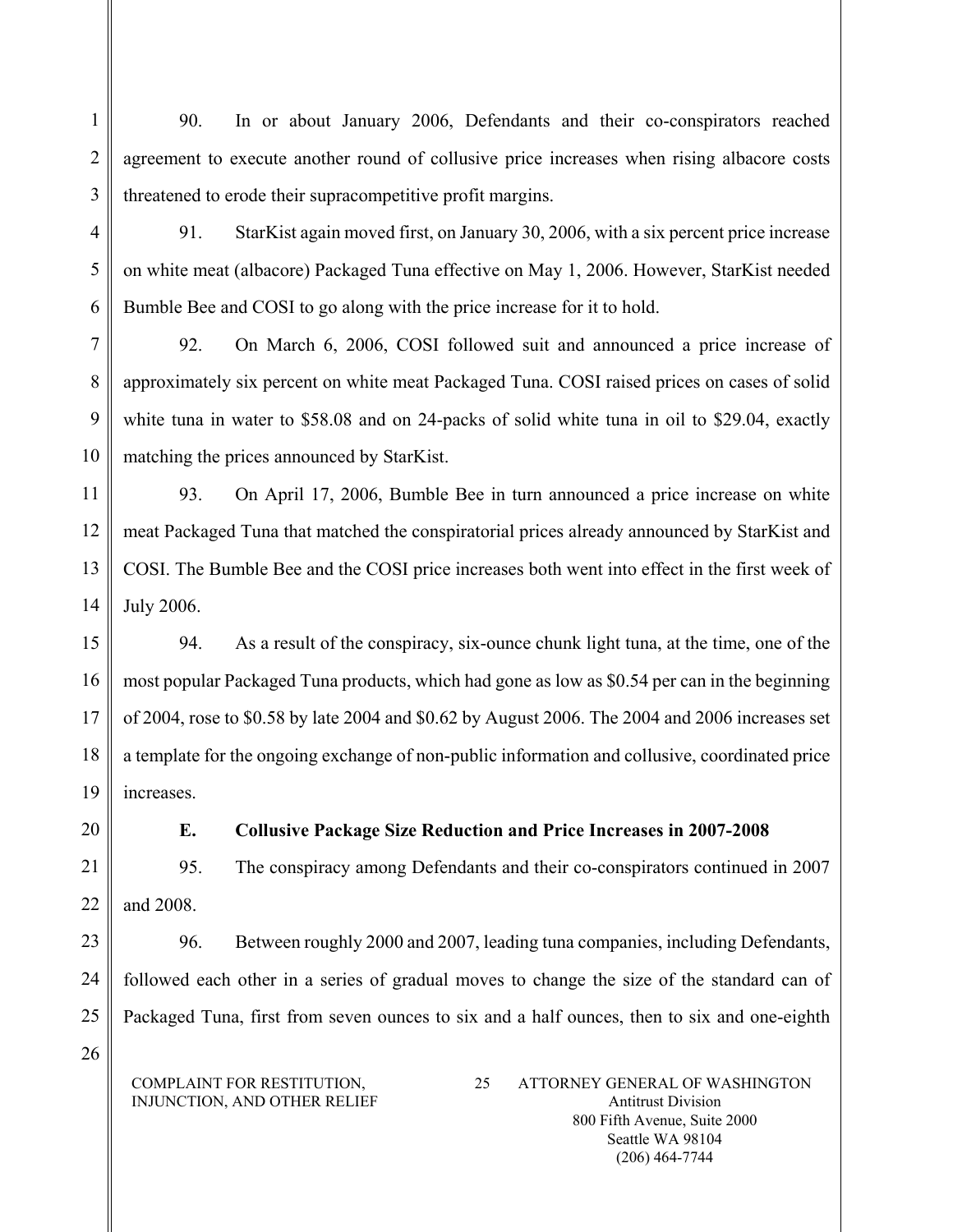ounces, and then to six ounces. These changes occurred gradually over at least an eight-year period.

97. In 2007, StarKist abruptly decided to change the size of its standard six-ounce tuna can to five ounces, marking a major departure from the gradual changes of the previous decade.

98. The collusive can-size reduction was facilitated by co-conspirator, Impress, the then-owner of the can manufacturing plant in American Samoa that supplied cans to StarKist, Bumble Bee, and COSI (in 2015, the plant was sold to Dongwon). Contacts at Impress communicated StarKist's plans to downsize and StarKist's hope that COSI and Bumble Bee would agree to do the same.

99. StarKist needed COSI and Bumble Bee to agree to the downsizing in packaging because any company that downsized their packages unilaterally would have faced fierce customer backlash and loss of market share. Retailers and purchasers would simply shift to buying the still-6-ounce cans from its competitors, instead of StarKist's five-ounce cans.

100. Defendants and their co-conspirators knew at the time that Impress was sharing production and other information about each of them with the others, and used Impress as a conduit to facilitate the exchange of information during the conspiracy.

19 20 101. Through a series of telephone and email communication, and at least one in person meeting in March 2008, StarKist, Bumble Bee and COSI reached agreement to reduce their standard can size from six ounces to five ounces.

21 22 23 102. Attendees at the March 2008 meeting at a restaurant outside San Diego, California, included Lischewski; Doug Hines, the COO of Bumble Bee; Shue Wing Chan, the CEO of COSI; and John Sawyer, COSI's head of sales and marketing.

24 25 26 103. Defendants and their co-conspirators also agreed to coordinate their messaging regarding the downsizing to prevent customers from learning the decision was not driven by necessity, but instead the result of their collusion.

COMPLAINT FOR RESTITUTION, INJUNCTION, AND OTHER RELIEF 26 ATTORNEY GENERAL OF WASHINGTON Antitrust Division 800 Fifth Avenue, Suite 2000 Seattle WA 98104 (206) 464-7744

1

2

3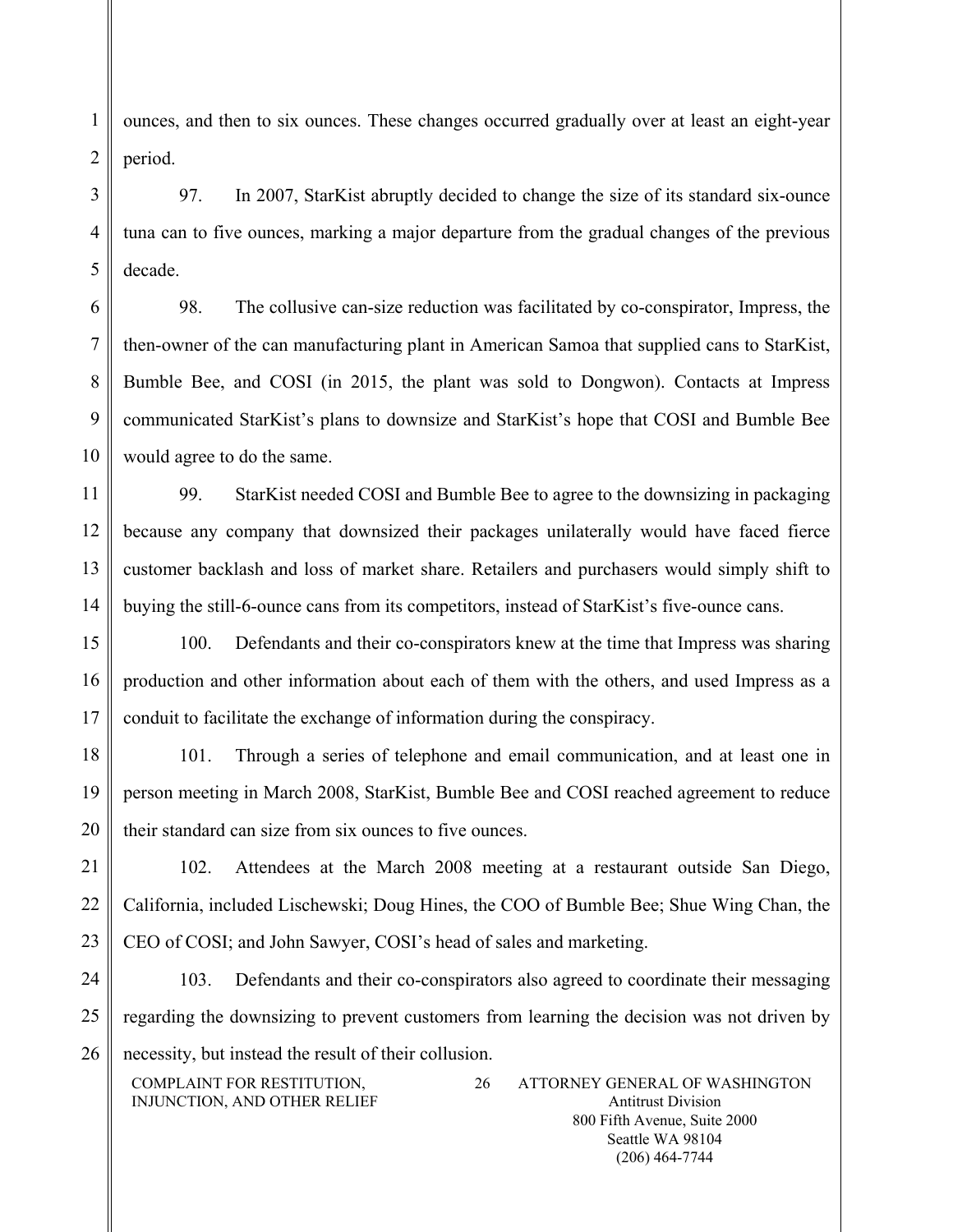104. In July 2008, when Del Monte was selling StarKist to Dongwon, Del Monte informed Dongwon that Bumble Bee and COSI were implementing the can downsizing as well and gave Dongwon detailed information about each competitor's timetable for the can downsizing. Dongwon approved of the conspiratorial agreement and agreed with the plan to reduce the size of cans intended for sale in the United States to five ounces.

6 7 8 9 10 105. Beginning on or about July 21, 2008, Bumble Bee, COSI, and StarKist began distributing five-ounce cans of Packaged Tuna to replace their six-ounce cans as well as smaller servings of Packaged Tuna in pouch form. The downsizing was largely completed in 2009 and, in effect, increased the price per ounce of Packaged Tuna since the downsizing was not accompanied by a decrease in price.

11 12 13 106. The size change increased the price per ounce of Packaged Tuna by 20 percent. In addition, as detailed below, by the time the downsizing was announced, Defendants and their co-conspirators were colluding on another list price increase.

14 15 16 17 107. This effective price increase was justified by pretextual statements about sustainability. For example, in August 2008, StarKist said the downsizing was done primarily for environmental reasons including "sav[ing] two million gallons for water a year, while only taking out two teaspoons of tuna from each can."

18 19 20 21 22 108. A size reduction with a proportional cost reduction would have offered consumers a lower out-of-pocket price for a smaller package at the same net price, effectively operating as a discount and undercutting the competitors for market share. Instead, there was again cooperation on pricing by all three, with a uniform 20 percent increase on the per-ounce price of Packaged Tuna across all three brands.

23

1

2

3

4

5

# **F. Collusive Price Increases in 2008**

24 25 109. Not content with making customers pay the same amount for a smaller package of tuna, Defendants also colluded to raise list prices for Packaged Tuna in 2008.

26

COMPLAINT FOR RESTITUTION, INJUNCTION, AND OTHER RELIEF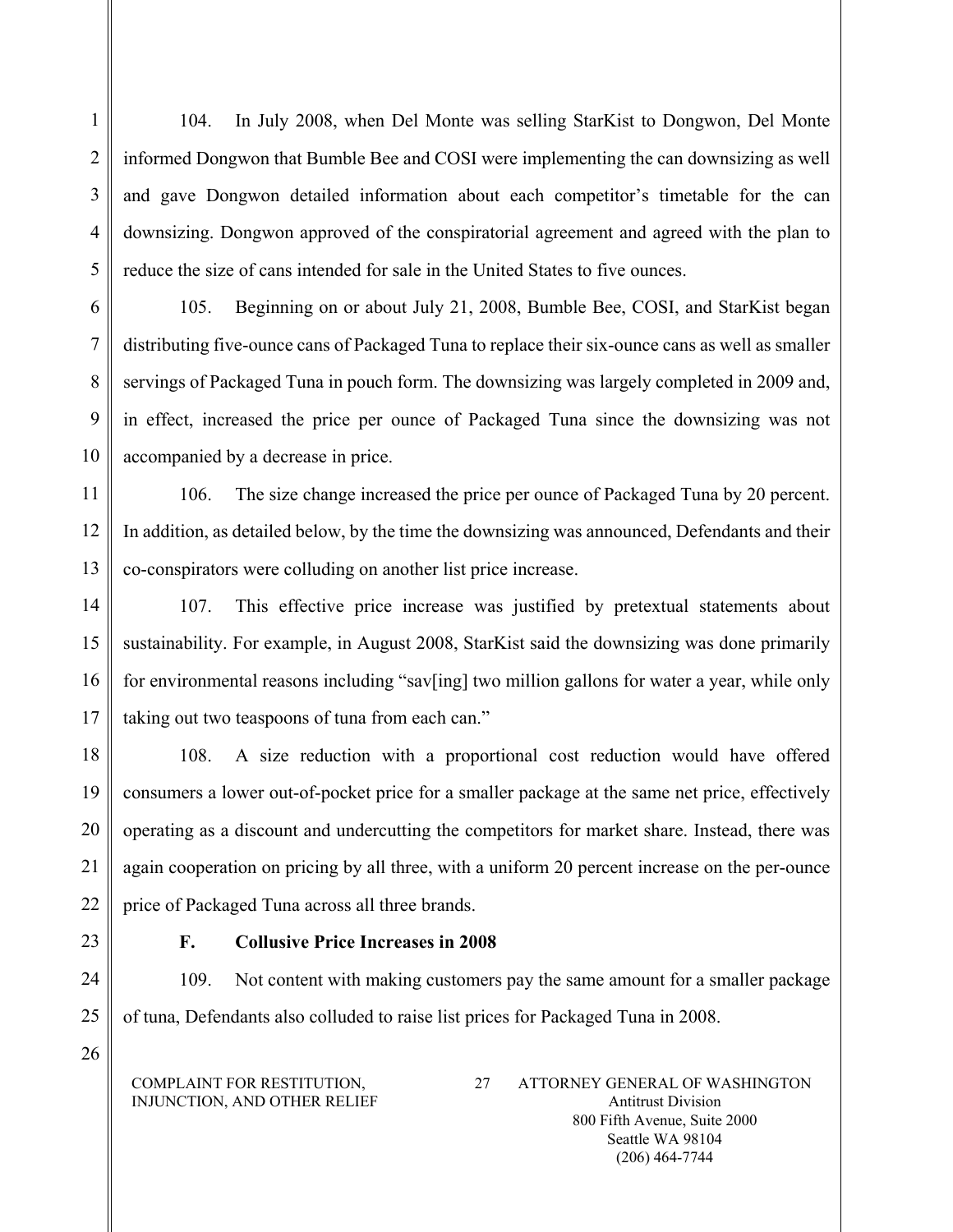110. John Sawyer and Mike White of COSI reached out to their counterparts at Bumble Bee and StarKist to coordinate and confirm plans to raise list prices on Packaged Tuna. Mike White had previously worked with and was friends with Kenneth Worsham of Bumble Bee, the son of Bob Worsham of StarKist.

111. Defendants and their co-conspirators coordinated via telephone calls, email, and other communication, reaching agreement on the timing and magnitude of list price increases for Packaged Tuna in 2008.

8 9 10 11 12 112. StarKist, Bumble Bee, and COSI all issued list price increases in the third quarter of 2008, which were nearly identical for various types of Packaged Tuna. On June 17, 2008, StarKist issued a list price increase effective July 21, 2008. Bumble Bee followed suit with a list price increase issued on June 27, 2008, effective September 29, 2008. Then COSI issued a list price increase on July 3, 2008, effective September 1, 2008.

13 14 15 16 17 18 19 113. As part of this price increase, all three companies agreed to put customers on allocation, meaning they would not sell to customers at a volume that exceeded the retailer's historical volume, which helped ensure that customers did not load up on six-ounce cans while they were still available and blunt the impact of the collusive price increase and package downsizing. Starting at least with the collusion on can sizes, StarKist, Bumble Bee, and COSI implemented their allocation policies as a means of increasing the effectiveness of the conspiracy.

20 21 22 114. In October 2008, Dongwon's headquarters sought to ensure that all customers were being charged the increased prices for Packaged Tuna and were assured by employees and executives for Defendants and their co-conspirators that there were no exceptions.

23 24 25 26 115. A 2009 email from within Bumble Bee, which stated recipients should "read and delete," indicated executives at Dongwon were overall pleased with the way things were going. The email came in the wake of several near-simultaneous price increases jointly discussed by executives at StarKist, COSI, Bumble Bee, and their parent companies.

COMPLAINT FOR RESTITUTION, INJUNCTION, AND OTHER RELIEF

1

2

3

4

5

6

7

28 ATTORNEY GENERAL OF WASHINGTON Antitrust Division 800 Fifth Avenue, Suite 2000 Seattle WA 98104

(206) 464-7744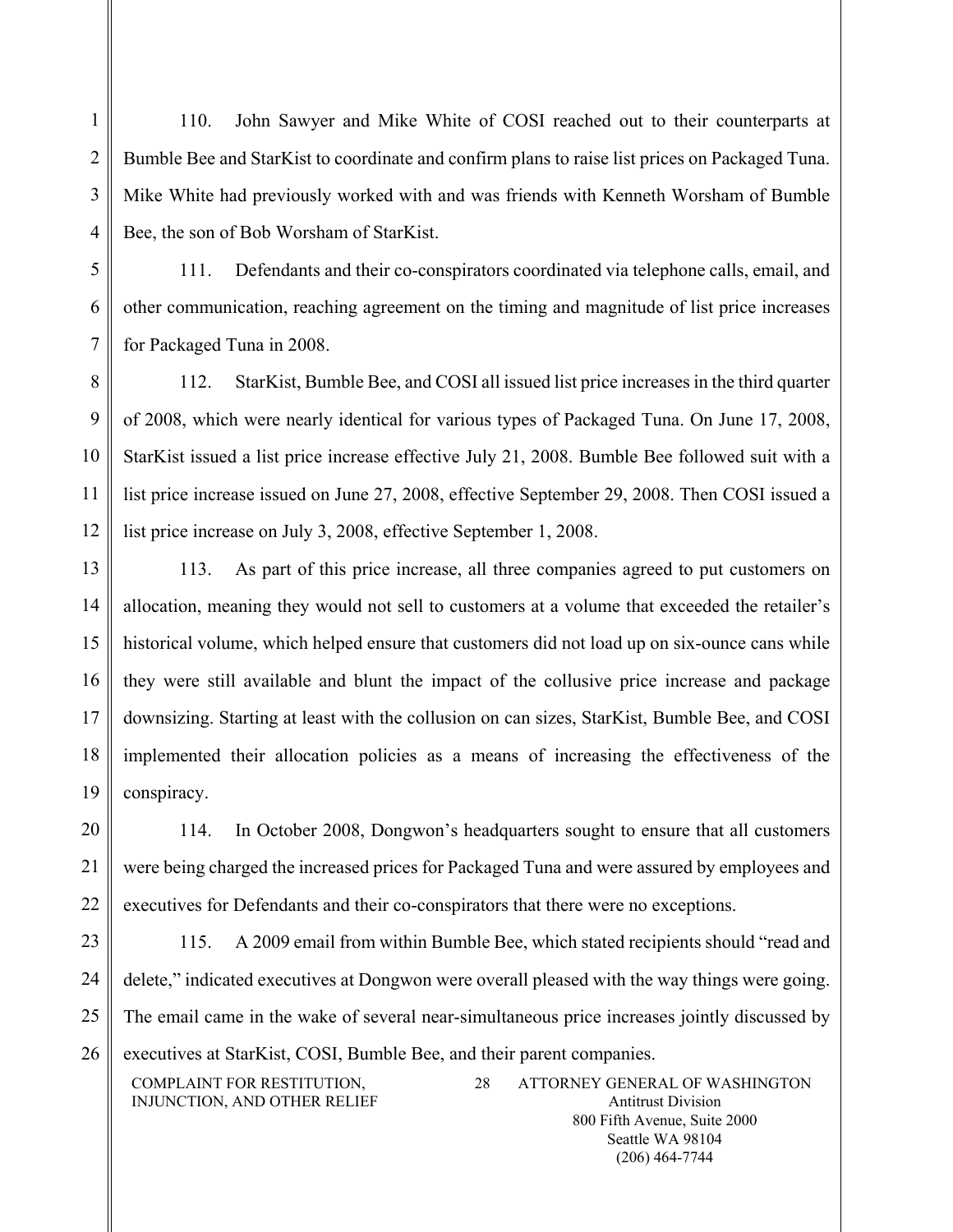1

2

3

4

5

6

### **G. Collusive Price Increases in 2010**

116. Defendants continued to conspire in 2010, when they once again collusively raised net prices on Packaged Tuna. Net prices are the prices disseminated to brokers and represent the list price less promotional allowances offered by the brands to reduce the list price. (Brokers present these prices to retailers, who pay StarKist, Bumble Bee and COSI directly for the product).

7 8 9 10 117. Defendants and their co-conspirators coordinated via telephone calls, email, and other communication, reaching agreement on net price increases for Packaged Tuna in the third quarter of 2010. Their communication also included in-person meetings while in New York for an NFI meeting.

11 12 13 118. StarKist's May 2010 price increase announcement was shared with Bumble Bee and COSI. StarKist announced the price increase first and then in accordance with their unlawful agreement, COSI and Bumble Bee followed suit.

14 15 16 17 18 119. StarKist announced its price increase on May 3, 2010, effective August 2010. COSI followed, announcing its price increase on May 14, 2010, also effective August 2010, and shortly thereafter, Bumble Bee announced a nearly identical increase on May 21, 2010, effective in August 2010. Across all three brands, the net price increases were essentially identical on a per unit basis.

19 20 120. Each company issues letters that accompanied their price increases and pretextually blamed fishing restrictions for the higher prices.

21

# **H. Collusive Price Increases in 2011**

22 23 24 25 26 COMPLAINT FOR RESTITUTION, INJUNCTION, AND OTHER RELIEF 29 ATTORNEY GENERAL OF WASHINGTON Antitrust Division 121. Defendants continued to collude on price increases for Packaged Tuna in 2011. Even with the alteration in can size for Packaged Tuna and the prior collusive price increases, Defendants and co-conspirators were still unhappy with the prices they obtained. Lischewski complained in April 2011 that Packaged Tuna was "too cheap." He said that it was important to persuade customers to pay more for tuna. Unable to achieve this through lawful measures,

800 Fifth Avenue, Suite 2000 Seattle WA 98104 (206) 464-7744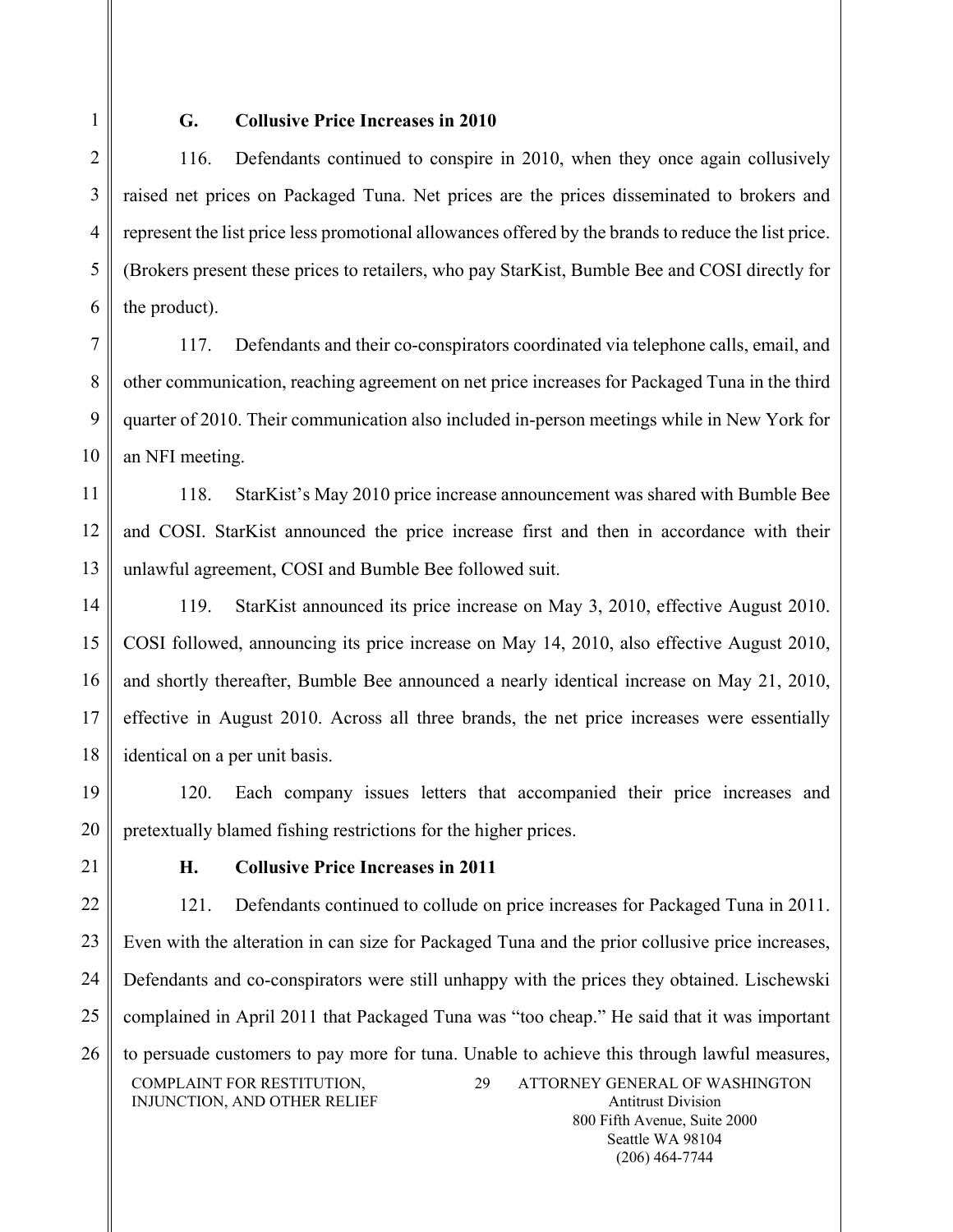Defendants and their co-conspirators continued to meet, communicate and collude to raise prices on Packaged Tuna sold in the United States.

3 4 5 122. During the second quarter of 2011, StarKist sought to take a list price increase and discussed with COSI and Bumble Bee whether they would follow suit, which they agreed to do.

6 7 8 9 10 11 123. Lischewski had instructed Cameron and Worsham to reach agreement with their counterparts at StarKist to implement a list-price increase. He first directed Cameron to reach out to Handford at StarKist and find what StarKist planned to do. Cameron and Worsham had frequent conversations with Handford between late February and early March 2011, during which they ultimately agreed they would issue a list price increase, reaching agreement on both timing and amounts of the price increase.

12 13 14 15 16 124. Defendants and their co-conspirators again engaged in a series of frequent telephone calls and other communication in furtherance of the price increase conspiracy, including frequent calls among Mike White and John Saywer of COSI with Kenneth Worsham, Walter Scott Cameron, and Don George of Bumble Bee, and with Charles Hanford and Stephen Hodge of Starkist.

17 18 19 20 125. StarKist announced its list price increases on March 2, 2011, with an effective date of May 30, 2011. Bumble Bee followed, announcing its list price increases on March 10, to take effect on May 29, 2011. COSI then announced a net price increase on May 17, 2011, effective June 1, 2011.

21 22 23 126. COSI's net price increase, based on a comparison of net to list prices, was proportional to the list price increases by StarKist and Bumble Bee, consistent with the parties' collusive agreement reached during their conspiracy communications.

24 25 127. As a result of the collusive price increases, Defendants and their co-conspirators imposed supracompetitive pricing on customers.

COMPLAINT FOR RESTITUTION, INJUNCTION, AND OTHER RELIEF

26

1

2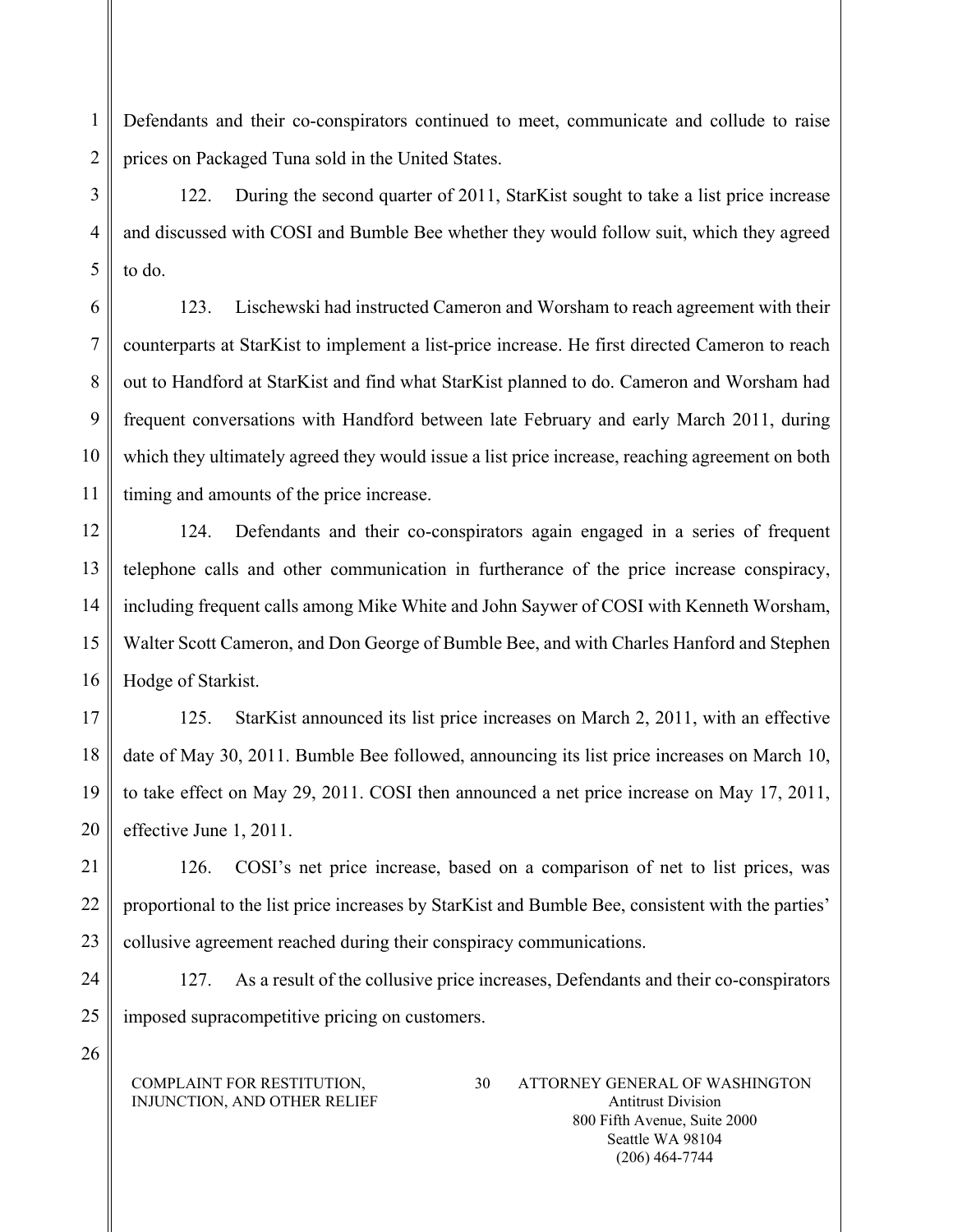1

 $\overline{2}$ 

3

4

5

6

7

### **I. Collusive Price Increases in 2012**

128. The conspiracy among Defendants and their co-conspirators continued into 2012. In late 2011 and early 2012, Defendants and their co-conspirators began discussing another coordinated list price increase for second quarter 2012. In December 2011 and January 2012, frequent telephone conversations occurred between senior executives and sales personnel of StarKist, Bumble Bee, and COSI about coordinating and announcing a price increase for a number of products in the second quarter of 2012.

8 9 10 11 12 13 129. Their discussions led to an agreement they would all increase prices on Packaged Tuna by nearly identical amounts. Pursuant to their agreement, StarKist, Bumble Bee, and COSI announced collusive price increases as follows: StarKist announced its increase on January 13, 2012, effective March 26, 2012; Bumble Bee announced its increase on January 17, 2012, effective April 1, 2012; and COSI announced its increase on January 18, 2012, effective April 1, 2012.

14 15 16 17 130. Each price increase announced virtually identical increases on a number of products. For example, a 48 pack of five ounce cans of chunk light tuna in water increased from \$40.80 to \$43.68. Other products also increased by identical percentages. The price increases were substantially identical for the cartel participants' corresponding products.

18 19 20 21 22 23 131. These contemporaneous announcements of list price increases for Packaged Tuna occurred at a time when consumer demand continued to weaken in the U.S., a practice lacking any legitimate independent business reasons in an otherwise competitive market. In order to conceal the conspiracy, Defendants and their co-conspirators gave pretextual justifications in their price announcement letters to customers, pointing to the rising input costs for fish, packaging, and transportation.

24 25 26 COMPLAINT FOR RESTITUTION, INJUNCTION, AND OTHER RELIEF 31 ATTORNEY GENERAL OF WASHINGTON Antitrust Division 800 Fifth Avenue, Suite 2000 132. The series of price increases planned and executed by Defendants and their coconspirators collusively set a benchmark that affected all subsequent Packaged Tuna list prices, causing the prices to consumers to be artificially high long after the last over acts of conspiracy.

> Seattle WA 98104 (206) 464-7744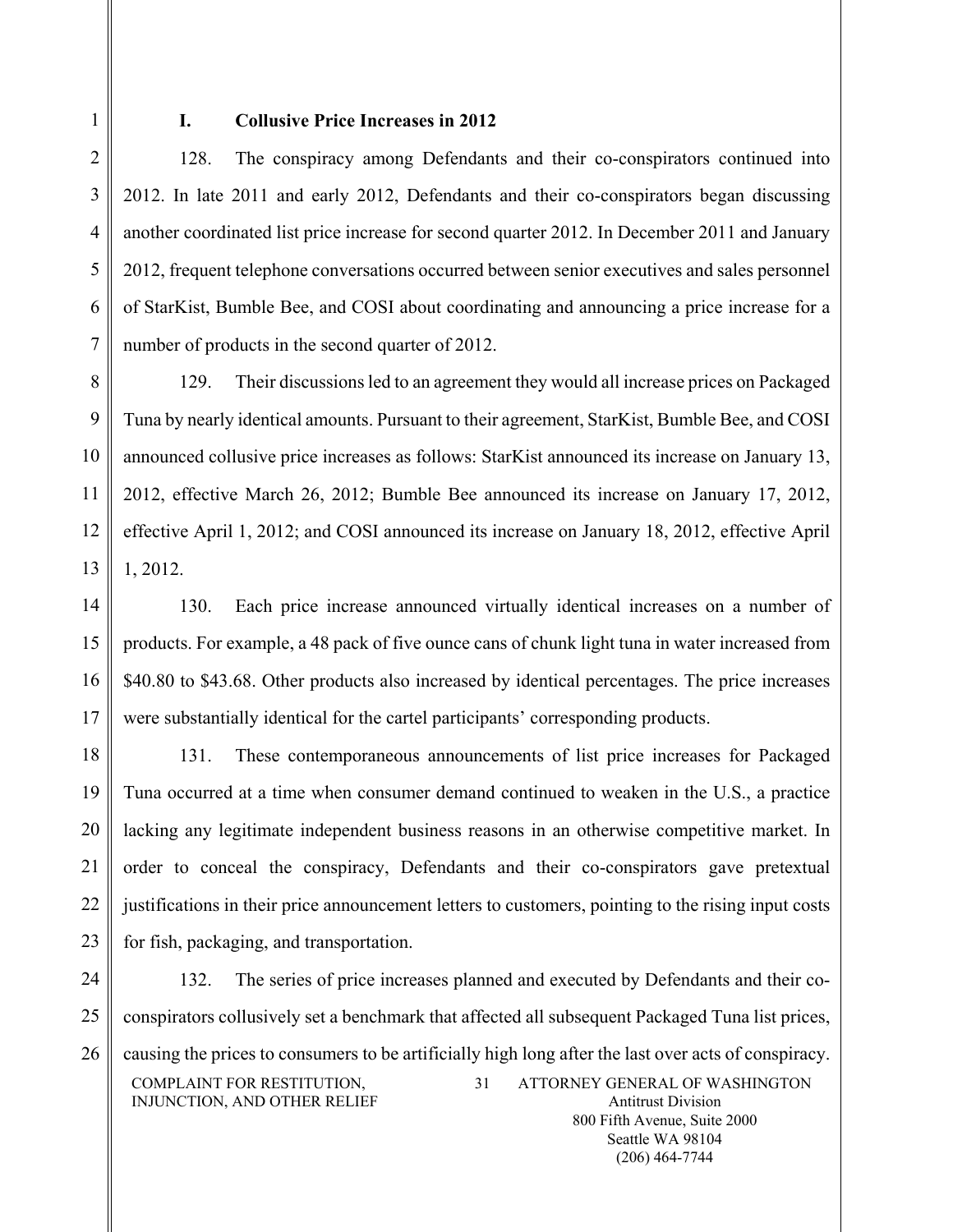1

2

3

4

5

6

7

# **J. Collusion on Reducing Promotions in at Least 2011-2013**

133. To ensure their collusive Packaged Tuna price increases would not erode, Defendants and their co-conspirators also agreed to limit promotions on Packaged Tuna products. They engaged in monitoring of each other's discounts and promotions and policed one another to ensure no brand discounted too aggressively to erode the gains of their supracompetative prices. By exchanging such information among high-level executives, the competitors were able to police whether each remained faithful to their overarching conspiracy.

8 9 10 11 12 13 14 134. Between at least November 2011 and June 2013, senior executives and sales personnel at StarKist, Bumble Bee and COSI exchanged e-mails and had telephone conversations about discounting and promotional practices and terms for the sale of Packaged Tuna to customers. As part of these e-mails and telephone conversations, these senior executives and sales personnel of Defendants assured each other that they would not compete regarding the pricing and sale of canned tuna sold to customers and shared copies of confidential, internal documents to prove they were abiding by the terms of their agreement.

15 16 17 135. In addition to their telephone and email communication, there was at least one in person meeting in Chicago, Illinois, under the auspices of an NFI meeting, in which their agreement and understandings on refraining from promotional pricing were discussed.

18

26

# **K. Collusion on Refusal to Offer FAD-Free Products**

19 20 21 22 136. For years, the Packaged Tuna industry has been facing increasing pressure to monitor their fish suppliers for unsustainable fishing practices, including overfishing. During 2011, the industry experienced increasing pressure to provide consumers the option to purchase more sustainably fished products.

23 24 25 137. A particular focus was the use of FADs, which have drawn criticism on environmental sustainability grounds. By drawing large groups of fish together in one place to facilitate their mass capture, FAD use results in greater "bycatch" – dolphins, sea turtles, and

COMPLAINT FOR RESTITUTION, INJUNCTION, AND OTHER RELIEF

<sup>32</sup> ATTORNEY GENERAL OF WASHINGTON Antitrust Division 800 Fifth Avenue, Suite 2000 Seattle WA 98104 (206) 464-7744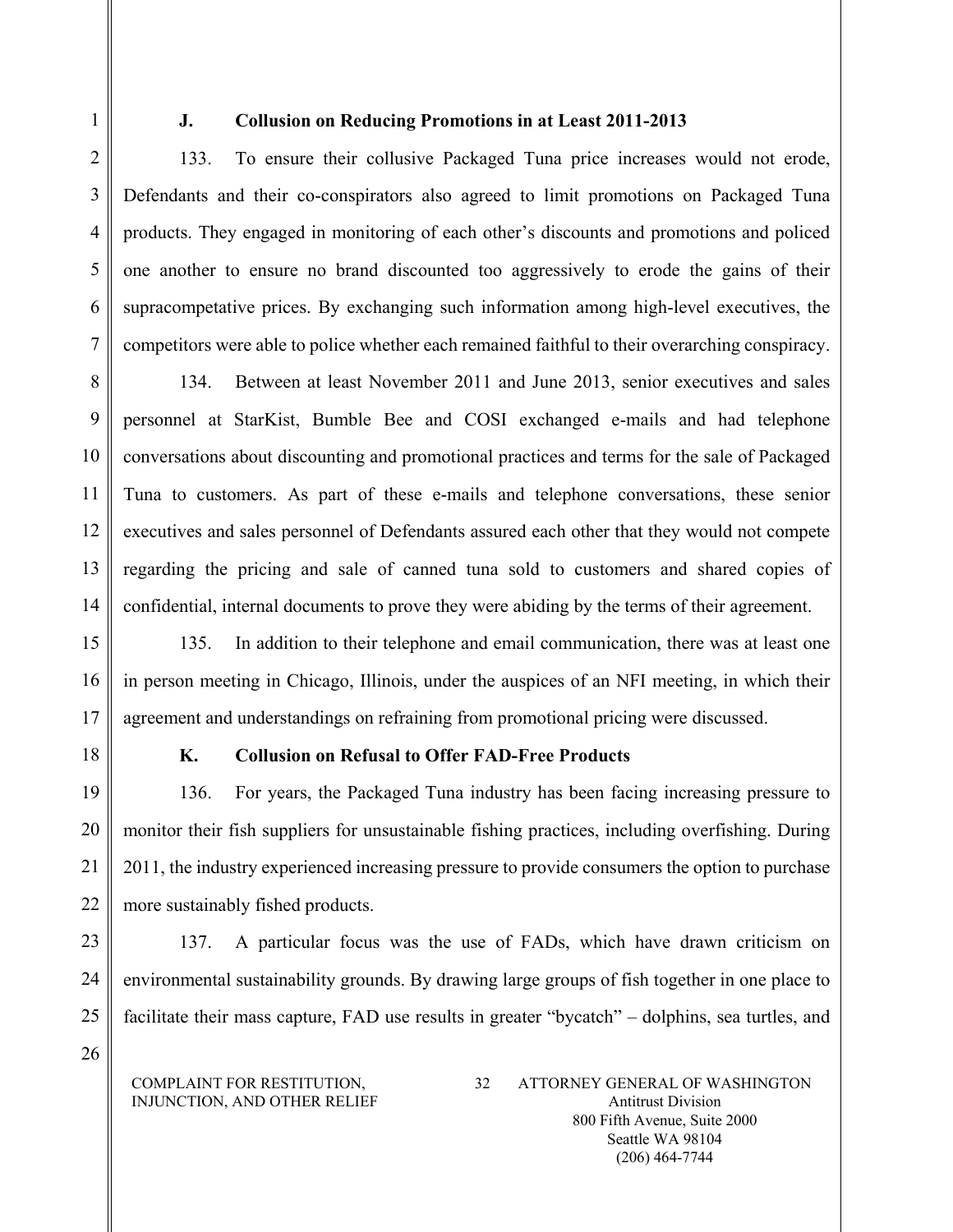other marine life caught and often killed as a result of tuna fishing – than tuna caught by other means.

138. Despite there being a market for it, the three major brands had not introduced a product under their labels marketed as "FAD-Free" or "Pole and Line Only." They were worried about public denouncement and a risk that consumers might demand FAD-free or P&L-only tuna in the same way consumers began demanding "dolphin-safe" tuna in the mid-1990s.

139. In 2011, employees and representatives of StarKist, Bumble Bee, and COSI discussed whether any of them would launch a "FAD-Free" product (i.e., a product containing only tuna caught without the use of a FAD device). These discussions included e-mails that occurred throughout 2011 and into 2012.

11 12 13 140. StarKist, Bumble Bee, and COSI came to believe that if any one of them launched a FAD-Free product under one of their own branded labels, it would work to the detriment of each of their companies.

14 15 141. On February 10, 2012, Safeway announced its decision to eliminate FAD-caught tuna in favor of tuna caught using "free-school purse-seine methods."

16 17 18 19 142. Each brand had an individual interest in offering consumers FAD-free Packaged Tuna. But in February 2012, StarKist, Bumble Bee and COSI continued their conspiracy not to compete by agreeing that they would not sell any "FAD-Free" or "P&L Only" products under their own labels, despite strong and growing demand by consumers for FAD-free products.

20 21 22 23 24 25 26 COMPLAINT FOR RESTITUTION, 143. Senior executives at StarKist, Bumble Bee and COSI began discussions in emails on this topic in late 2011, and reached agreement in a telephone conference among all three companies in February 2012. During the conference call, executives from StarKist, Bumble Bee, and COSI agreed that none of them would launch a branded FAD-free Packaged Tuna product in the United States. This agreement was later confirmed in writing during the week of February 17, 2012. They agreed not to sell FAD-free Packaged Tuna products under their own brand names to avoid competition in Packaged Tuna market in the United States.

INJUNCTION, AND OTHER RELIEF

33 ATTORNEY GENERAL OF WASHINGTON Antitrust Division 800 Fifth Avenue, Suite 2000 Seattle WA 98104

(206) 464-7744

1

 $\overline{2}$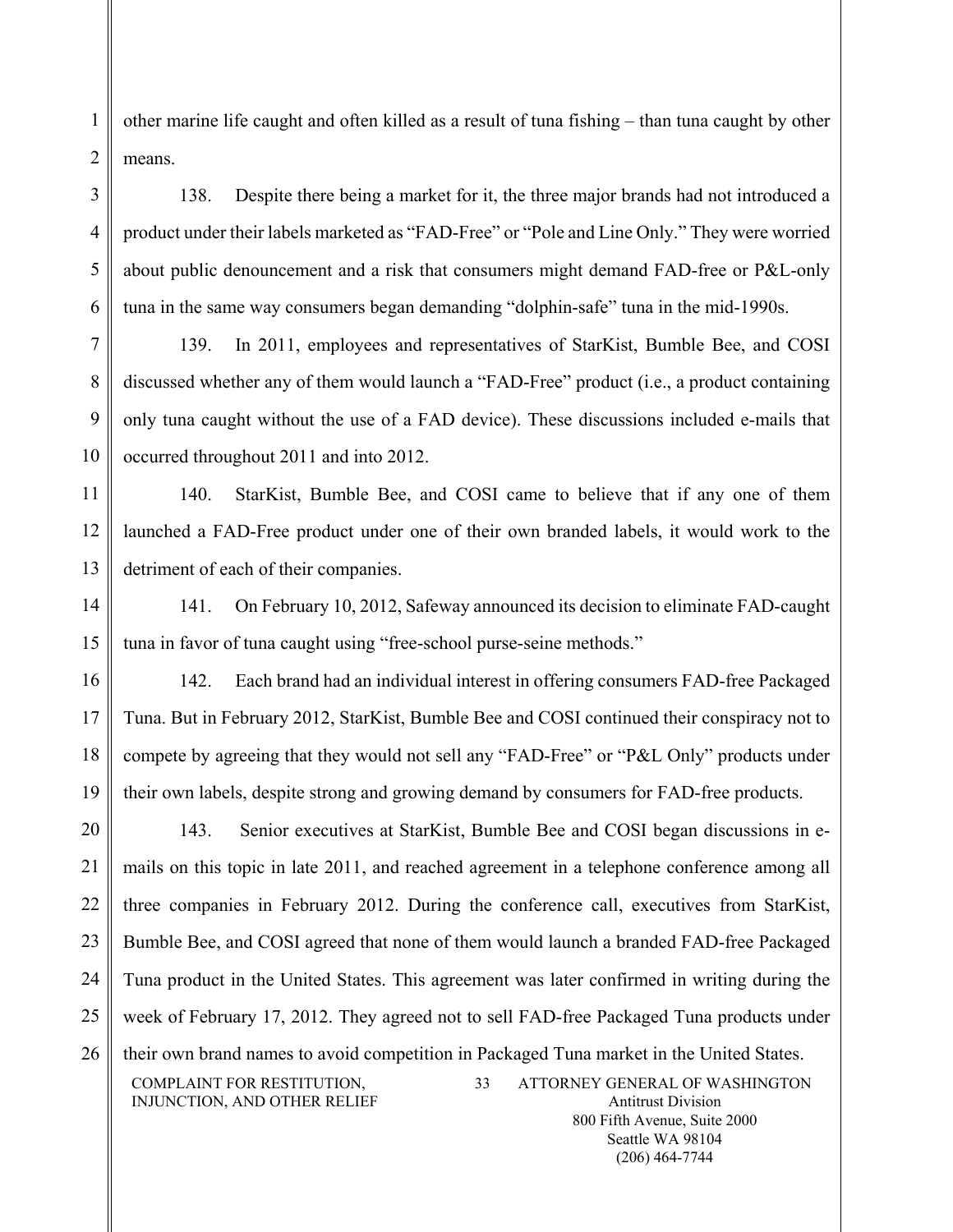144. Defendants' agreement not to compete by producing branded Packaged Tuna labeled "FAD-Free" ensured that FAD-free tuna, which would be costlier to produce and have a lower profit margin, did not cannibalize sales of their Packaged Tuna products subject to the price-fixing conspiracy.

5 6 7 8 9 10 145. The FAD-free agreement assisted Defendants and their co-conspirators in maintaining their price-fixing conspiracy and staving off inter-brand competition in offering FAD-free Packaged Tuna to consumers as a more environmentally sustainable and desirable alternative. The agreement protected their collusive price increases by preventing competition between their Packaged Tuna products. By ensuring that the dominant brands in the market remained largely commoditized, Defendants and their co-conspirators facilitated their pricefixing conspiracy and reduced competition.

12

11

13

14

15

16

17

18

19

20

21

22

23

24

1

 $\overline{2}$ 

3

4

# **L. Policing Conspirators' Behavior to Maintain Participation in the Price-Fixing Conspiracy**

146. During the Conspiracy Period, senior executives and management for Defendants and their co-conspirators engaged in activities to confirm that the all parties to the conspiracy adhered to the agreement to raise and maintain inflated Packaged Tuna prices.

147. Defendants and their co-conspirators policed each other's behavior by directly communicating with one another via telephone, email, and in person about tuna pricing to make sure they each maintained the agreed-upon supracompetitive prices for Packaged Tuna.

148. For example, in May 2012, Worsham of Bumble Bee and Hodge of StarKist met for dinner at a restaurant in La Jolla, California and Hodge gave Worsham a thumb drive with Starkist pricing data, confidential and competitive information confirming Starkist had followed through on the agreement to raise list process for Packaged Tuna. Worsham subsequently gave the StarKist pricing data to Lischewski.

25 26

### COMPLAINT FOR RESTITUTION, INJUNCTION, AND OTHER RELIEF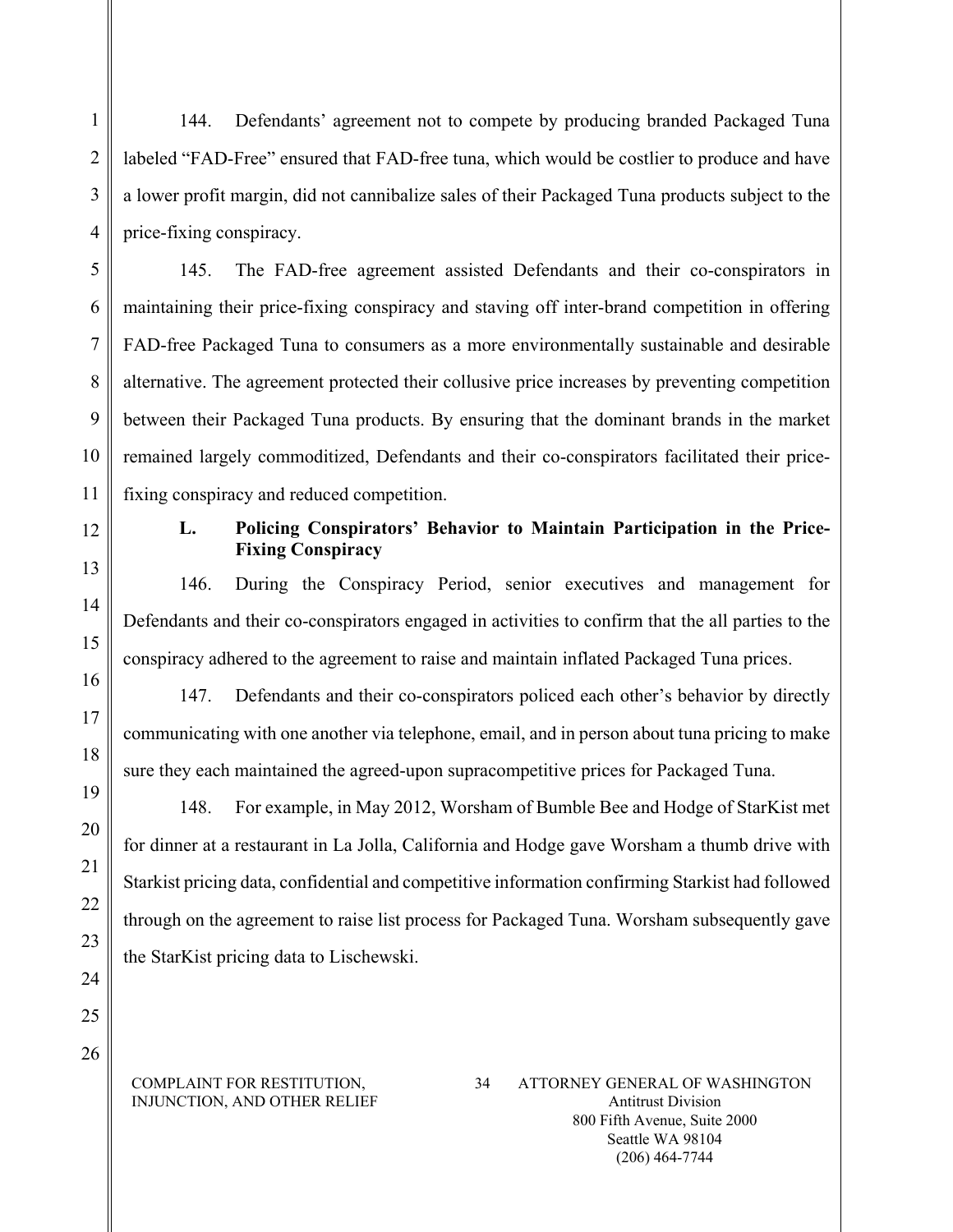149. Worsham testified during Lischewski's trial that he would typically review information with Lischewski as soon as he had access, particularly in a case where he had solid competitive information such as the pricing data from StarKist.

150. Defendants and their co-conspirators also followed advertising for each other's product and policed to make sure no conspirators were discounting too aggressively, emailing each other with copies of advertisements to ensure compliance with their conspiratorial agreements.

1

2

3

4

5

6

7

8

### **M. The Conspiracy Was Effective**

9 10 11 151. The price-fixing conspiracy by Defendants and their co-conspirators was effective in increasing Packaged Tuna prices above a competitive level and forcing consumers to pay supracompetitive prices.

12 13 152. For example, and without limitation, Lischewski observed in 2012 that canned tuna prices had increased more than 40 percent in eighteen months during 2011 and 2012.

14 15 153. Defendants and their co-conspirators' collusive manipulation of the net prices and list prices for Packaged Tuna had an adverse effect on the prices consumers paid.

16 17 18 19 20 21 22 23 154. Defendants and their co-conspirators agreed on the timing and amount of Packaged Tuna price increases as reflected in their price announcements. They were successful in achieving these price increases, which enabled them to impose supracompetitive prices on consumer in the United States and Washington. This was because Defendants and their coconspirators knew during the conspiracy that all of them were increasing Packaged Tuna prices (or offering the same or similar prices); and the announced price increases were higher than would have occurred if, in the absence of the conspiracy, each company had competed and independently and unilaterally crafted its own price increase announcements.

24

//

//

//

- 25
- 26

### COMPLAINT FOR RESTITUTION, INJUNCTION, AND OTHER RELIEF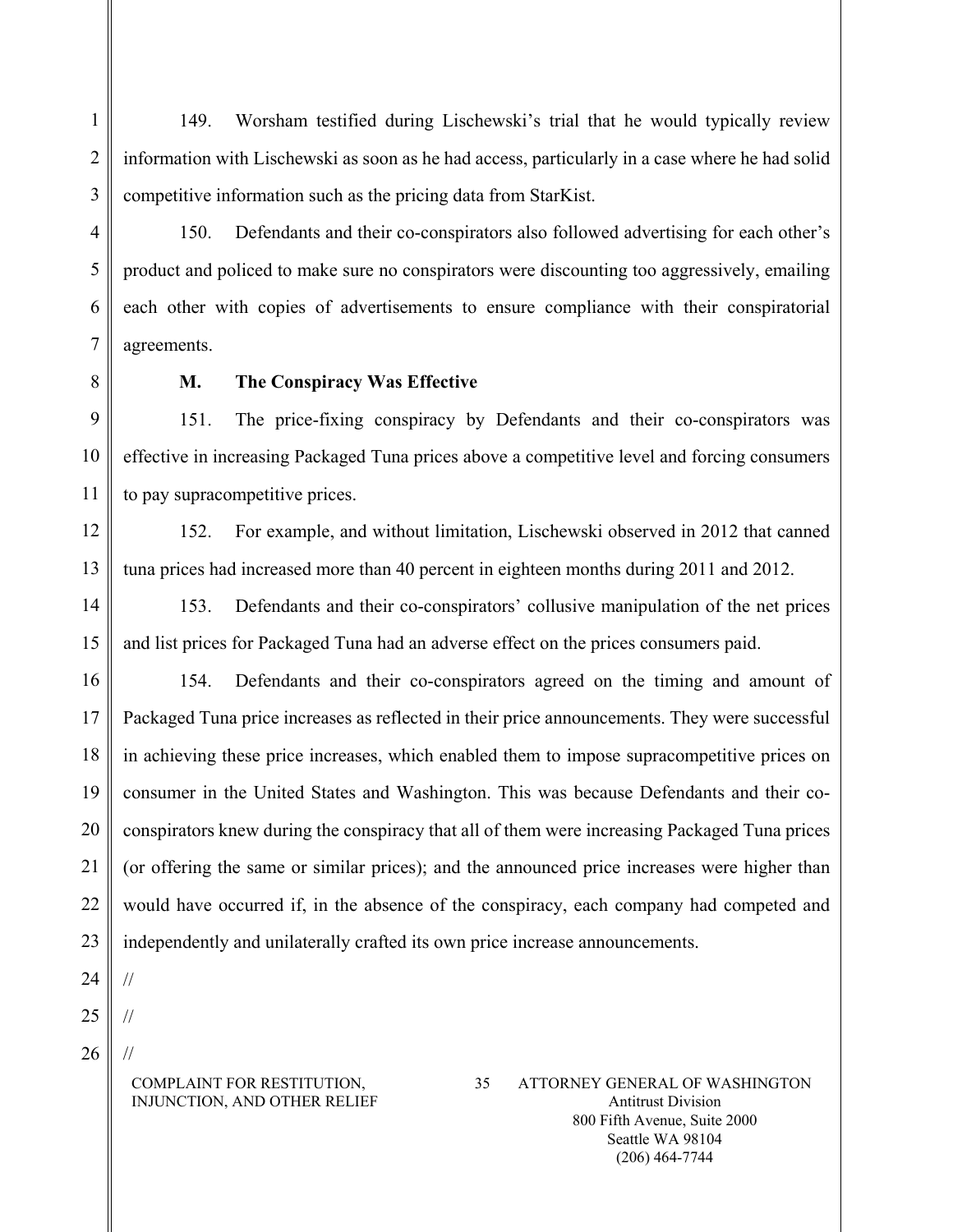1

2

3

4

5

6

7

8

9

10

11

12

13

14

15

# **N. Defendants' Packaged Tuna Pricing Was Against Their Self-Interest but For Their Collusion**

155. During the Conspiracy Period, the market for the production and sale of Packaged Tuna was concentrated in a very few competitors: StarKist, Bumble Bee, and COSI. However, none of these companies had the power, unilaterally, to profitably increase the price of Packaged Tuna sold in the United States, and instead needed to maintain a unified front in order to increase prices to the highly profitable levels that existed during the conspiracy. Because their Packaged Tuna products were close substitutes, unilateral attempts by any one of the companies to manipulate Packaged Tuna price or supply posed substantial commercial risks. A unilateral increase in price not followed by the others would simply lead to lost sales and lost market share. A unilateral reduction in production would be costly because market share would be lost and revenue would likely fall while fixed costs (e.g., labor, distribution, overhead, facility operation facility maintenance, etc.) would remain relatively the same. Thus, Defendants and their co-conspirators' Packaged Tuna price increases during the Conspiracy Period would have been against their self-interest but for their collusive agreement to all virtually identically raise prices.

- 16
- 17 18

19

20

21

22

# **VII. DEPARTMENT OF JUSTICE INVESTIGATION**

# **A. The Department of Justice Investigates and Numerous Conspirators Plead Guilty Including StarKist and Bumble Bee**

156. In July 2015, published reports revealed that the San Francisco office of the DOJ's Antitrust Division had convened a grand jury to investigate potential antitrust violations by companies in the market for the production, pricing, and/or sale of packaged seafood products, including Packaged Tuna.

23 24 25 157. The criminal antitrust investigation appears to have begun following Thai Union's 2014 announcement of its intention to acquire Bumble Bee for \$1.5 billion. On July 17, 2015, Thai Union announced its suspension of a planned public stock offering intended to

26

COMPLAINT FOR RESTITUTION, INJUNCTION, AND OTHER RELIEF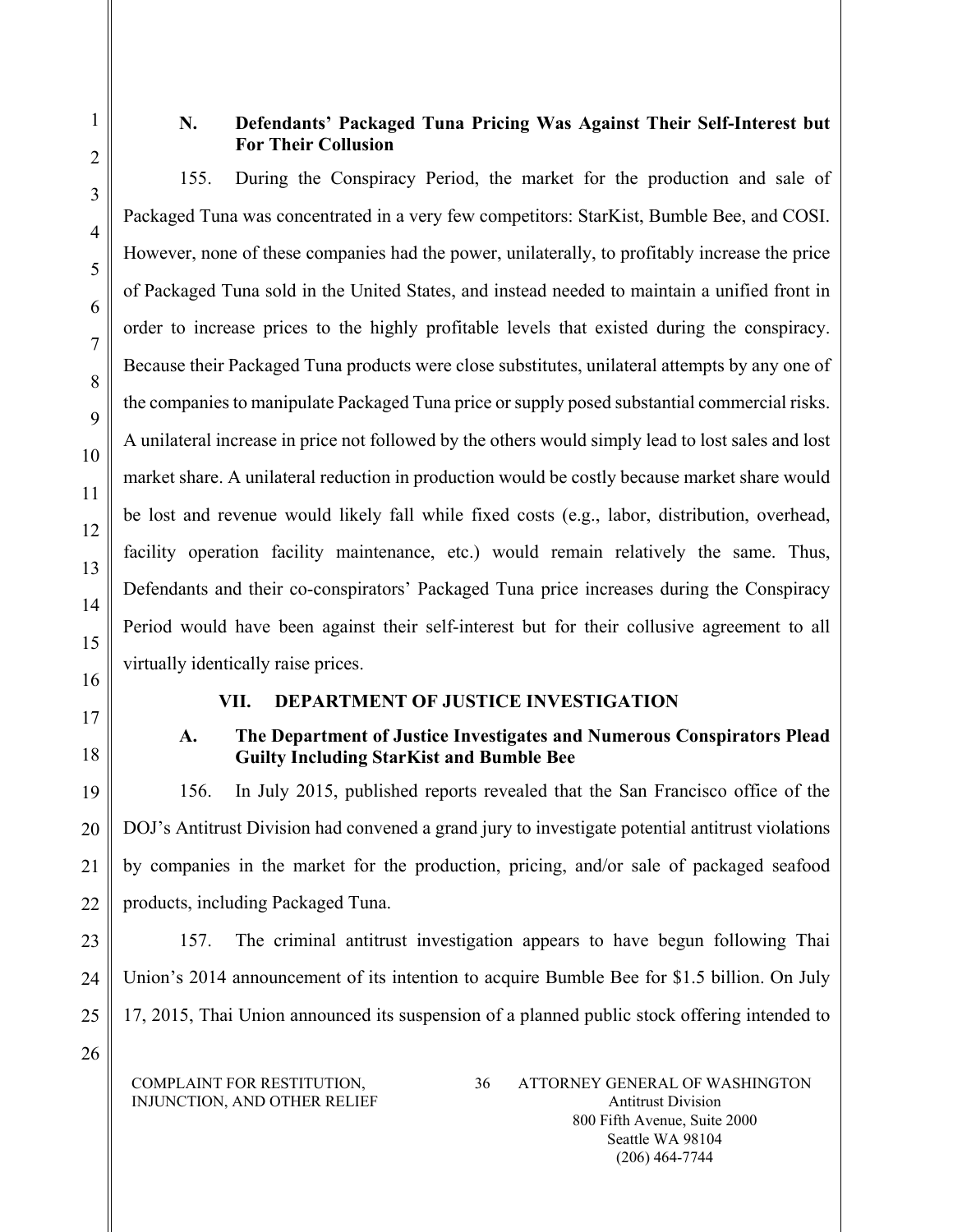finance its acquisition of Bumble Bee, stating it wanted "additional clarity" on the DOJ investigation. It later announced it would not go proceed with the acquisition of Bumble Bee.

1

2

3

4

5

6

7

158. On September 11, 2017, Thai Union admitted that its U.S. subsidiary, COSI, was the whistleblower in DOJ's investigation of the price fixing conspiracy, telling the Stock Exchange of Thailand that COSI had received conditional leniency under the DOJ's Corporate Leniency Program. Participation in that program requires an admission of guilt, thus COSI has admitted its participation in the conspiracy.

8 9 10 11 12 13 159. The DOJ investigation ultimately resulted in a series of guilty pleas—Bumble Bee, Starkist, and executives Cameron, Hodge, and Worsham—and the criminal conviction of Lischewski. Bumble Bee plead guilty in August 2017 and agreed to a \$25 million criminal fine. StarKist pled guilty in September 2019 and the statutory maximum \$100 million criminal fine was imposed. Additionally, senior executives Cameron, Hodge, and Worsham all pled guilty to charges of criminal price fixing.

14 15 16 17 18 19 20 21 160. The plea agreements for Cameron, Worsham, and Hodge all state they "participated in a conspiracy with other persons and entities engaged in the manufacture and sale of packaged seafood, the primary purpose of which was to fix, raise and maintain the prices of packaged seafood sold in the United States." In furtherance of that conspiracy, they "engaged in conversations and discussions and attended meetings with representatives of other major packaged-seafood-producing firms. During these conversations, discussions and meetings, agreements and mutual understandings were reached to fix, raise and maintain the prices of packaged seafood sold in the United States."

22 23 24 25 26 COMPLAINT FOR RESTITUTION, INJUNCTION, AND OTHER RELIEF 37 ATTORNEY GENERAL OF WASHINGTON Antitrust Division 161. Bumble Bee's and StarKist's plea agreements similarly each provide, "the defendant, through its officers and employees, including high-level personnel of the defendant, participated in a conspiracy among major packaged-seafood-producing firms, the primary purpose of which was to fix, raise, and maintain the prices of packaged seafood sold in the United States." The agreements likewise state that in furtherance of the conspiracy, Bumble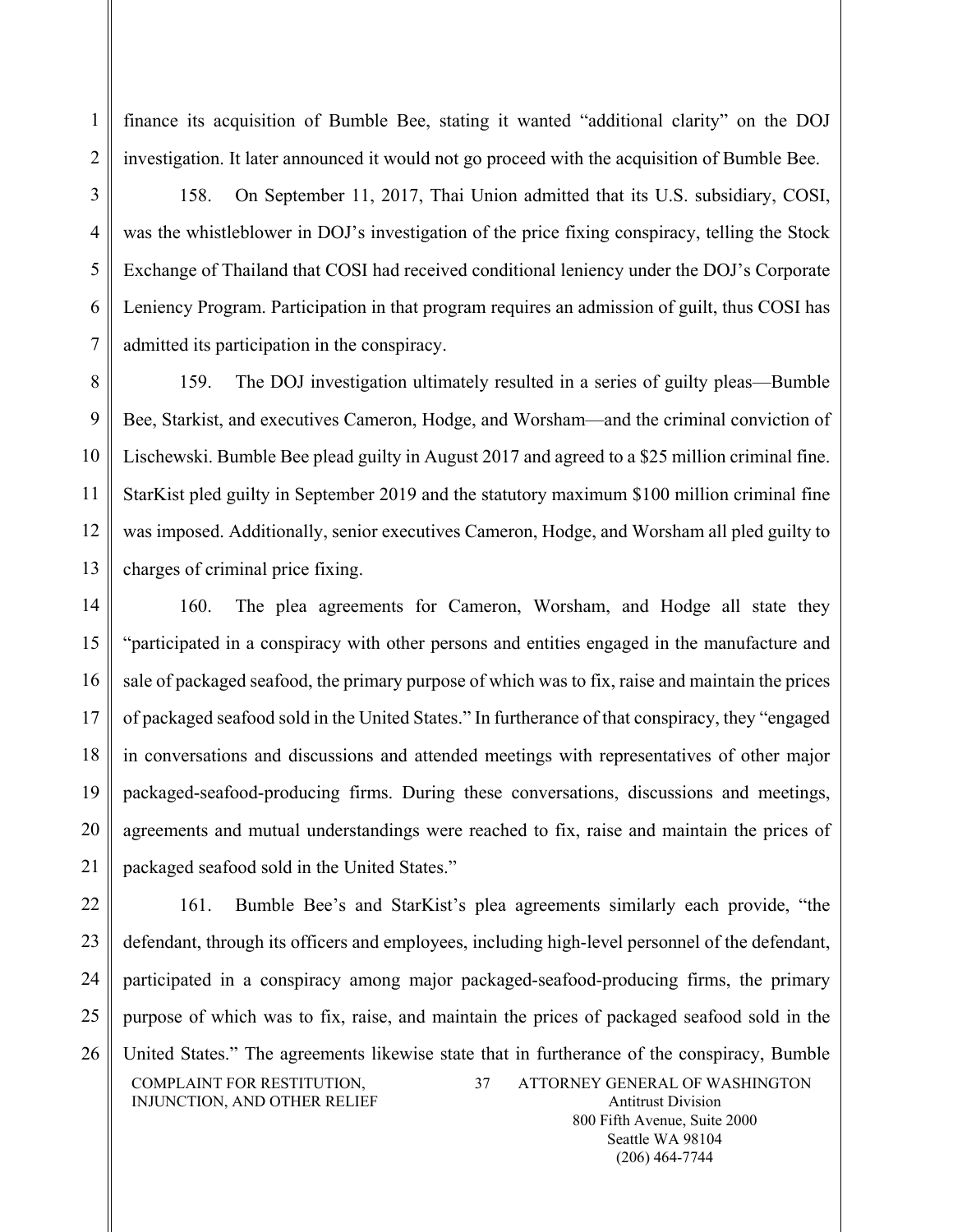Bee and StarKist, through their officers and employees, "engaged in conversations and discussions and attended meetings with representatives of other major packaged-seafoodproducing firms. During these conversations, discussions, and meetings, agreements and mutual understandings were reached to fix, raise, and maintain the prices of packaged seafood sold in the United States. Defendant, through its officers and employees, negotiated prices with customers and issued price announcements for packaged seafood in accordance with the agreements and mutual understandings reached."

8 9 10 11 162. The "relevant period" in Bumble Bee's plea agreement is "that period beginning at least as early as the first quarter of 2011 and continuing through at least as late as the fourth quarter of 2013." During that period, Bumble Bee's sales of Packaged Tuna affecting U.S. customers totaled at least \$567.7 million per its plea agreement.

12 13 14 15 163. The "relevant period" for StarKist's plea agreement is "that period beginning at least as early as November 2011 and continuing through at least as late as December 2013." During that period, StarKist's sales of Packaged Tuna affecting U.S. customers totaled at least \$600 million per its plea agreement.

16 17 18 19 20 164. In the joint sentencing statement filed by StarKist and the government in its criminal case, the government stated it had "concerns that, while aware of the criminal investigation, StarKist has converted liquid assets to an illiquid form and transferred assets to its parent," noting that in 2016, "after becoming aware of the criminal investigation and civil claims against it, StarKist issued a \$20 million dividend to its parent, Dongwon Industries."

21 22 23 165. When StarKist's guilty plea was announced, StarKist President and CEO Andrew Choe said in a statement that the company "accepts responsibility" and has cooperated with the Department of Justice throughout the investigation.

24

1

 $\overline{2}$ 

3

4

5

6

7

# **B. Lischewski Convicted of Price-Fixing**

25 26 COMPLAINT FOR RESTITUTION, INJUNCTION, AND OTHER RELIEF 38 ATTORNEY GENERAL OF WASHINGTON Antitrust Division 166. Lischewski was indicted on May 16, 2018 for knowingly engaging in the price fixing conspiracy from at least as early as November 2010 and continuing through at least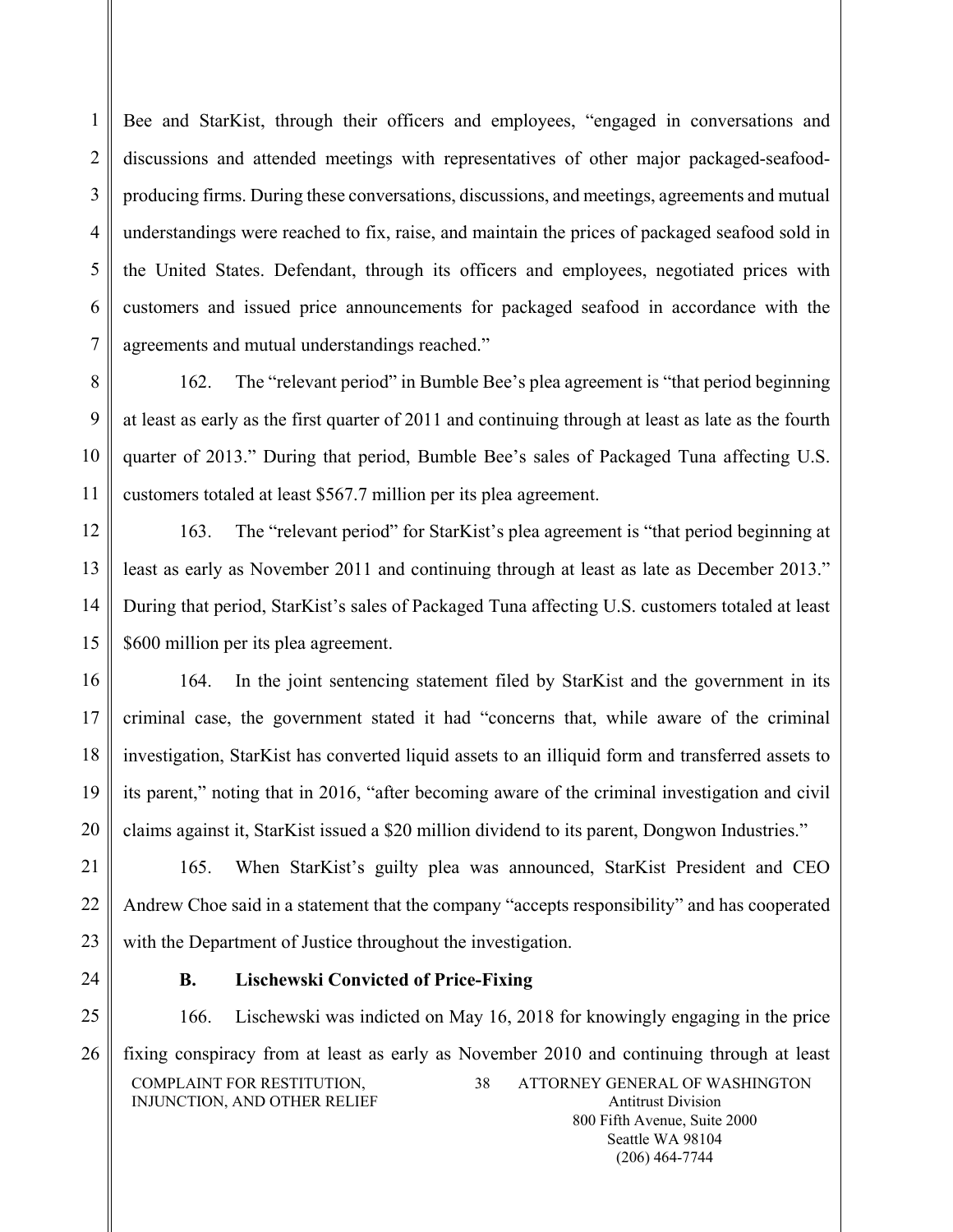1  $\overline{2}$ 3 4 December 2013. Following a four-week trial in the U.S. District Court for the Northern District of California in San Francisco, he was found guilty of one count of price-fixing. The jury's special verdict form found that both StarKist and COSI participated in the conspiracy with Lischewski.

5 6 7 167. The trial featured hundreds of exhibits and testimony from ten witnesses, including senior executives at each of the major three packaged-seafood companies, StarKist, Bumble Bee, and COSI.

8 9 10 11 12 13 14 168. According to evidence presented at trial, Lischewski was a principle participant in the price-fixing conspiracy, affecting hundreds of millions of dollars in sales throughout the United States. He authorized and supervised his subordinates' participation in the conspiracy. He and his co-conspirators employed measures to conceal their conspiratorial conduct, including meeting at offsite locations, using third-party e-mail addresses, and discouraging retention of documents concerning the conspiracy. They choreographed price increases on hundreds of millions of cans of Packaged Tuna sold annually.

15 16 17 18 19 169. The trial included testimony from former COSI CEO Shue Wing Chan and Renato Curto, the former president and CEO of Bumble Bee tuna supplier Tri Marine, as well as Lischewski's former employees, Kenneth Worsham and Walter Scott Cameron, who both testified under oath that Lischewski had directed the conspiracy. They testified Lischewski gave a "very clear, direct order" to fix tuna prices.

20 21 22 170. COSI CEO Shue Wing Chan testified that he and Lischewski had a mutual agreement not to price aggressively and Chan told the jury outright that he entered into a pricefixing agreement with Lischewski.

23 24 25 26 COMPLAINT FOR RESTITUTION, 39 ATTORNEY GENERAL OF WASHINGTON 171. Evidence demonstrated Lischewski personally spoke or met with COSI President Dennis Mussell, CEO John Signorino and later Shue Wing Chan, who took over as president and CEO in November 2007. Lischewski also had conversations with Dongwon Chairman Jae-Chul Kim after Dongwon acquired Starkist from Del Monte in 2008.

INJUNCTION, AND OTHER RELIEF

Antitrust Division 800 Fifth Avenue, Suite 2000 Seattle WA 98104 (206) 464-7744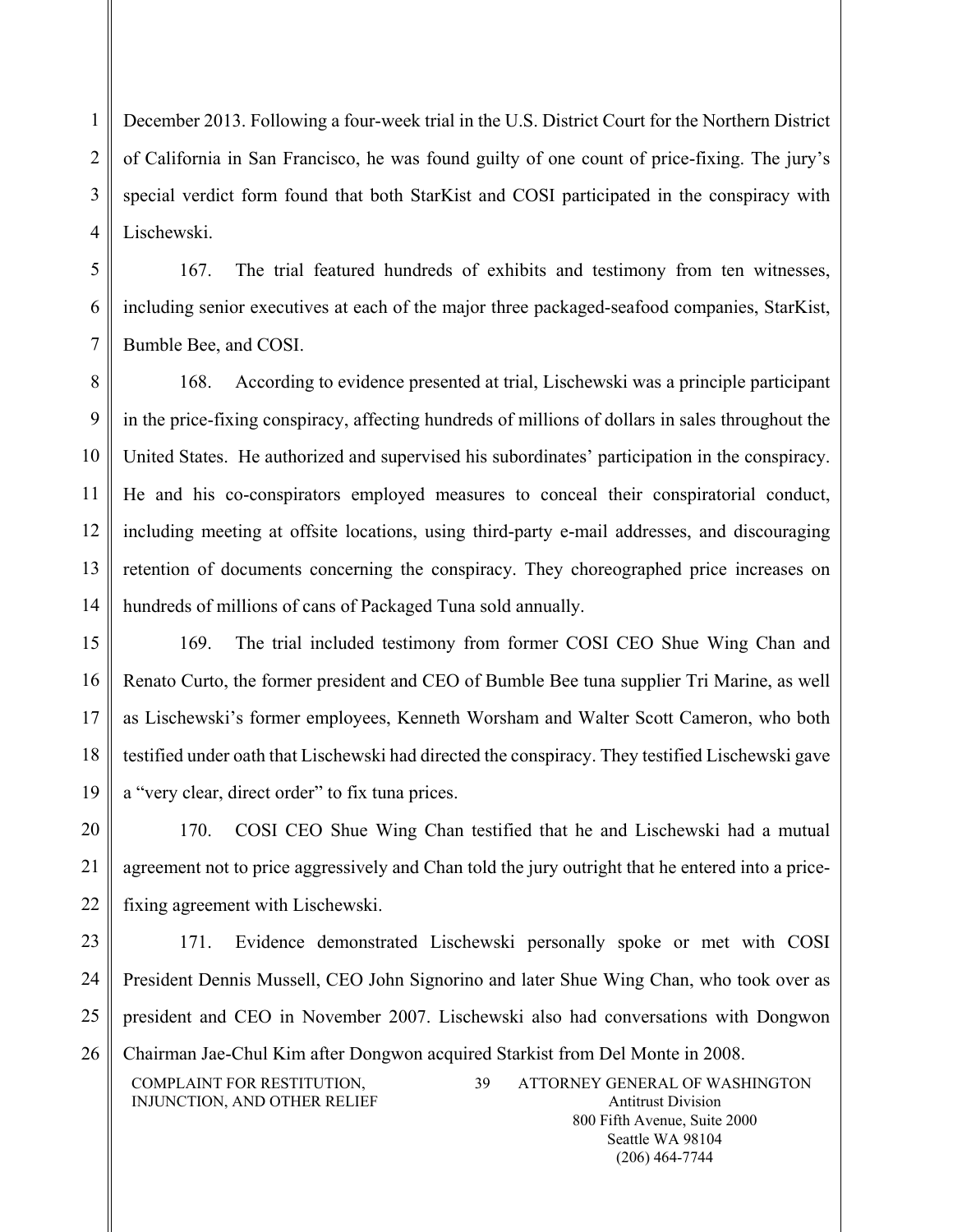172. As President and CEO, Lischewski approved all list-price increases and changes to pricing guidance issued during the conspiracy. He directly supervised Cameron and Worsham in their employment and in their participation in the price-fixing conspiracy.

3

1

2

4

5

6

7

8

9

10

173. Lischewski's subordinate, Cameron, regularly shared Bumble Bee's future pricing and customer information with the leadership of COSI and StarKist. From October 2009 to September 2012, Cameron regularly communicated with his friend and former Bumble Bee coworker, Chuck Handford, who in 2010 was working for Starkist, about future pricing and customer information, sometimes several times per day. Cameron testified that Lischewski directed him to reach out to Hanford, at StarKist, to broker a "truce" between their "price wars" of aggressive competition during the 2010 period.

11 12 13 174. Stephen Hodge, of Starkist, testified that he regularly communicated with Bumble Bee's Ken Worsham, sometimes directly and sometimes through Ken Worsham's father, longtime StarKist sales executive Bob Worsham, who passed away in 2018.

14 15 16 17 18 19 20 175. After Hodge assumed the vice president role in May 2010 from departing executive Joseph Tuza, Tuza told Hodge one of his duties would be to stay engaged with his competitors on pricing. Per Hodge's testimony, "We were in Joe's office and he said to me: 'You know that we have conversations with our competitors with regards to certain pricing activities. Now that I'm leaving and Chuck [Handford] is gone, that's going to be your responsibility.'" Tuza gave Hodge contact information for Cameron of Bumble Bee and John Sawyer of COSI.

21 22 23 24 176. Hodge and Worsham spoke frequently. They agreed to refrain from "10 for \$10" promotions on canned albacore prices in favor of promotions at a higher price point, exchanged internal company documents to confirm their participation in their elicit agreements, and coordinated on setting list prices.

25 26 COMPLAINT FOR RESTITUTION, INJUNCTION, AND OTHER RELIEF 40 ATTORNEY GENERAL OF WASHINGTON Antitrust Division 177. For example, Hodge offered testimony describing reaching list price increases with Ken Worsham and Bob Worsham in 2011 and 2012. Hodge sent Bob Worsham a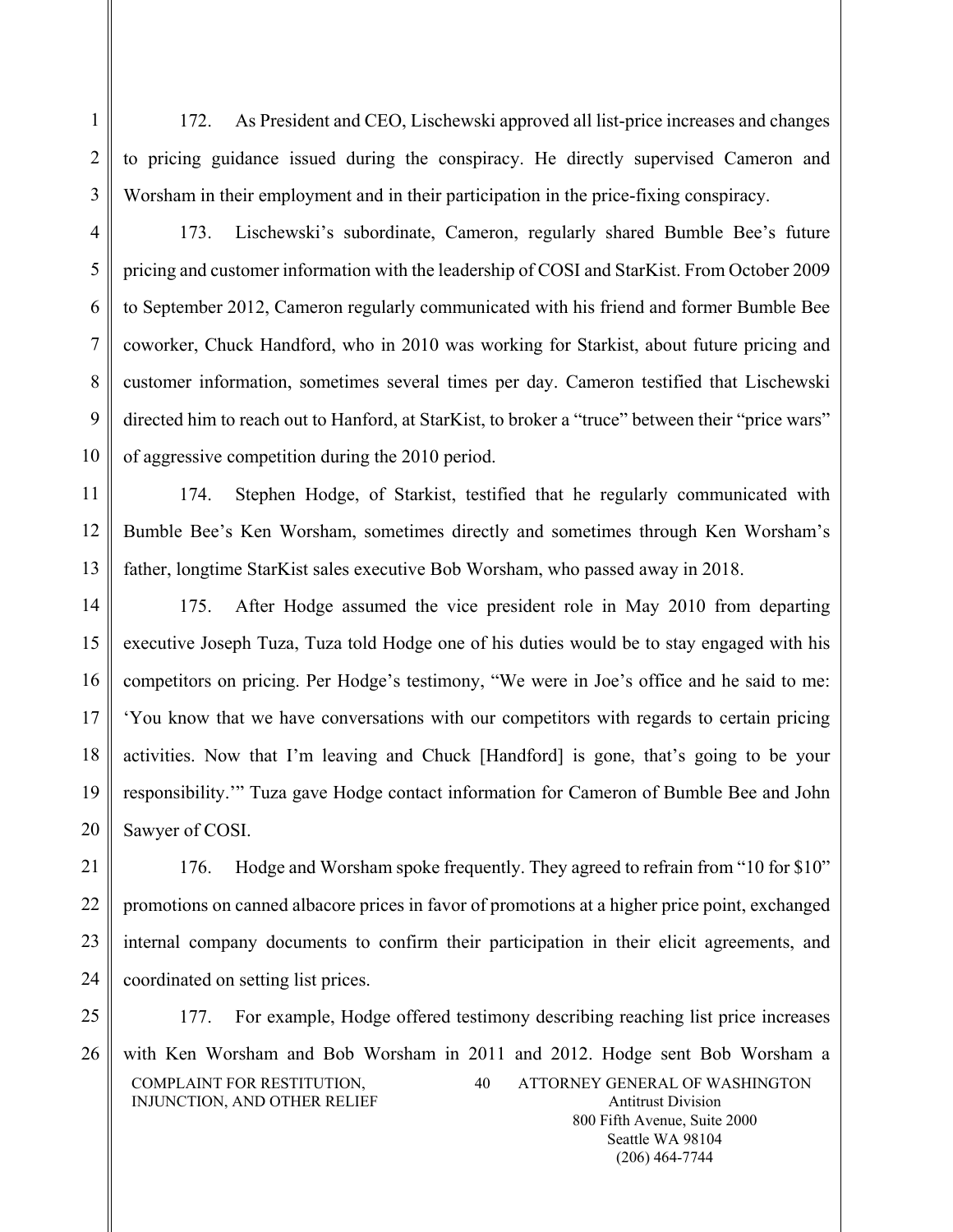spreadsheet with StarKist's prices for him to share with his son, Ken Worsham, who would give feedback about Bumble Bee's prices. Days later, Bob Worsham called Hodge back and said "pick up a pen" and proceeded to give him item by item pricing information that Hodge would input into a spreadsheet. "He just listed them off. There was no conversation back and forth. There was a list of any that were different than what I'd given him and I would write them down," Hodge testified.

1

 $\overline{2}$ 

3

4

5

6

7 8 9 10 11 178. Hodge described a series of telephone calls on December 12, 2011, between Hodge and the Worsham's as the companies were determining their list price increases. Following their communication, in January 2012, StarKist and Bumble Bee both announced list price increases on cases of five-ounce cans of chunk light tuna to \$43.68, identical amounts. COSI also increased its own list price increase in January 2012 to the same amount.

12 13 14 179. Worsham testified that he would typically review competitor information he received with Lischewski as soon as he had access, particularly in a case where he had solid competitive information such as the StarKist price spreadsheet referenced above.

15 16 17 18 180. According to an August 8, 2012 email from Tri-Marine CEO Curto, offered as an exhibit at the trial, Lischewski had told Curto his sales team and the competition were "talking constantly" and had been in "good communication about how to go to market intelligently."

19 20 21 181. After first offering conflicting testimony, Lischewski eventually admitted to the jury that he "occasionally" received nonpublic information from competitors and "may have" asked his employees to gather it.

22 23 24 25 26 COMPLAINT FOR RESTITUTION, INJUNCTION, AND OTHER RELIEF 41 ATTORNEY GENERAL OF WASHINGTON Antitrust Division 182. At trial, the government asserted Lischewski had a number of motives for spearheading the price-fixing conspiracy. He was under pressure from Bumble Bee's parent group, Lion Capital, which demanded he deliver \$140 million in earnings to justify Lion's price for acquiring Bumble Bee. He also had an ownership interest in tuna fishing boats managed by the South Pacific Tuna Corporation (SOPAC), "quintessential motive evidence" since he stood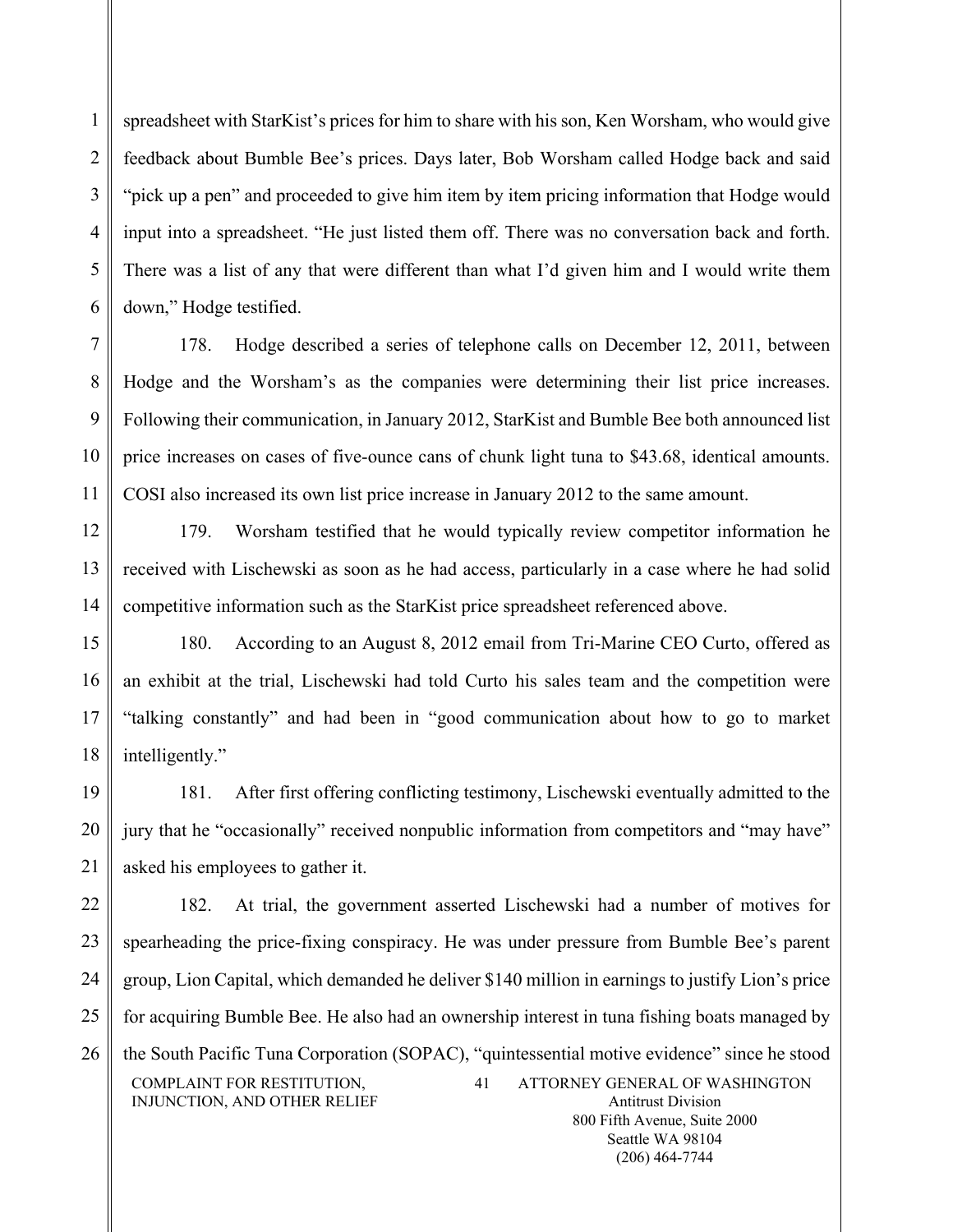to gain from his SOPAC ownership interest when the price of raw fish increased. Additionally, by raising Packaged Tuna prices, he stood to personally gain from his Bumble Bee executive compensation, which included bonuses tied to the company's financial performance. He was the largest individual shareholder of Bumble Bee—both as to the Class B units invested by management and the Class C management incentive units, owning 25 percent of the latter. Thus, the price-fixing conspiracy allowed Lischewski to capture profit from high prices on both sides of the market.

8 9 10 11 183. On December 3, 2019, after deliberating for 30 minutes, the jury returned a guilty verdict, convicting Lischewski of knowingly participating in a conspiracy to fix prices of Packaged Tuna from at least as early as November 2010 and continuing through at least as late as December 2013. He is currently scheduled for sentencing in June 2020.

12

13

14

15

16

17

18

19

20

21

22

23

24

1

 $\overline{2}$ 

3

4

5

6

7

# **VIII. THE PACKAGED TUNA MARKET WAS CONDUCIVE TO CARTELIZATION**

**A. There Are No Close Substitutes for Packaged Tuna**

184. Packaged Tuna includes both "white" tuna, which consists of albacore tuna, and "light" tuna, which consists primarily of skipjack tuna. Both varieties of Packaged Tuna are typically packed in either water or vegetable oil. Light tuna accounts for approximately two thirds of total sales in the United States by volume.

185. Packaged Tuna possesses commodity-like characteristics in that the product of one seller is interchangeable with the product of another. As such, all things being equal, it would not be profitable for one seller to unilaterally increase Packaged Tuna prices in the U.S., because a unilateral price increase by any one company would allow another company to gain substantial market share by simply holding its price.

25 26

> COMPLAINT FOR RESTITUTION, INJUNCTION, AND OTHER RELIEF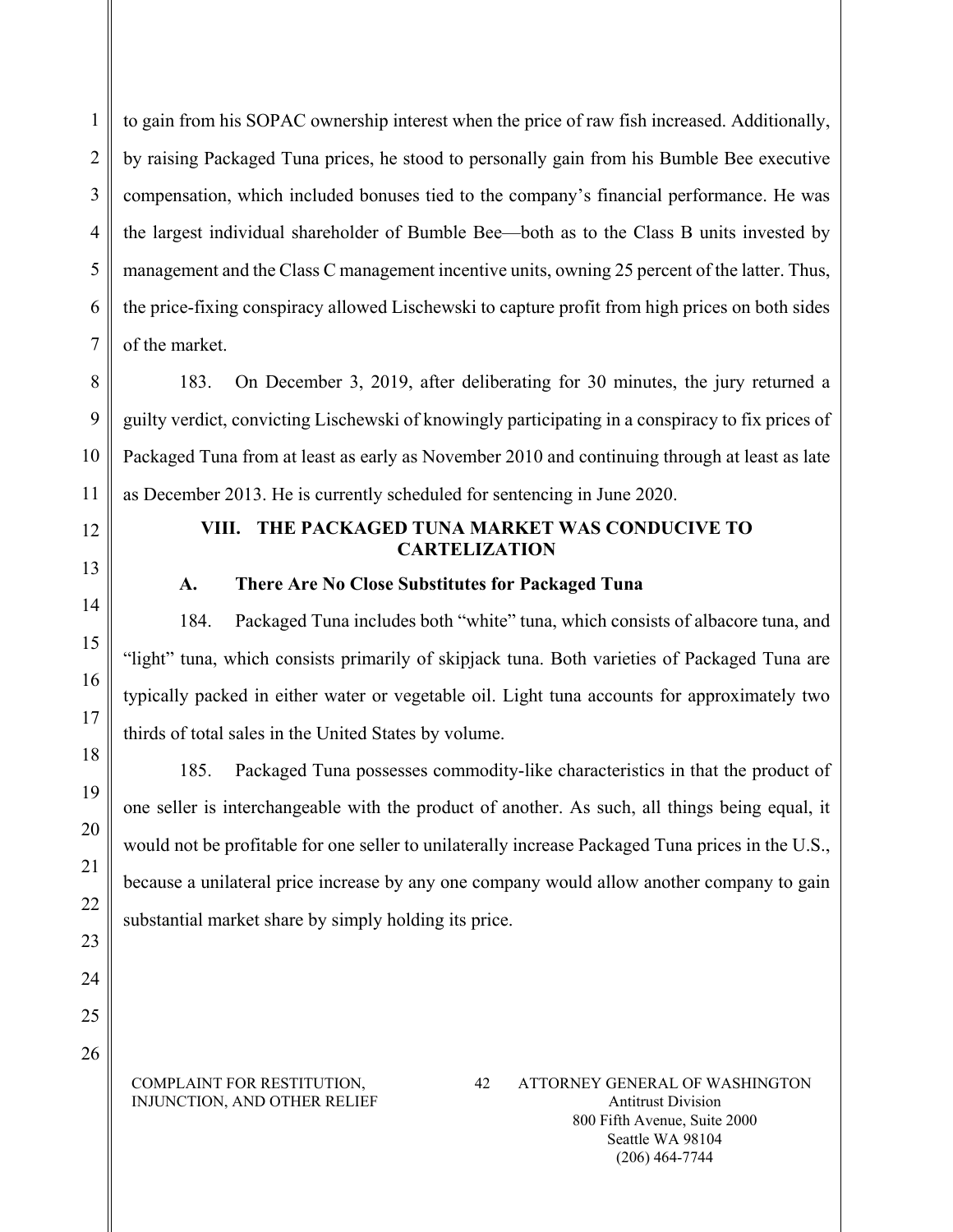1

2

3

4

### **B. The Packaged Tuna Market Is Concentrated**

186. Over the past two decades, the Packaged Tuna industry has undergone a high degree of consolidation. As a result of this consolidation, and during the Conspiracy Period, the U.S. Packaged Tuna industry had become highly concentrated.

5 6 7 8 9 10 11 12 13 187. During the Conspiracy Period, the market for the production of Packaged Tuna was dominated by Defendants and their co-conspirators. But for the conspiracy, Defendants and their co-conspirators would have had to compete on price. Although estimates of their respective market shares vary somewhat, StarKist's, Bumble Bee's and COSI's branded products account for approximately 80 percent of the U.S. Packaged Tuna market. Also, COSI, which has the smallest domestic market share of the three for branded Packaged Tuna, is the largest supplier of private-label Packaged Tuna in the United States. Combined, StarKist, Bumble Bee, and COSI processed at least 85 percent of all Packaged Tuna sold in the United States. Today, U.S. Packaged Tuna sales come to more than \$1.7 billion a year.

14

# **C. Barriers to Market Entry**

15 16 17 188. Numerous barriers to entry into the market for the production and sale of Packaged Tuna in the United States stifled competition and enabled the conspiracy by Defendants and their co-conspirators.

18 19 20 21 189. New entrants faced substantial start-up costs including the need to gain access to distribution channels and retail outlets. Additionally, substantial manufacturing expertise was required to enter the U.S. market. These startup costs reduced the opportunity or ability for rivals to enter the U.S. market and undercut the conspiracy's supracompetitive pricing.

22 23 24 25 26 190. New entrants and existing market participants faced substantial upfront, industry-specific costs to build a plant to process tuna loins into Packaged Tuna. For example, the cost for Tri-Marine simply to modernize the plant it acquired from COSI in 2010 in Pago Pago, American Samoa was approximately \$70 million and the plant did not reopen until approximately 2015.

COMPLAINT FOR RESTITUTION, INJUNCTION, AND OTHER RELIEF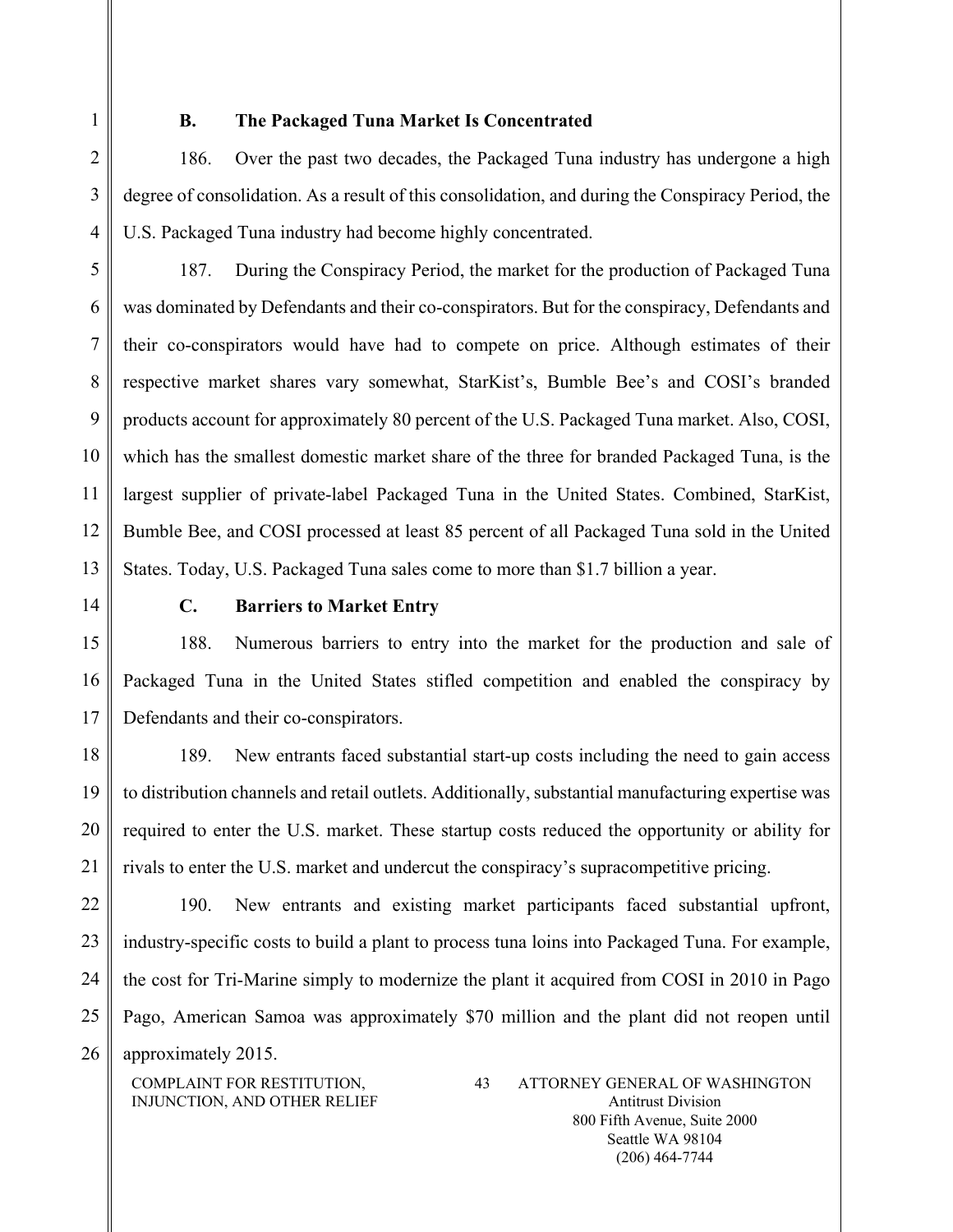191. The method used for processing Packaged Tuna in the United States was capital intensive. Given the cost to Tri-Marine of modernizing COSI's Pago Pago plant, the purchase of real estate and the construction of a new Packaged Tuna processing facility in the mainland United States would likely cost in excess \$70 million, and require substantial industry expertise to build and operate.

6 7 8 192. Restrictive tariffs of between approximately 6 percent and 35 percent on the importation of Packaged Tuna into the United States impaired the ability of foreign suppliers from capitalizing on supracompetitive domestic pricing of Packaged Tuna.

9

1

2

3

4

5

# **D. Prevailing Supply and Demand Factors Incentivized Collusion**

10 11 12 13 14 15 16 17 193. Defendants and their co-conspirators faced supply and demand factors that should have led to declining prices for Packaged Tuna in the United States during the Conspiracy Period. The declining consumption of Packaged Tuna in the United States resulted in excess production capacity. In 2003, Defendants and their co-conspirators had sufficient production capacity to supply consumers in the United States with 3.4 pounds per capita of Packaged Tuna. However, by 2009, annual consumption had fallen to 2.5 pounds per capita (it would fall to just over 2 pounds per capita by 2016). Thus, a significant portion of their production capacity went unused.

18 19 20 21 22 23 24 194. In addition to the excess production capacity resulting from declining demand, Defendants and their co-conspirators also took steps to increase their own efficiency and production capacity. For example, COSI's Lyons, Georgia plant, which opened in 2009, had production capacity approximately 50 percent higher than the production capacity of the Pago Pago plant it displaced (the one reopened by Tri-Marine in 2015). When Dongwon purchased StarKist in 2008, it transferred equipment and technology that increased the manufacturing capacity of StarKist's plant in American Samoa.

25 26

#### COMPLAINT FOR RESTITUTION, INJUNCTION, AND OTHER RELIEF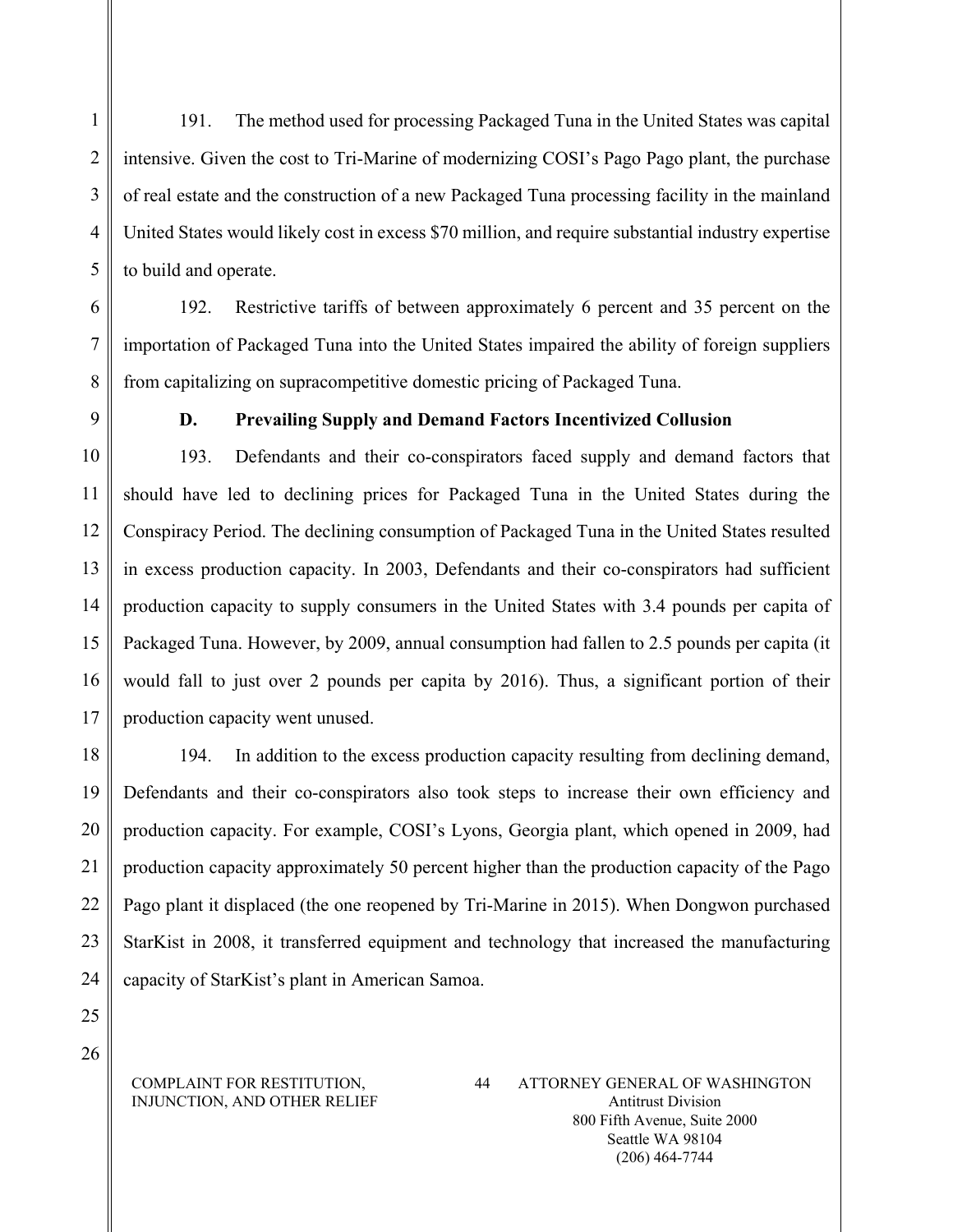195. Accordingly, the expanding global supply of canning-grade tuna coupled with declining demand for Packaged Tuna and the excess domestic production capacity controlled by Defendants and their co-conspirators left the Packaged Tuna industry ripe for collusion.

1

2

3

4

5

6

7

8

9

10

# **E. The Transfer of Executives Facilitated Collusion**

196. During the Conspiracy Period, it was commonplace for executives of one defendant to accept a new job and become executives at their former competitors. Within the past 20 years, numerous individuals have held executive or senior sales and marketing positions for more than one company (while maintaining close interlocking relations with former colleagues), including, but not limited to:

11 12 13 14 15 16 17 18 19 20 21 22 23 24 25 26 COMPLAINT FOR RESTITUTION, INJUNCTION, AND OTHER RELIEF 45 ATTORNEY GENERAL OF WASHINGTON Antitrust Division 800 Fifth Avenue, Suite 2000 Seattle WA 98104 (206) 464-7744 Chris Lischewski: Vice President of Procurement at StarKist from 1991 to 1998, President and CEO of Bumble Bee from 1999 to 2018; Jan Tharp: Senior Vice President of Supply Chain at StarKist from December 2008 to July 2010, Senior Vice President of Operations at Bumble Bee from July 2010 to September 2012, Executive Vice President/COO at Bumble Bee from September 2012 to 2018; President and CEO 2018 to present; J. Douglas Hines: Senior Vice President, Sales and Marketing at COSI in the 1990s, joining Bumble Bee in 1997, Executive Vice President and COO at Bumble Bee from September 2008 to September 2012; Joseph Clancy: Vice President Sales/Marketing at StarKist from 1985 to 2002, Vice President Retail Sales at COSI, from November 2002 to December 2010; Kevin McClain: Vice President of Supply Chain at COSI from 1979 to 2009, Vice President of Resourcing at Bumble Bee from 2009 to present; ■ David Burt: General Manager–Marketing at StarKist from 2000 to 2004, Vice President Sales Specialty Markets at Bumble Bee from March 2004 to present; Hubert Tucker: Sales Manager at COSI from December 1997 to July 2012, Starkist's Director of Sales Eastern Zone from July 2012 to present;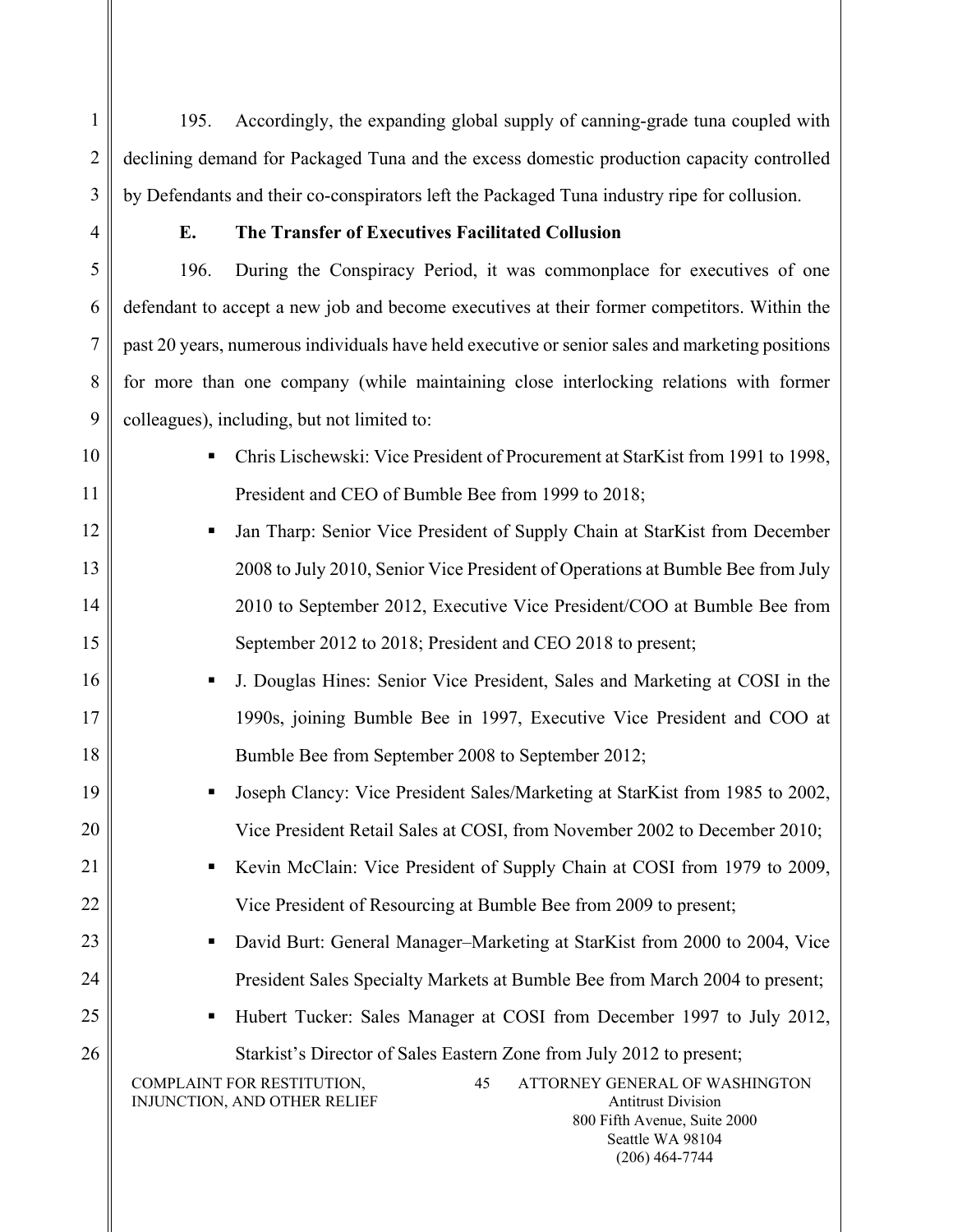- Donald Stanton: General Manager Inventory Control at StarKist from 1985 to 2001, Vice President Supply Chain at Bumble Bee from October 2005 to January 2009;
- 

1

2

3

4

5

6

7

8

 Dennis Hixson: Vice President Sales Specialty Markets at COSI from 2005 to 2013, Senior Retail Operations Manager at StarKist from 2014 to present.

197. The fluid movement of executives among StarKist, Bumble Bee, and COSI resulted in a web of personal and professional relationships that facilitated anticompetitive agreements and frequent exchanges of confidential and future price information.

9 10 11 12 13 14 198. Additionally, there were a number of close personal relationships between key members of the conspiracy. For example, Kenneth Worsham, Senior Vice President of Trade Marketing for Bumble Bee, is the son of Bob Worsham, who had been a StarKist pricing consultant since the 1980s. Bob Worsham worked with Stephen Hodge at StarKist and connected Hodge with his son, facilitating their sharing and coordination of pricing information and price increases between StarKist and Bumble Bee.

15 16 17 199. Due to these close personal relationships, senior executives at the competitor companies spoke to their counterparts frequently. This familiarity and frequent contact bred and facilitated a culture of collusion in the Packaged Tuna industry during the Conspiracy Period.

18 19 20 21 22 23 200. Walter Scott Cameron held senior sales positions at Bumble Bee since May 2000, becoming its Senior Vice President of Sales in May 2007. He frequently shared future pricing and customer information with the leadership of COSI and StarKist. From October 2009 to September 2012, Cameron regularly communicated with Charles Handford, StarKist's Vice President of Trade Marketing, about future pricing and customer information, sometimes several times per day.

24 25 26 COMPLAINT FOR RESTITUTION, INJUNCTION, AND OTHER RELIEF 46 ATTORNEY GENERAL OF WASHINGTON Antitrust Division 201. During the Conspiracy Period, Cameron held frequent internal sales conference calls at Bumble Bee attended by numerous account managers. During these calls, he stated that he had been communicating with Handford of StarKist about future pricing for customers.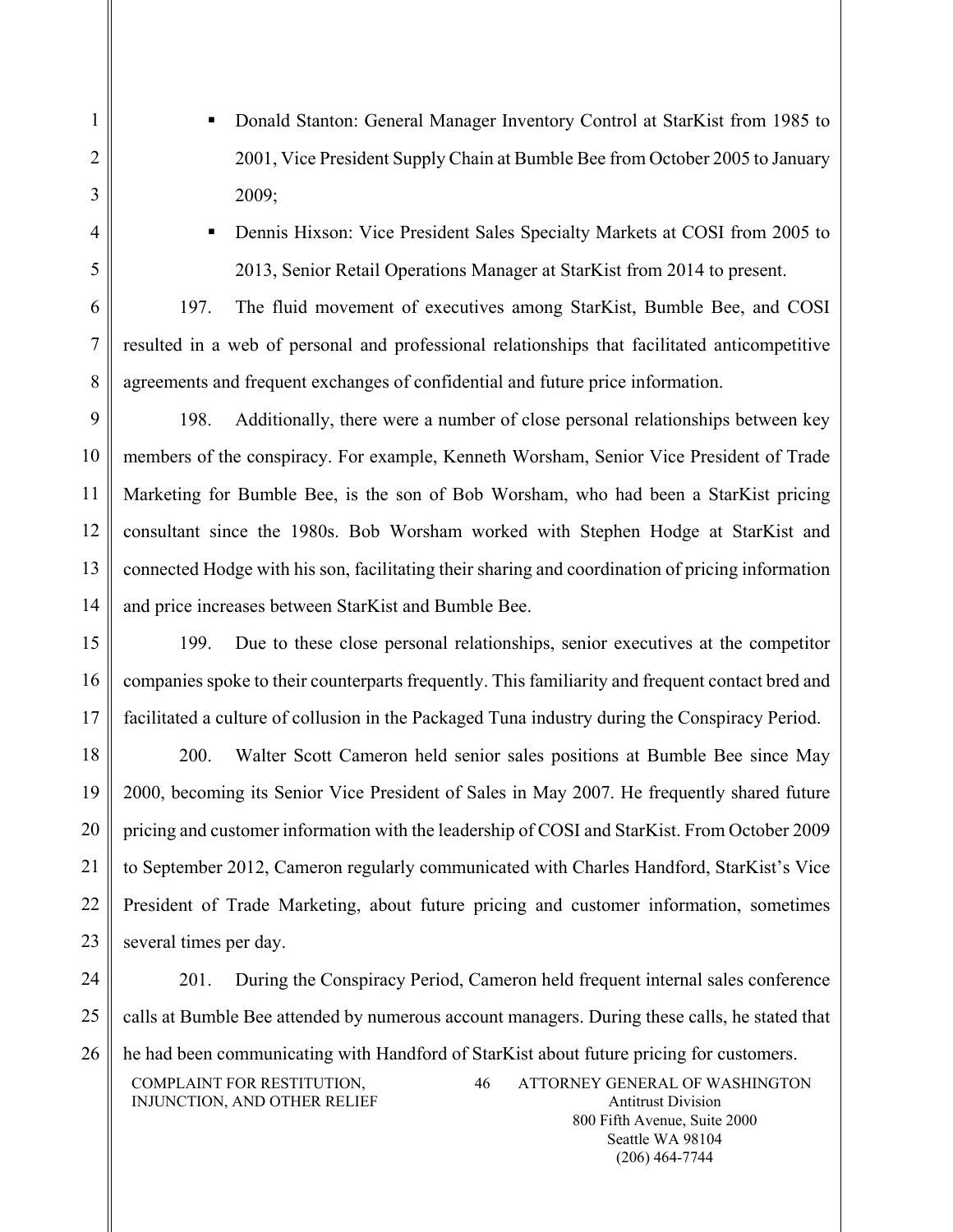1 2 202. Cameron also spoke about future pricing with Frank Connelly, a COSI regional sales manager from at least 2000 until his death in April 2012.

3

4

5

6

7

8

9

10

203. Lischewski regularly had meetings at his office with COSI executives. He also had discussions with StarKist executives by phone. Among others, Lischewski spoke frequently with Dennis Mussell, COSI President and CEO prior to 2005; John Signorino, COSI President and CEO, from January 2005 to October 2007; Shue Wing Chan, Signorino's successor at COSI after October 2007; and Don Binotto of Del Monte/StarKist (StarKist CEO from the 1990s through November 2010) to agree on pricing and customers. Lischewski and Kenneth Worsham, Senior Vice President of Marketing at Bumble Bee, regularly attended meetings with COSI and StarKist executives.

11 12 13 14 204. During the Conspiracy Period, Worsham frequently discussed Bumble Bee's future pricing and shared customer opportunities with his father, Bob Worsham, and then shared StarKist's future pricing information that Worsham received with executives at Bumble Bee, including Lischewski.

15 16 17 18 205. During the Conspiracy Period, Don George of Bumble Bee discussed future pricing with his former COSI colleagues, including Mike White. George had been the Senior Vice President of Trade Marketing and Innovation at COSI from June 1979 until May 2006, when he became Vice President of Trade Marketing at Bumble Bee.

19 20 21 22 23 24 25 206. During the Conspiracy Period, COSI held weekly executive meetings on Fridays at 10:00 a.m. They were led by its CEO (John Signorino and later Shue Wing Chan) and attended by all department heads including John Sawyer, Senior Vice President of Sales and Marketing from 2006 to August 2013; Bob Blatt, CFO from the late 1990s to 2013; Jim Davet, Senior Vice President Operations from 2005 until 2008; Mike White, Director of Marketing since the late 1980s; and Kevin McClain, Vice President of Supply Chain until 2009. At these meetings Sawyer, White, and Signorino/Chan discussed competitors' future price increases for

26

COMPLAINT FOR RESTITUTION, INJUNCTION, AND OTHER RELIEF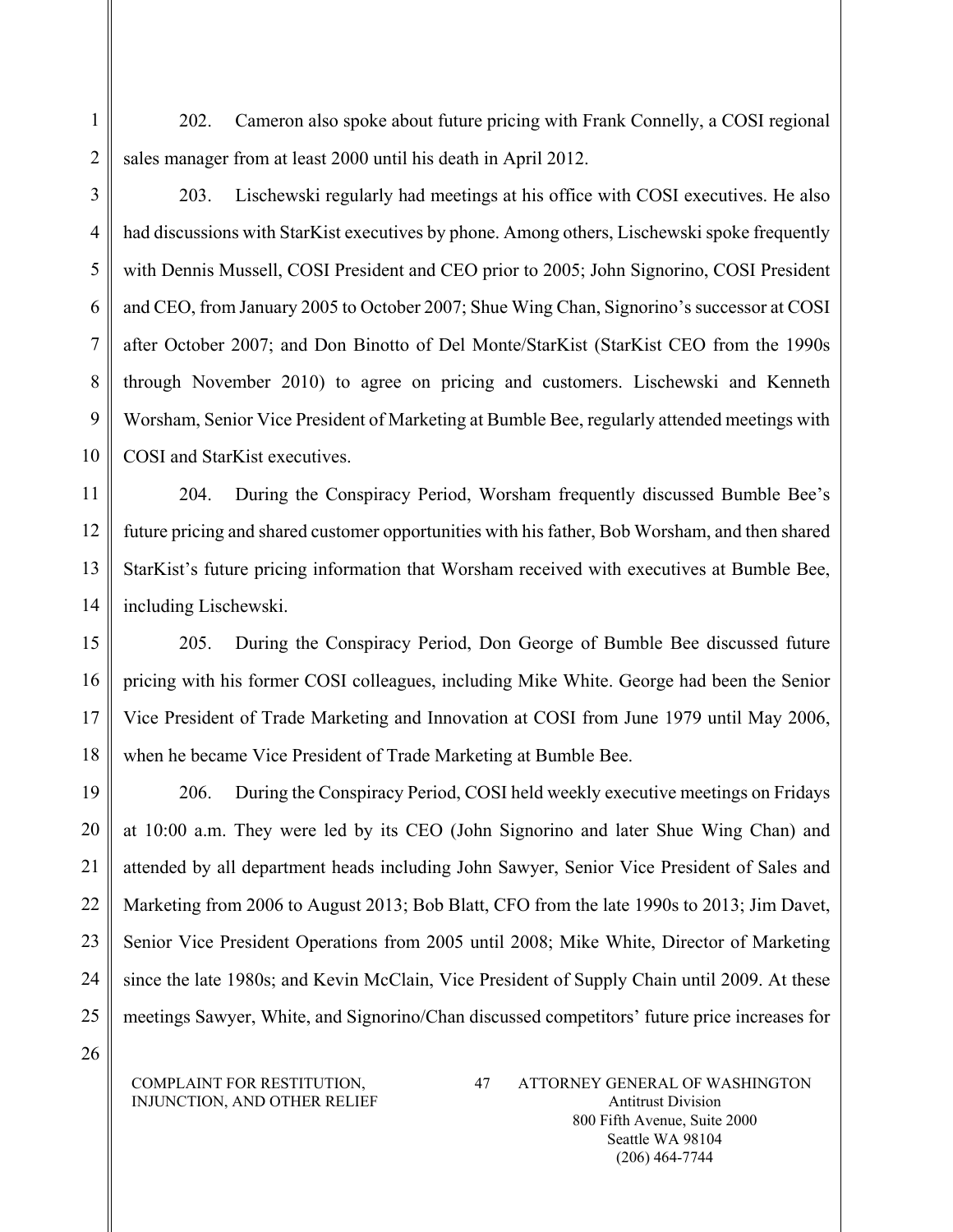Packaged Tuna products. On multiple occasions, Sawyer presented the group with StarKist's future price lists (described as "market intelligence"), which Sawyer received from StarKist.

3 4 5 6 207. During the Conspiracy Period, Mike White regularly contacted his counterparts at Bumble Bee and StarKist (including Joseph Tuza, a Del Monte executive and StarKist Senior Vice President of Marketing from August 2008 until November 2011, when Tuza was replaced with Stephen Hodge), to confirm price quotations received from his competitors.

1

 $\overline{2}$ 

7

# **F. Trade Associations Facilitated Collusion**

8 9 208. The conspiracy was also enabled by numerous trade associations that counted Defendants and their co-conspirators among their primary, and in some cases only, members.

10 11 12 13 14 15 16 17 209. Defendants and their co-conspirators had ample opportunities for collusion. Senior executives from Del Monte, StarKist, Bumble Bee, COSI, Dongwon, and Thai Union routinely attended trade shows and conferences during which they discussed Packaged Tuna pricing and other aspects of their anticompetitive conspiracy. They regularly attended the multiday biannual Infofish "tuna conference" — typically held in Bangkok, but never held in the United States (where there is more active antitrust enforcement) — as well as regular meetings of the International Seafood Sustainability Foundation ("ISSF") and its governing body, the International Seafood Sustainability Association ("ISSA").

18 19 20 21 22 210. Lischewski; In-Soo Cho, former president and CEO of StarKist; and Shue Wing Chan, former CEO of COSI; all served as ISSA Board Members. The ISSF and the ISSA provided the StarKist, Bumble Bee, and COSI numerous and ongoing opportunities to interact at meetings, conferences, and to participate in conference calls. ISSF bylaws provide for meetings of the ISSF Board of Directors to be held three times each year.

23

24

211. Lischewski served as chair of NFI, the leading seafood trade group in the United States, throughout 2013 and was an active member of NFI prior to his indictment in 2018.

25 26 COMPLAINT FOR RESTITUTION, INJUNCTION, AND OTHER RELIEF 48 ATTORNEY GENERAL OF WASHINGTON Antitrust Division 212. Defendants and their co-conspirators also collaborated on many projects during the Conspiracy Period, including their joint "Tuna the Wonderfish" advertising campaign, the

800 Fifth Avenue, Suite 2000 Seattle WA 98104 (206) 464-7744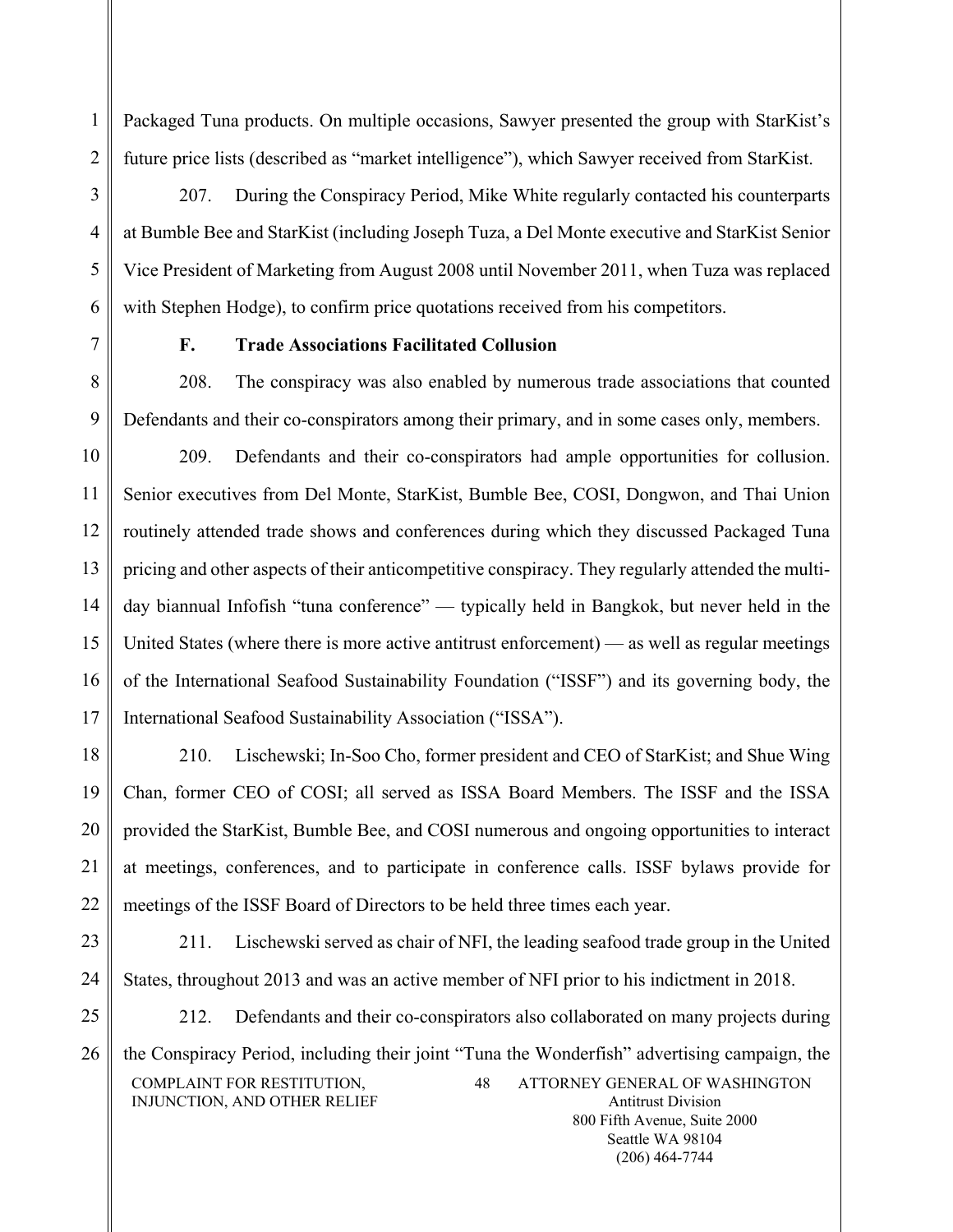National Fisheries Institute's ("NFI") Tuna Council (formerly known as the U.S. Tuna Foundation), and the collective efforts of the ISSF. In 2007, NFI created the Tuna Council, whose only members were StarKist, Bumble Bee, and COSI.

213. Frequent international trade meetings provided opportunities for fostering close relationships with competitors and ultimately facilitated high-level collusion. Meetings hosted by NFI and ISSF were typically limited to Defendants' high-level executives, and perhaps one organizer from the trade associations. The organizers often had roots in Defendants' companies.

8 9 10 11 214. These conferences provided regular opportunities to arrange off-agenda meetings without raising suspicions. Planning and attending trade organization events provided cover for Defendants and their co-conspirators to discuss and exchange confidential information in furtherance of their price-fixing conspiracy.

12 13 14 15 16 17 18 215. For example, the NFI's "Tuna the Wonderfish" advertising campaign, which ran from early 2011 through early 2012, was designed to stem the tide of declining sales of Packaged Tuna in the United States. The "Tuna the Wonderfish" campaign gave Defendants and their co-conspirators ample opportunities to conspire to raise and fix Packaged Tuna prices. Although the campaign was unsuccessful in boosting consumption, Defendants and their coconspirators nonetheless jointly implemented price increases at least three times in 2011 and 2012 in the face of falling demand.

19 20 21 216. On information and belief, Lischewski used these trade association meetings to provide cover for one-on-one meetings with senior leaders of Bumble Bee's competitors to reinforce their collusive price increases and ensure compliance with their collusive agreements.

**and Enforcement of the Cartel**

**G. Common Vendors and Co-Packing Arrangements Facilitated Collusion** 

217. During the Conspiracy Period, and particularly between approximately 2004 and

# 22

1

 $\overline{2}$ 

3

4

5

6

7

23

24 25

26 Bumble Bee, and COSI each knew at the time that Impress was sharing production and other

2010, Defendants shared a common can manufacturer in American Samoa, Impress. StarKist,

COMPLAINT FOR RESTITUTION, INJUNCTION, AND OTHER RELIEF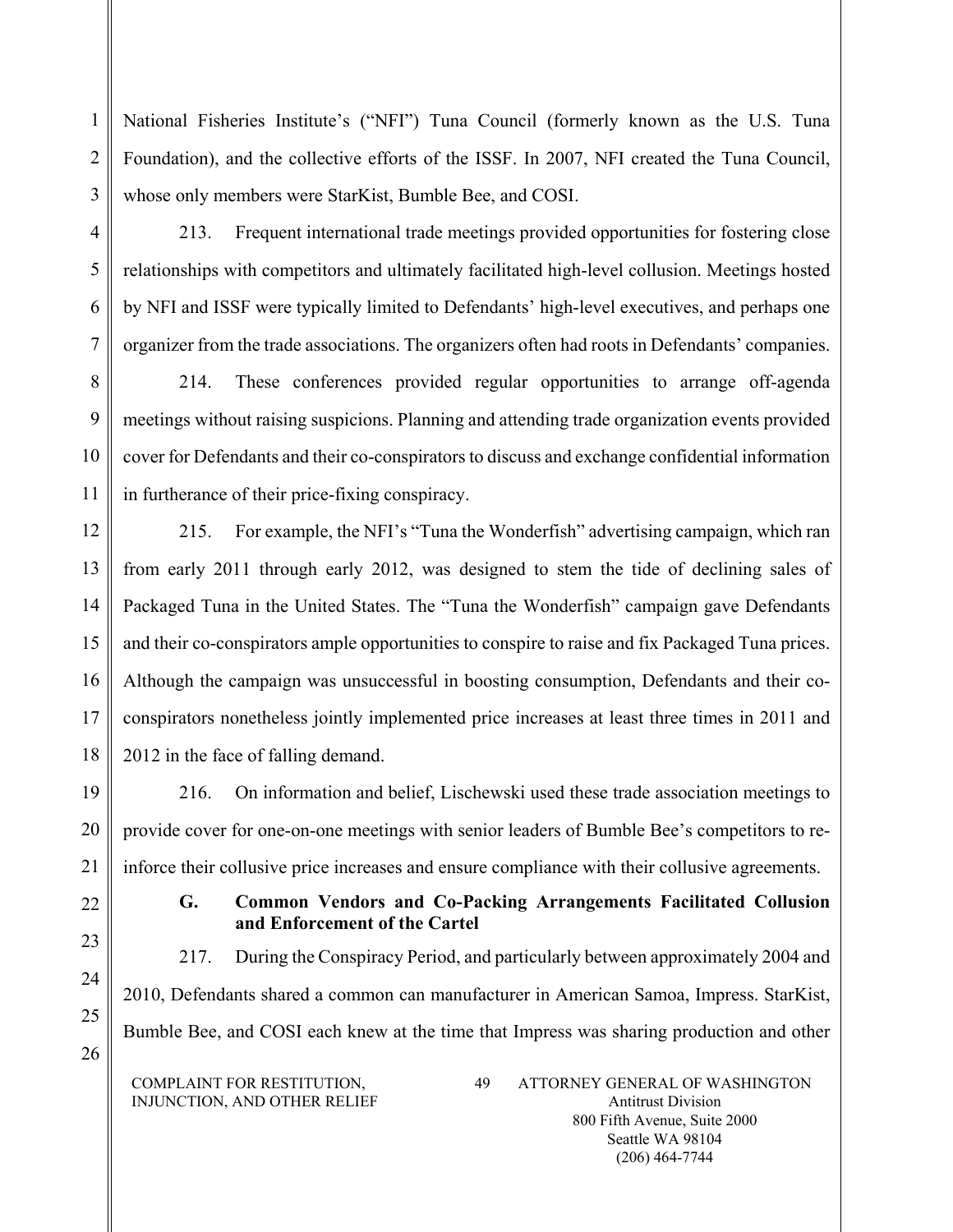information about each company with the others. They used Impress as a conduit to facilitate the exchange of information in furtherance of the conspiracy. Impress is a co-conspirator and its role in this regard is illustrated in connection with the collusive can size reduction that occurred in 2007 and 2008.

218. In addition to economic and other conditions that facilitated the conspiracy, in 2011, Bumble Bee and COSI entered into co-packing agreements in which Bumble Bee's factory in Santa Fe Springs, California, packed and canned tuna for COSI's west coast operations, and COSI's plant in Lyons, Georgia, packed the canned tuna for Bumble Bee's east coast operations. This co-packing arrangement enabled Bumble Bee and COSI to monitor each other's output and pricing.

11

10

1

 $\overline{2}$ 

3

4

5

6

7

8

9

### **IX. TRADE AND COMMERCE**

12 13 14 219. During the Conspiracy Period, Defendants produced Packaged Tuna that was sold globally, both directly and indirectly, including in the United States and to the State of Washington, businesses in the State of Washington, and residents of the State of Washington.

15 16 17 18 19 20 21 22 23 24 25 220. Defendants and their co-conspirators engaged in business that affects or is within the flow of interstate or foreign commerce, and the effect of that business on interstate or foreign commerce is substantial. In particular, Defendants and their co-conspirators: (1) sold and shipped substantial quantities of canned tuna in a continuous and uninterrupted flow in interstate commerce to customers located in states other than the states in which the Defendants and their co-conspirators produced the canned tuna; (2) exchanged data, information, correspondence, and/or financial material in the state in which each is located, incorporated, or has its principal place of business and other states; (c) deposited and withdrew funds and made financial transactions with banks outside of the state in which each Defendant is located, incorporated, or has its principal place of business and other states; and/or (d) imported substantial quantities of raw materials for canned tuna from outside the United States.

26

#### COMPLAINT FOR RESTITUTION, INJUNCTION, AND OTHER RELIEF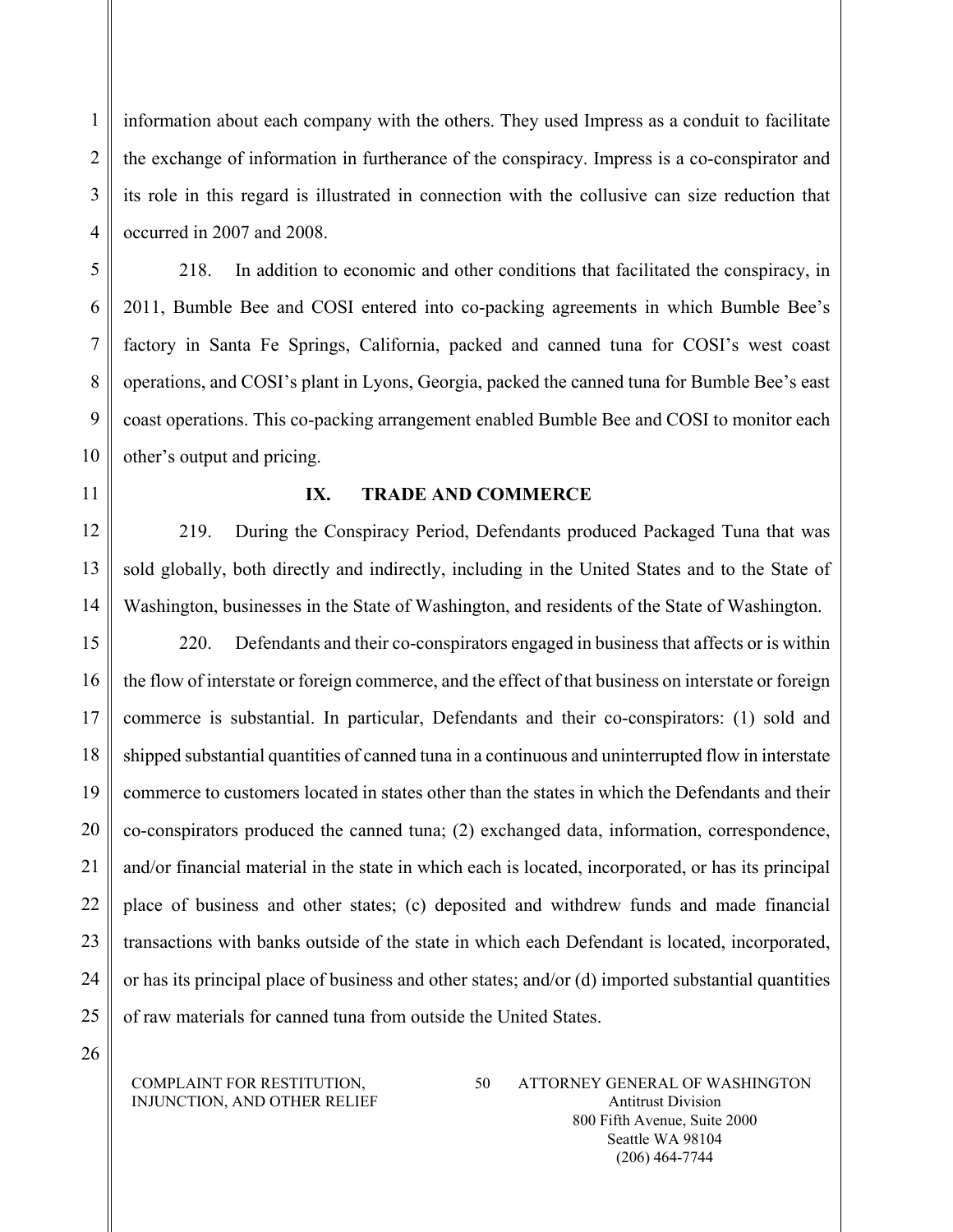221. Each of the Defendants sold Packaged Tuna into international streams of commerce with the knowledge, intent and expectation that such Packaged Tuna would be sold to consumers throughout the United States, including in Washington State.

222. Each of the Defendants manufactured, marketed, and sold Packaged Tuna directly or indirectly to United States companies with the expectation that the Packaged Tuna would be resold into the United States.

223. Washington State Residents participated in the market for Packaged Tuna by virtue of being purchasers during the Conspiracy Period of Packaged Tuna manufactured by the Defendants and their co-conspirators.

10 11 12 224. The actions of the Defendants and their co-conspirators were intended to, and did have a direct, substantial, and reasonably foreseeable effect on U.S. domestic import trade and commerce, and on import trade and commerce into and within the State of Washington.

13 14 15 16 17 225. The actions of the Defendants and their co-conspirators proximately caused the injuries alleged in this Complaint, in that governmental purchasers, businesses, consumers, and other indirect purchasers of Packaged Tuna paid more than they would have in the absence of the conspiracy. This injury is concrete and quantifiable and is traceable to the Defendants' and co-conspirators' conduct.

18

1

2

3

4

5

6

7

8

9

# **X. ANTITRUST INJURY**

19 20 21 22 23 226. The anticompetitive conduct of Defendants and their co-conspirators had the following effects, among others: (a) price competition has been restrained or eliminated for Packaged Tuna sold in the United States and Washington; (b) the prices of Packaged Tuna sold in the United States and Washington have been fixed, raised, maintained, or stabilized at artificially inflated levels; and (c) purchasers of Packaged Tuna paid artificially inflated prices.

- 24
- 25 26

COMPLAINT FOR RESTITUTION, INJUNCTION, AND OTHER RELIEF

residents of the State of Washington paid higher prices for Packaged Tuna than they would have

227. By reason of the violations of the antitrust laws and other laws alleged herein,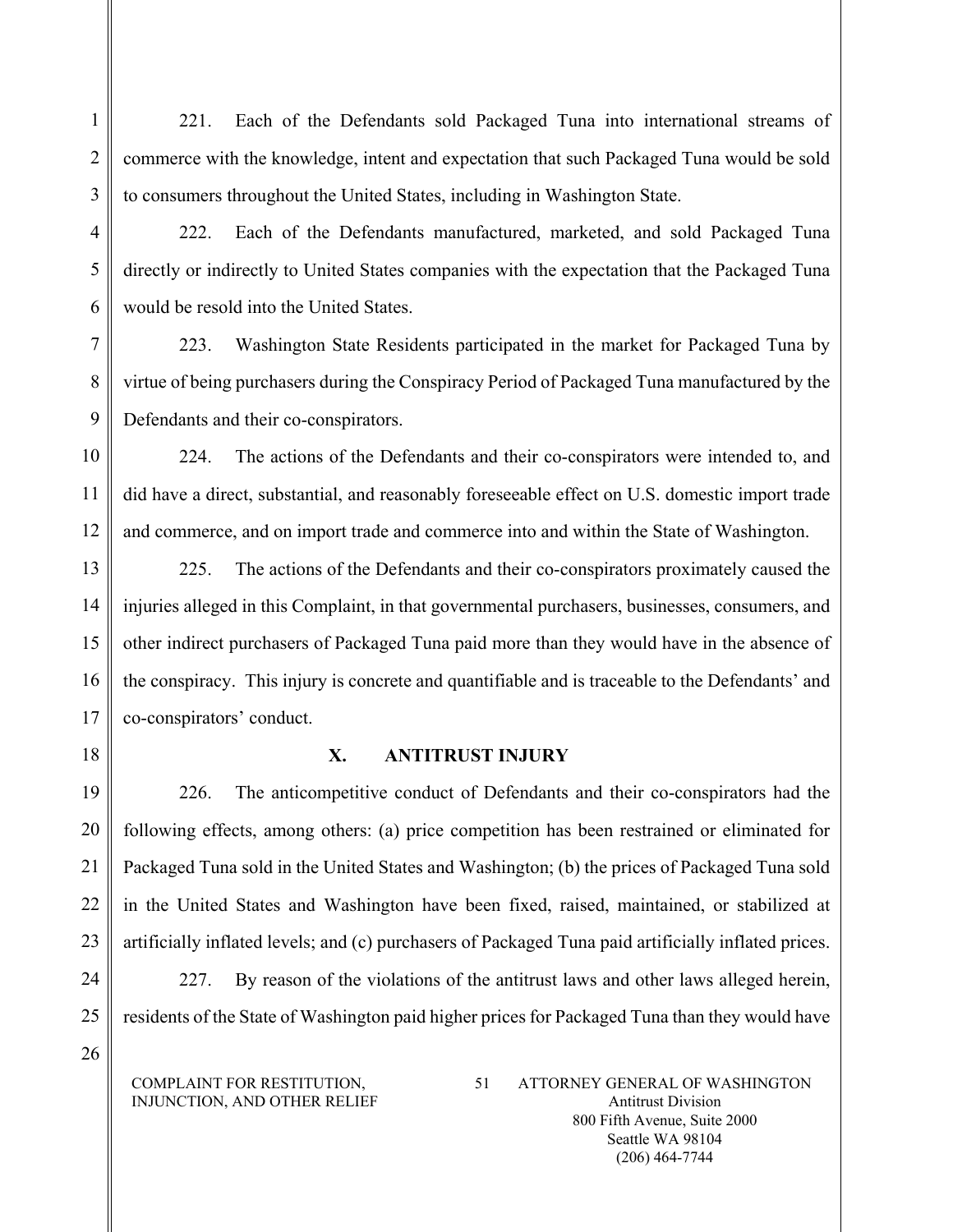paid in the absence of Defendants' illegal conduct in an amount presently undetermined. This is an antitrust injury of the type antitrust laws were meant to punish and prevent.

1

2

3

4

5

6

7

# **XI. CAUSE OF ACTION: VIOLATION OF RCW 19.86.030**

228. Defendants and their co-conspirators engaged in a continuing contract, combination, or conspiracy to artificially fix, raise, maintain and/or stabilize the prices of Packaged Tuna within the United States, and particularly in Washington, in violation of RCW 19.86.030.

8 9 10 11 229. Defendants' anticompetitive acts were intentionally directed at the United States market for Packaged Tuna and had a substantial and foreseeable effect on interstate commerce by raising and fixing Packaged Tuna prices throughout the United States, and in particular, Washington.

12 13 14 15 16 17 230. The contract, combination or conspiracy had the following direct, substantial, and reasonably foreseeable effects upon commerce in the United States and Washington: (1) prices charged to, and paid by, Washington and its residents for Packaged Tuna were artificially raised, fixed, maintained, or stabilized at supra-competitive levels; (2) competition in establishing prices paid for Packaged Tuna has been unlawfully restrained, suppressed, or eliminated.

18

19

20

# **XII. PRAYER FOR RELIEF**

and proximately caused injury to Washington residents.

231. Defendants and their co-conspirators' anticompetitive activities have directly

21 22 Accordingly, the Attorney General on behalf of the State of Washington and its residents, respectfully requests that:

23 24 1. The Court determine that the unlawful conduct alleged herein be adjudged and decreed to be in violation of RCW 19.86.030.

25 26 COMPLAINT FOR RESTITUTION, INJUNCTION, AND OTHER RELIEF 52 ATTORNEY GENERAL OF WASHINGTON Antitrust Division 2. The Court Award restitution to the State of Washington on behalf of its residents to the maximum extent allowed under applicable state law and that a judgment in favor of the

800 Fifth Avenue, Suite 2000 Seattle WA 98104 (206) 464-7744